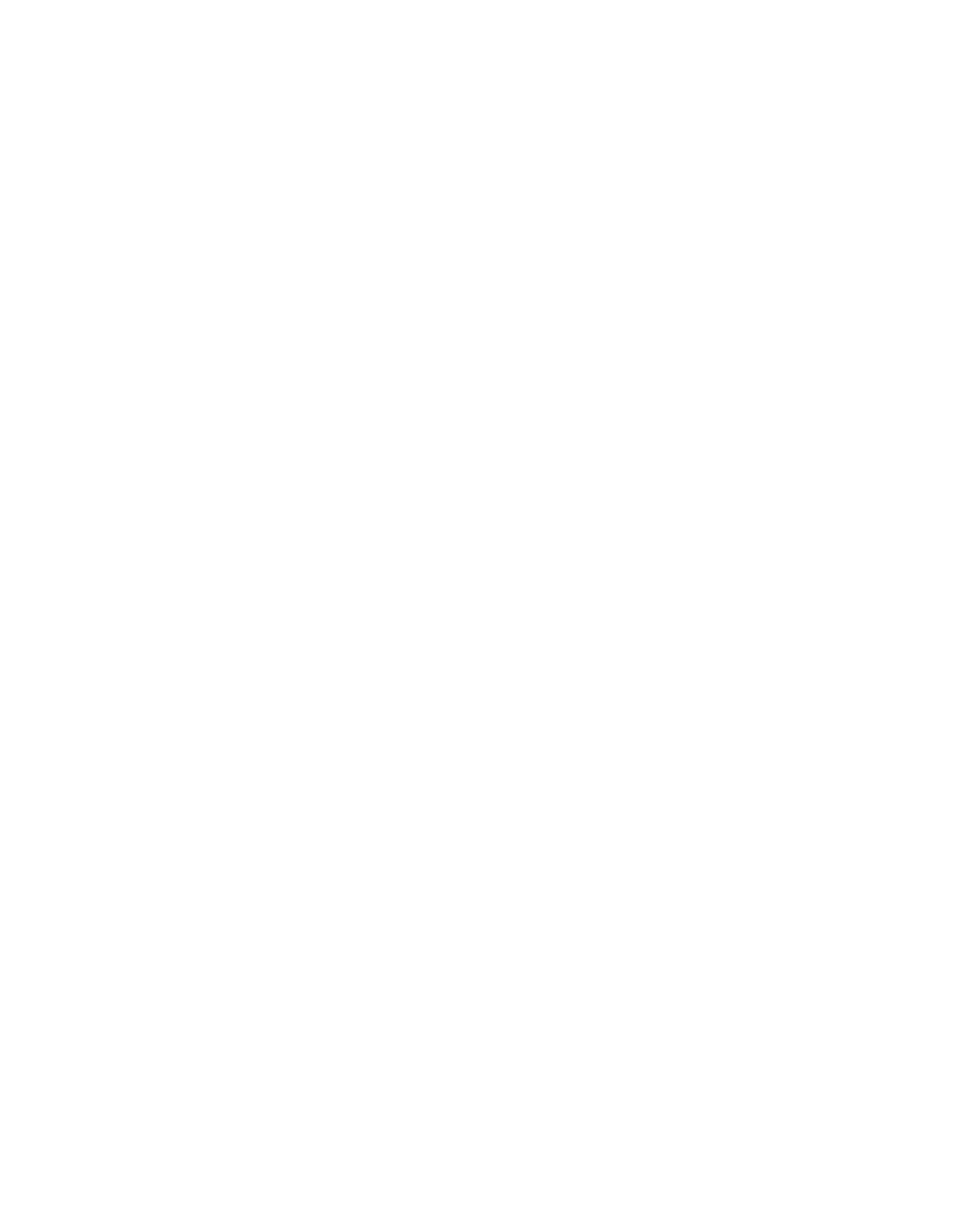# **TABLE OF CONTENTS**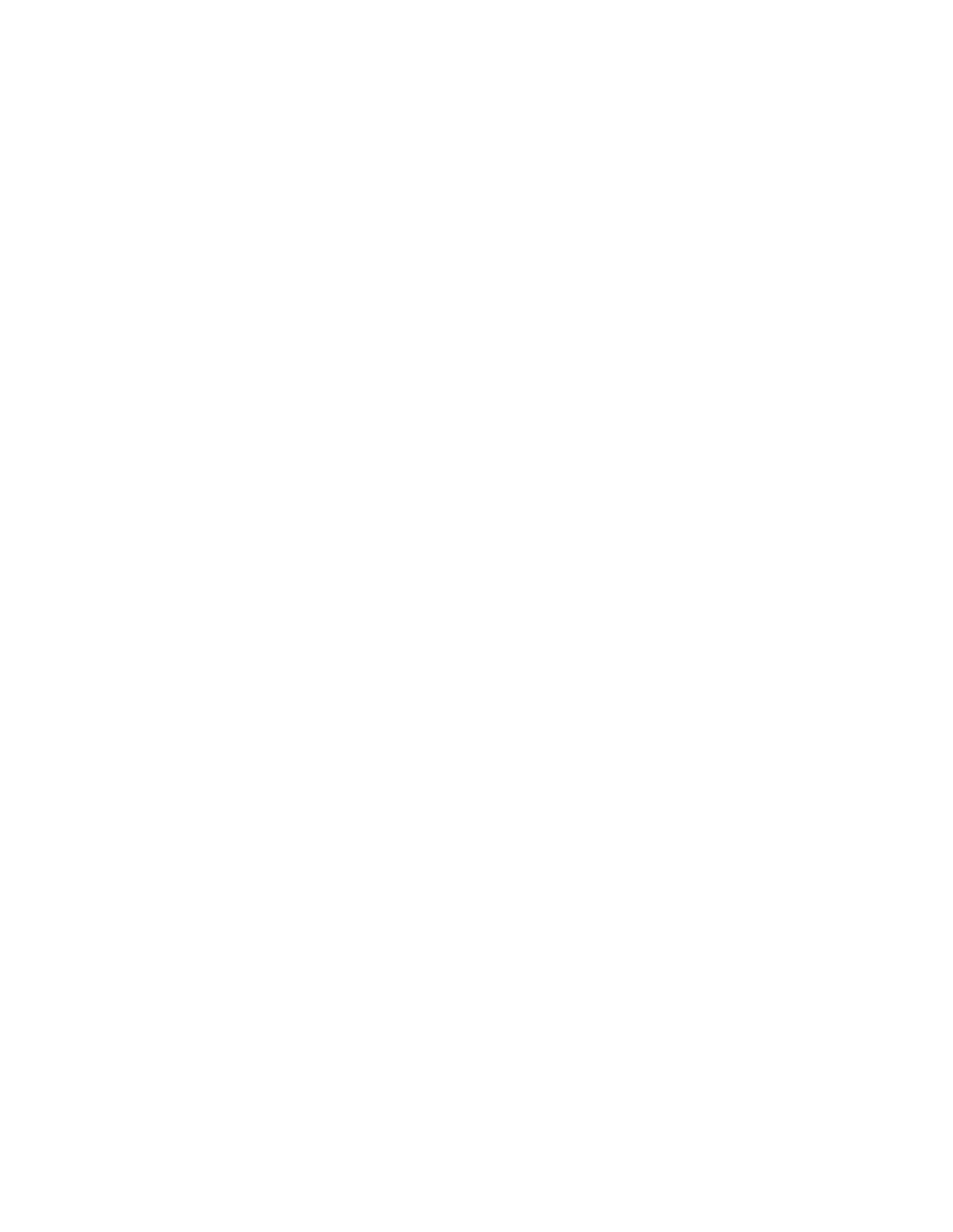# <span id="page-4-0"></span>**PART A: GENERAL DISCLOSURE**

### <span id="page-4-1"></span>**INTRODUCTION**

This simplified prospectus contains selected important information to help you make an informed decision about investing in the Fund listed on the cover (the "**Fund**").

It is important that you select the appropriate series in which to invest, in order to properly address your personal circumstances and investment needs.

This simplified prospectus will help you understand your rights as an investor in the Fund.

To make this document easier to read and understand, we have used personal pronouns throughout much of the text. References to "**Mackenzie Investments**", "**Mackenzie**", "**our**", "**we**" or "**us**" generally refer to Mackenzie Financial Corporation in its capacity as trustee and manager of the Fund. References to "**you**" are directed to the reader as a potential or actual investor in the Fund.

In this document we refer to "**financial advisors**" and "**dealers**". The financial advisor is the individual with whom you consult for investment advice and the dealer is the company or partnership that employs your financial advisor and may include, at our discretion, a company or partnership that has received an exemption from the dealer registration requirements from the Canadian securities regulators.

In this document, all of the mutual funds that we manage, including the Fund, are referred to, collectively, as the "**Mackenzie Funds**" or, each individually, as a "**Mackenzie Fund**". The other Mackenzie Funds are not offered under this simplified prospectus. The Fund is a mutual fund which is subject to National Instrument 81-102 *Investment Funds* ("**NI-81-102**").

This simplified prospectus contains information about the Fund, including the series that comprise the Fund, and the risks of investing in mutual funds generally.

This document is divided into two parts:

- [Part A](#page-4-0), from pages [1 t](#page-4-1)o [27,](#page-30-1) contains general information about all Mackenzie Funds.
- [Part B](#page-31-0), from pages [28](#page-31-2) t[o 34,](#page-37-0) contains specific information about the Fund described in this document.

Additional information about the Fund is available in the following documents:

- the annual information form;
- the most recently filed fund facts;
- the most recently filed annual financial statements;
- any interim financial reports filed after those annual financial statements;
- the most recently filed annual management report of fund performance; and

any interim management report of fund performance filed after that annual management report of fund performance.

These documents are incorporated by reference into this document, which means that they legally form part of this document just as if they were printed as a part of this document. You can get a copy of these documents at your request, and at no cost, by calling us toll-free at **1-800-387-0614**, e-mailing us at **service@mackenzieinvestments.com** or from your financial advisor.

These documents are available on our website at **www.mackenzieinvestments.com** and are also available on the website of SEDAR at **www.sedar.com**.

### <span id="page-4-2"></span>**WHAT IS A MUTUAL FUND AND WHAT ARE THE RISKS OF INVESTING IN A MUTUAL FUND?**

### **What is a Mutual Fund?**

A mutual fund is a pool of money contributed by people with similar investment objectives. Investors share the fund's income and expenses, and also the gains and losses that the fund makes on its investments, in proportion to their investment in the fund.

The Fund was established as a unit trust and issues units to investors.

Please refer to the front cover of this simplified prospectus, or to the specific information about the Fund in Part B, for the series that are available for the Fund pursuant to this document. The Fund may also offer series which are only available on an exempt-distribution basis. The different series of units available under this simplified prospectus are described under the heading "**[Purchases, Switches](#page-12-1) [and Redemptions](#page-12-1)**". We may offer additional series of units of the Fund in the future without notification to, or approval of, investors.

### <span id="page-4-3"></span>**WHAT ARE THE GENERAL RISKS OF INVESTING IN A MUTUAL FUND?**

A mutual fund may own many different types of investments – stocks, bonds, securities of other mutual funds, derivatives, cash – depending on the fund's investment objectives. The values of these investments vary from day to day, reflecting changes in interest rates, economic conditions, stock market developments and individual company news. As a result, a mutual fund's net asset value ("**NAV**") will go up and down on a daily basis, and the value of your investment in a mutual fund may be more, or less, when you redeem it than when you purchased it.

We do not guarantee that the full amount of your original investment in a Fund will be returned to you. Unlike bank accounts or guaranteed investment certificates, mutual fund securities are not covered by the Canada Deposit Insurance Corporation or any other government deposit insurer.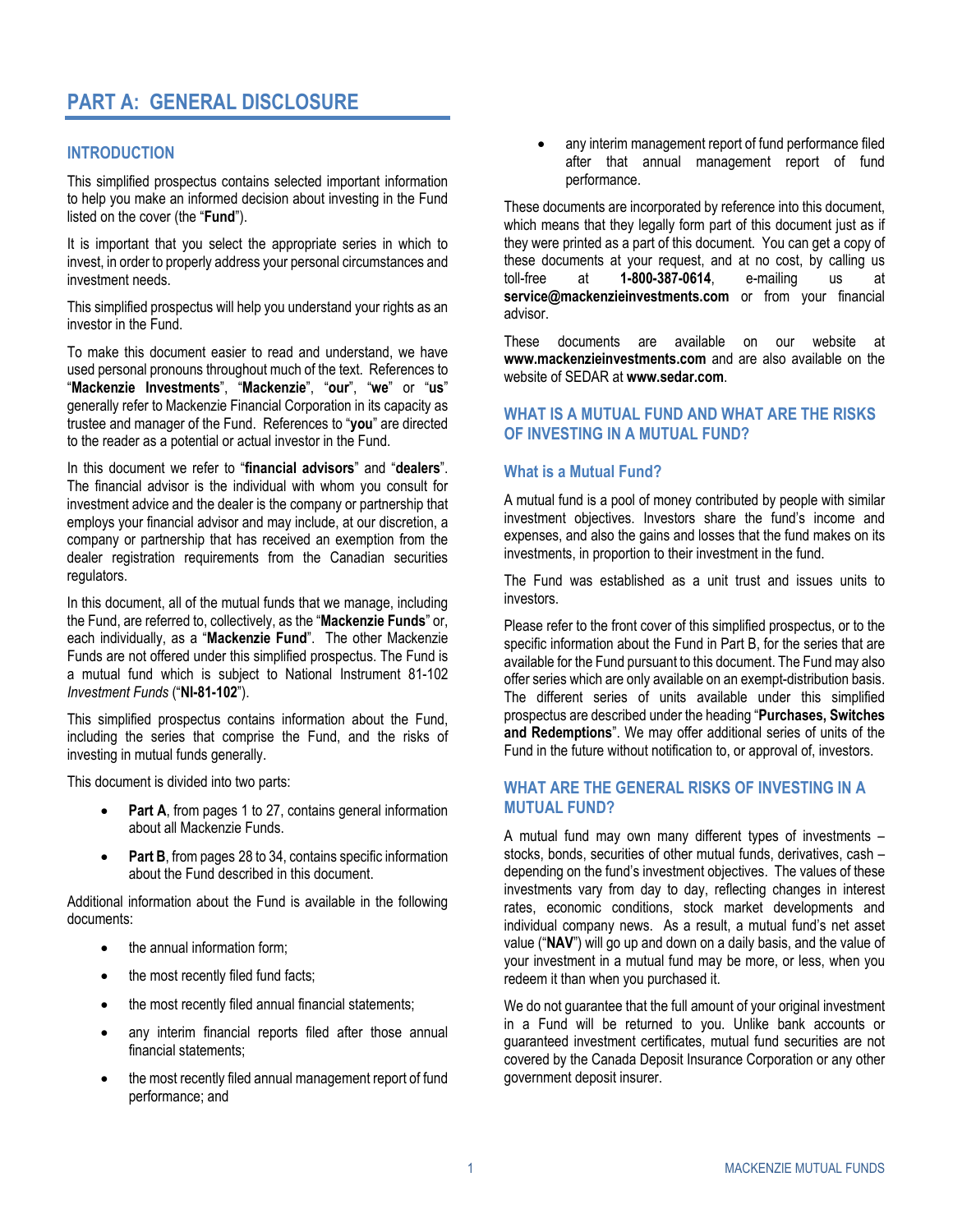Under exceptional circumstances, mutual funds may suspend redemptions. Please see the heading "**[Purchases, Switches](#page-12-1) and [Redemptions](#page-12-1)**" for more details.

The Fund is considered an "alternative mutual fund" according to NI 81-102, meaning it is permitted to invest in asset classes and use strategies generally prohibited by conventional mutual funds, such as the ability to invest more than 10% of its net asset value in securities of a single issuer; the ability to invest up to 100% or more of its net asset value in physical commodities either directly or through the use of specified derivatives; borrow, up to 50% of its net asset value, cash to use for investment purposes; sell, up to 50% of its net asset value, securities short (the combined level of cash borrowing and short selling is limited to 50% in aggregate); and aggregate exposure up to 300% of its net asset value; among other things. While these strategies will be used in accordance with the Fund's investment objectives and strategies, during certain market conditions they may accelerate the pace at which your investment decreases in value. For more information regarding the risks associated with these strategies, please see "**[Concentration Risk](#page-5-0)**", "**[Commodity Risk](#page-5-1)**", "**[Derivatives Risk](#page-6-0)**", "**[Leverage Risk](#page-9-0)**" and "**[Short-Selling Risk](#page-10-0)**", below.

Mutual funds are subject to a variety of risks. These risks may cause you to lose money on your mutual fund investment. This section provides a list of the risks of investing in mutual funds. The risks that apply to the Fund offered by this simplified prospectus are listed under the sub-heading "**[What are the Risks](#page-32-0) of Investing in the [Fund?](#page-32-0)**" for the Fund described i[n Part B.](#page-31-0) To the extent that a Fund invests, directly or indirectly, in another mutual fund, the risks of investing in that Fund are similar to the risks of investing in the other mutual fund in which such Fund invests.

### <span id="page-5-1"></span>**Commodity Risk**

A mutual fund may invest in commodities or in companies engaged in commodity-focused industries and may obtain exposure to commodities using derivatives or by investing in exchange-traded funds, the underlying interests of which are commodities. Commodity prices can fluctuate significantly in short time periods, which will have a direct or indirect impact on the value of such a mutual fund. The Fund is permitted to invest up to 100% of its net asset value in physical commodities as further described in Part B of this simplified prospectus.

### **Company Risk**

Equity investments, such as stocks and investments in trusts, and fixed-income investments, such as bonds, carry several risks that are specific to the company that issues the investments. A number of factors may cause the price of these investments to fall. These factors include specific developments relating to the company, conditions in the market where these investments are traded, and general economic, financial and political conditions in the countries where the company operates. While these factors impact all securities issued by a company, the values of equity securities generally tend to change more frequently and vary more widely than fixed-income securities. As a mutual fund's NAV is based on the value of its portfolio securities, an overall decline in the value of

portfolio securities that it holds will reduce the value of the mutual fund and, therefore, the value of your investment.

### <span id="page-5-0"></span>**Concentration Risk**

A mutual fund may invest a large portion of its net assets in a small number of issuers, in a particular industry or geographic region, or may use a specific investment style, such as growth or value. A relatively high concentration of assets in or exposure to a single issuer, or a small number of issuers, may reduce the diversification of a mutual fund and may result in increased volatility in the mutual fund's NAV. Issuer concentration may also increase the illiquidity of the mutual fund's portfolio if there is a shortage of buyers willing to purchase those securities.

A mutual fund concentrates on a style or sectors either to provide investors with more certainty about how the mutual fund will be invested or the style of the mutual fund or because a portfolio manager believes that specialization increases the potential for good returns. If the issuer, industry or region faces difficult economic times or if the investment approach used by such mutual fund is out of favour, the mutual fund will likely lose more than it would if it diversified its investments or style. If a mutual fund's investment objectives or strategies require concentration, it may continue to suffer poor returns over a prolonged period of time.

The Fund is subject to increased concentration risk as it is permitted to invest up to 20% of its net asset value in the securities of a single issuer.

### **Convertible Securities Risk**

Convertible securities are fixed-income securities, preferred stocks or other securities that are convertible into common stock or other securities. The market value of convertible securities tends to decline as interest rates increase and, conversely, to increase as interest rates decline. A convertible security's market value, however, tends to reflect the market price of the issuer's common stock when that price approaches or exceeds the convertible security's "conversion price". The conversion price is defined as the predetermined price at which the convertible security could be exchanged for the associated stock. As the market price of the common stock declines, the price of the convertible security tends to be influenced more by the yield of the convertible security. Thus, it may not decline in price to the same extent as the underlying common stock.

In the event of a liquidation of the issuing company, holders of convertible securities would be paid before the company's common stockholders but after holders of any senior debt obligations of the company. Consequently, the issuer's convertible securities generally entail less risk than its common stock but more risk than its senior debt obligations.

### **Credit Risk**

An issuer of a bond or other fixed-income investment, including asset-backed securities, may not be able to pay interest or to repay the principal at maturity. The risk of such a failure to pay is known as credit risk. Some issuers have more credit risk than others. Issuers with higher credit risk typically pay higher interest rates than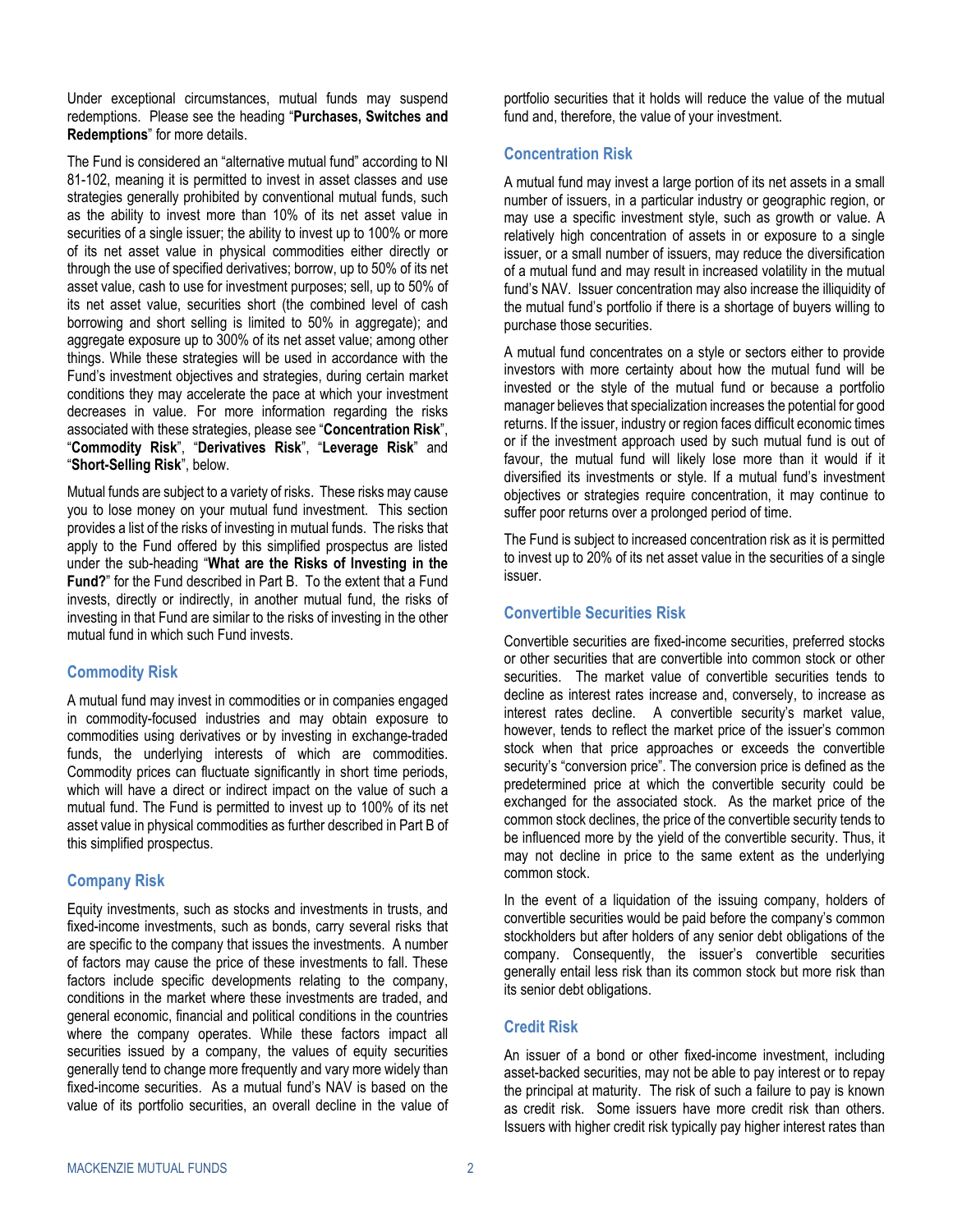interest rates paid by issuers with lower credit risk because higher credit risk companies expose investors to a greater risk of loss. Credit risk can increase or decline during the term of the fixedincome investment.

Companies, governments and other entities, including special purpose vehicles that borrow money, and the debt securities they issue, are assigned credit ratings by specialized rating agencies. The ratings are a measure of credit risk and take into account many factors, including the value of any collateral underlying a fixedincome investment. Issuers with low or no ratings typically pay higher yields but can subject investors to substantial losses. Credit ratings are one factor used by the portfolio managers of the mutual funds in making investment decisions. A credit rating may prove to be wrong, which can lead to unanticipated losses on fixed-income investments. If the market perceives that a credit risk rating is too high, then the value of the investments may decrease substantially. A downgrade in an issuer's credit rating or other adverse news regarding an issuer can reduce a security's market value.

The difference in interest rates between an issuer's bond and a government-issued bond that are otherwise identical in all respects except for the credit rating is known as the credit spread. Credit spreads widen if the market determines that a higher return is necessary to compensate for the increased risk of owning a particular fixed-income investment. An increase in credit spread after the purchase of a fixed-income investment decreases the value of that investment.

### **Cyber Security Risk**

Due to the widespread use of technology in the course of business, the Fund has become potentially more susceptible to operational risks through breaches in cyber security. Cyber security is the risk of harm, loss, and liability resulting from a failure, disruption or breach of an organization's information technology systems. It refers to both intentional and unintentional events that may cause a Fund to lose proprietary information, suffer data corruption, or lose operational capacity, which could cause us and/or a Fund to experience disruptions to business operations; reputational damage; difficulties with a Fund's ability to calculate its NAV; or incur regulatory penalties, additional compliance costs associated with corrective measures, and/or financial loss. Cyber attacks may involve unauthorized access to a Fund's digital information systems (e.g., through "hacking" or malicious software coding) for purposes of misappropriating assets or sensitive information, or corrupting data, equipment or systems. Other cyber attacks do not require unauthorized access, such as denial-of-service attacks (i.e., efforts to make network services unavailable to intended users). In addition, cyber attacks on a Fund's third-party service providers (e.g., administrators, custodians and sub-advisors) or issuers that a Fund invests in can also subject a Fund to many of the same risks associated with direct cyber attacks. Similar to operational risks in general, we have established risk management systems designed to reduce the risks associated with cyber security. However, there is no guarantee that such efforts will be successful.

### <span id="page-6-0"></span>**Derivatives Risk**

Some mutual funds may use derivatives to pursue their investment objectives. Generally, a derivative is a contract between two parties, whose value is determined with reference to the market price of an asset, such as a currency, commodity or stock, or the value of an index or an economic indicator, such as a stock market index or a specified interest rate (the "**underlying interest**").

Most derivatives are options, forwards, futures or swaps. An option gives the holder the right, but not the obligation, to buy or sell the underlying interest at an agreed price within a certain time period. A call option gives the holder the right to buy; a put option gives the holder the right to sell. A forward is a commitment to buy or sell the underlying interest for an agreed price on a future date. A future is similar to a forward, except that futures are traded on exchanges. A swap is a commitment to exchange one set of payments for another set of payments.

Some derivatives are settled by one party's delivery of the underlying interest to the other party; others are settled by a cash payment representing the value of the contract.

The Fund is expected to use derivatives for hedging and nonhedging purposes as described below and within its investment objectives and strategies as set out in Part B of this simplified prospectus.

The use of derivatives carries several risks:

- There is no guarantee that a market will exist for some derivatives, which could prevent the Fund from selling or exiting the derivative prior to the maturity of the contract. This risk may restrict the Fund's ability to realize its profits or limit its losses.
- It is possible that the other party to the derivative contract ("**counterparty**") will fail to perform its obligations under the contract, resulting in a loss to the Fund. The Fund may engage in derivatives trades with certain counterparties that do not have a "designated rating" under NI 81-102, which may increase the risk that such counterparty may fail to perform its obligations, resulting in a loss to the Fund.
- When entering into a derivative contract, the Fund may be required to provide margin or collateral to the counterparty. If the counterparty becomes insolvent, the Fund could lose its margin or its collateral or incur expenses to recover it.
- The Fund may use derivatives to reduce certain risks associated with investments in foreign markets, currencies or specific securities. Using derivatives for these purposes is called hedging. Hedging may not be effective in preventing losses. Hedging may also reduce the opportunity for gain if the value of the hedged investment rises, because the derivative could incur an offsetting loss. Hedging may also be costly or difficult to implement.
- Securities and commodities exchanges could set daily trading limits on options and futures. Such rule changes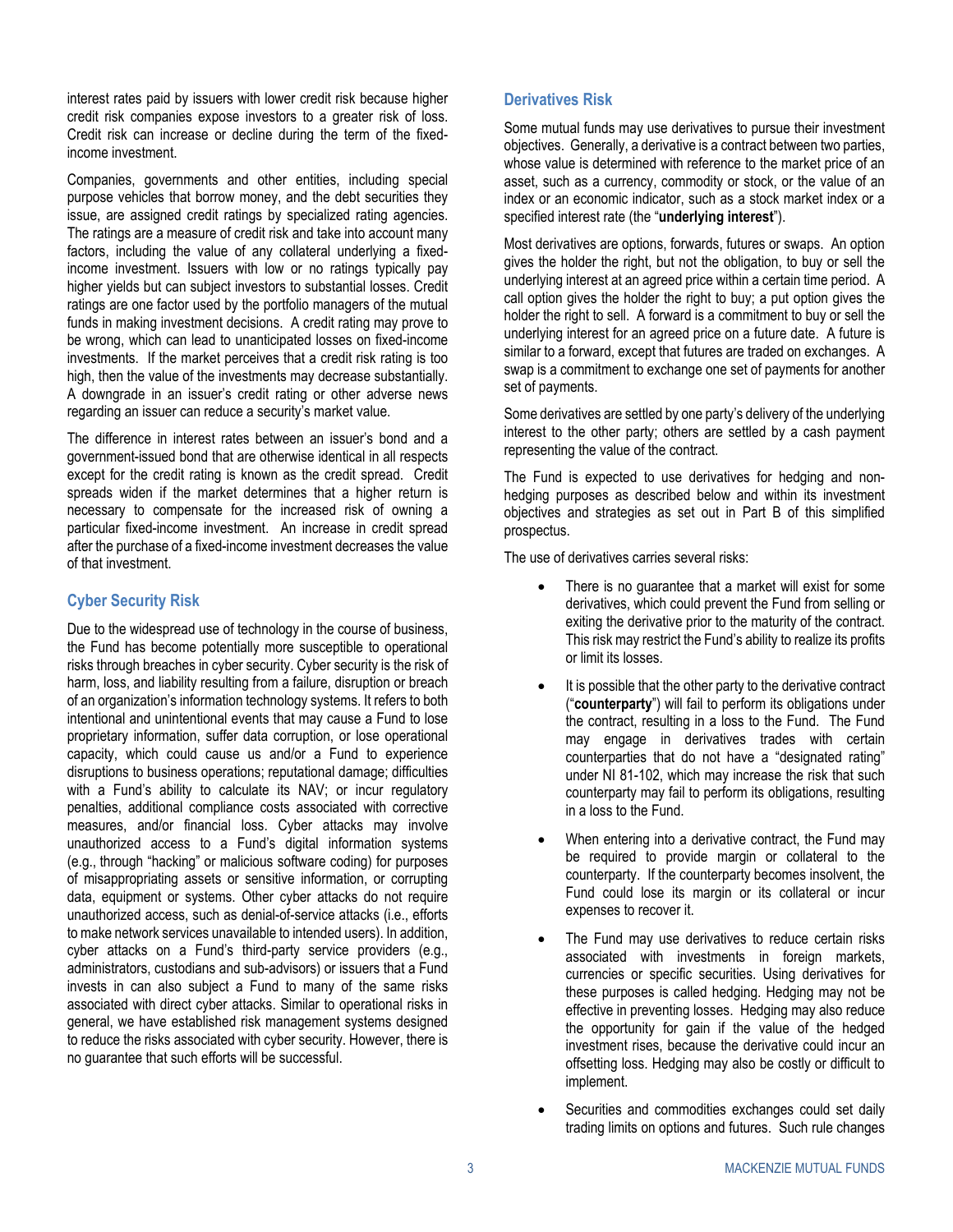could prevent the Fund from completing a futures or options transaction, causing the Fund to realize a loss because it cannot hedge properly or limit a loss.

- Where the Fund holds a long or short position in a future whose underlying interest is a commodity, the Fund will always seek to close out their position by entering into an offsetting future prior to the first date on which the Fund might be required to make or take delivery of the commodity under the future. There is no guarantee the Fund will be able to do so. This could result in the Fund having to make or take delivery of the commodity.
- the *Income Tax Act* (Canada) (the "**Tax Act**"), or its interpretation, may change in respect of the tax treatment of derivatives.

### **Emerging Markets Risk**

Emerging markets have the risks described under foreign currency risk and foreign markets risk. In addition, they are more likely to experience political, economic and social instability and may be subject to corruption or have lower business standards. Instability may result in the expropriation of assets or restrictions on payment of dividends, income or proceeds from the sale of a mutual fund's securities. In addition, accounting and auditing standards and practices may be less stringent than those of developed countries, resulting in limited availability of information relating to a mutual fund's investments. Further, emerging market securities are often less liquid and custody and settlement mechanisms in emerging market countries may be less developed, resulting in delays and the incurring of additional costs to execute trades of securities and/or reduce liquidity.

### **ESG Investment Objective or Strategy Risk**

Some Mackenzie Funds have fundamental investment objectives based on one or more environmental, social and governance ("**ESG**") criteria. Other Funds use ESG criteria as a component of their investment strategies. Applying ESG criteria to the investment process may limit the number and types of investment opportunities available and as a result, a Fund that has an ESG focus may perform differently compared to similar funds that do not focus on ESG or apply ESG criteria. Funds that apply ESG criteria to their investment process may forgo opportunities to buy certain securities when it might otherwise be economically advantageous to do so or may sell securities for ESG reasons when it might otherwise be economically disadvantageous to do so. Furthermore, ESG criteria are subject to uncertainty, discretion and subjective application. The determination of the ESG criteria to apply and the assessment of the ESG characteristics of a company or industry by a portfolio management team may differ from the criteria or assessment applied by others. As a result, securities selected by a portfolio management team may not always reflect the values or principles of any particular investor.

### **ETF Risk**

A mutual fund may invest in a fund whose securities are listed for trading on an exchange (an "**exchange-traded fund**" or "**ETF**"). The

investments of ETFs may include stocks, bonds, commodities and other financial instruments. Some ETFs, known as index participation units ("**IPUs**") attempt to replicate the performance of a widely quoted market index. Not all ETFs are IPUs. While investment in an ETF generally presents the same risks as investment in a conventional mutual fund that has the same investment objectives and strategies, it also carries the following additional risks, which do not apply to investment in conventional mutual funds:

- The performance of an ETF may be significantly different from the performance of the index, assets, or financial measure that the ETF is seeking to track. There are several reasons that this might occur, including that ETF securities may trade at a premium or a discount to their NAV or that ETFs may employ complex strategies, such as leverage, making tracking with accuracy difficult.
- An active trading market for ETF securities may fail to develop or fail to be maintained.
- There is no assurance that the ETF will continue to meet the listing requirements of the exchange on which its securities are listed for trading.

Also, commissions may apply to the purchase or sale of ETF securities. Therefore, investment in ETF securities may produce a return that is different than the change in the NAV of these securities.

### **Extreme Market Disruptions Risk**

Certain extreme events, such as natural disasters, war, civil unrest, terrorist attacks, and public health crises like epidemics, pandemics or outbreaks of new infectious diseases or viruses (including, most recently, the novel coronavirus (COVID-19)) can materially adversely affect a Fund's business, financial condition, liquidity or results of operations. The current COVID-19 pandemic is significantly impacting the global economy and commodity and financial markets. The COVID-19 pandemic has resulted in a slowdown in economic activity, higher unemployment, reduced consumer activity, extreme volatility in financial markets and commodity prices, and a global recession. Public health crises, such as the COVID-19 outbreak, can also result in operating, supply chain and project development delays that can materially adversely affect the operations of third parties in which a Fund has an interest. The duration of any business disruptions and related financial impact of the COVID-19 outbreak is unknown. It is difficult to predict how a Fund may be affected if a pandemic, such as the COVID-19 outbreak, persists for an extended period of time. Similarly, the effects of terrorist acts (or threats thereof), military action or similar unexpected disruptive events on the economies and securities markets of countries cannot be predicted. Natural disasters, war and civil unrest can also have materially adverse impacts on economic enterprises in the impacted countries. All such extreme events may impact Fund performance.

### **Foreign Currency Risk**

The NAVs of most mutual funds are calculated in Canadian dollars. Foreign investments are generally purchased in currencies other than Canadian dollars. When foreign investments are purchased in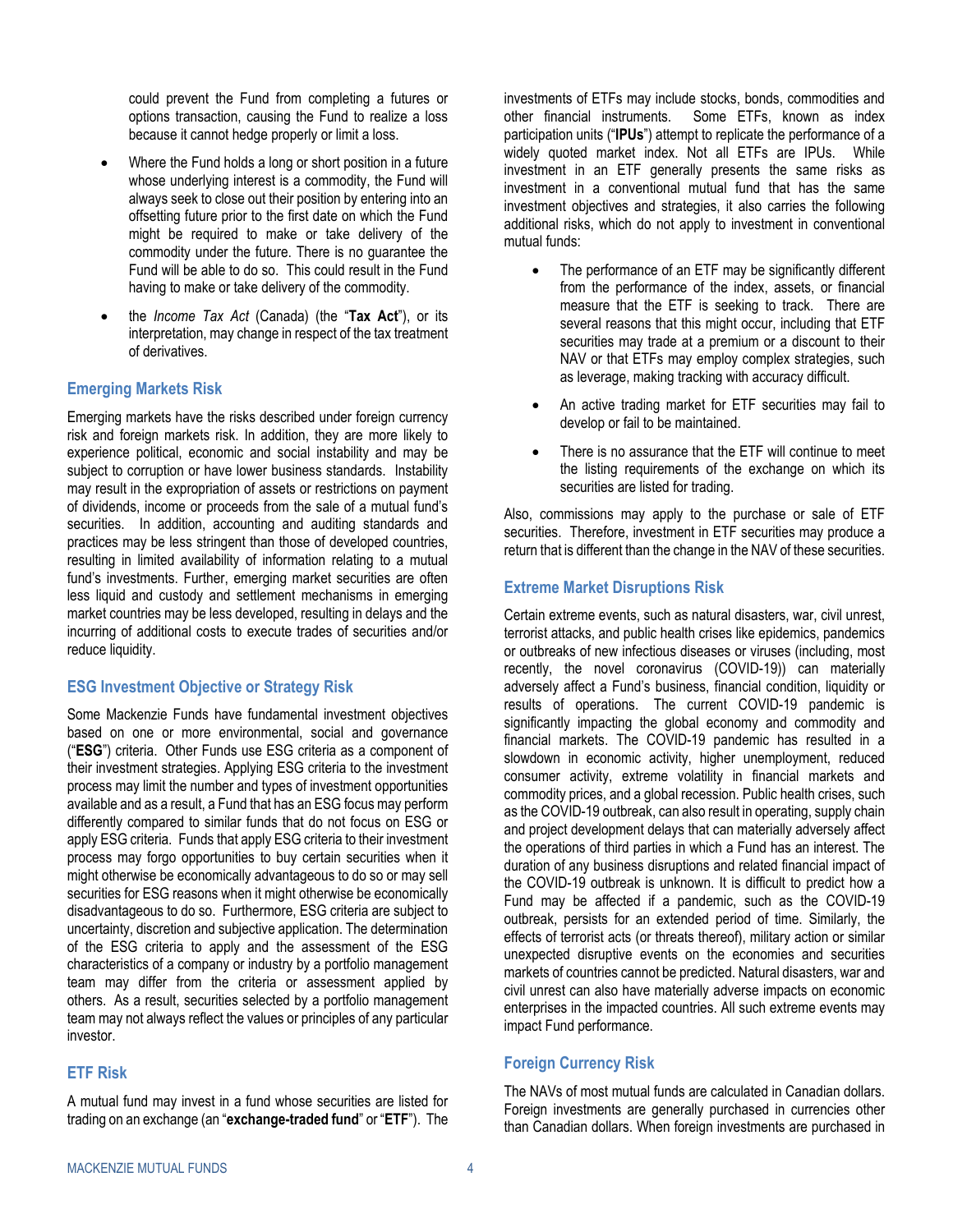a currency other than Canadian dollars, the value of those foreign investments will be affected by the value of the Canadian dollar relative to the value of the foreign currency. If the Canadian dollar rises in value relative to the other currency but the value of the foreign investment otherwise remains constant, the value of the investment in Canadian dollars will have fallen. Similarly, if the value of the Canadian dollar has fallen relative to the foreign currency, the value of the mutual fund's investment will have increased.

Some mutual funds may use derivatives such as options, futures, forward contracts, swaps and customized types of derivatives to hedge against losses caused by changes in exchange rates. Please see the "**Investment Strategies**" section of the Fund description in [Part B](#page-31-0) of this simplified prospectus.

### **Foreign Markets Risk**

Certain Funds invest in global equity or debt securities or may focus their investments in a particular region or country. The value of an investment in a foreign issuer depends on general global economic factors and specific economic and political factors relating to the country or countries in which the foreign issuer operates. The regulatory environment in some foreign countries may be less stringent than in Canada, including legal and financial reporting requirements. There may also be less information available with respect to foreign companies. Further, the legal systems of some foreign countries may not adequately protect investor rights and laws may change without sufficient warning. Stock markets in foreign countries may have lower trading volumes and sharper price corrections. Some or all of these factors could make a foreign investment more volatile than a Canadian investment.

In some countries, the political climate might be less stable and social, religious and regional tensions may exist. There could also be a risk of nationalization, expropriation or the imposition of currency controls. Certain foreign economies may be susceptible to market inefficiency, volatility and pricing anomalies that may be connected to government influence, a lack of publicly available information, political and social instability and/or the potential application of trade tariffs or protectionist measures with key trading partners. These risks and others can contribute to larger and more frequent price changes among foreign investments. As a result, the value of certain foreign securities, and potentially the value of the funds that hold them, may rise or fall more rapidly and to a greater degree than Canadian investments.

Many foreign countries impose tax on dividends and interest paid or credited to persons who are not resident in such countries. While the Fund generally aims to make investments in such a manner as to minimize the amount of foreign taxes incurred, investments in global equity and debt securities may subject the Fund to foreign taxes on dividends and interest paid or credited to them or any gains realized on the disposition of such securities. Any foreign taxes incurred by the Fund will generally reduce the value of the Fund's portfolio. Under certain tax treaties, the Fund may be entitled to a reduced rate of tax on foreign income. Some countries require the filing of a tax reclaim or other forms to receive the benefit of the reduced tax rate. Whether or when a Fund will receive the tax reclaim is within the control of the particular foreign country. If a Fund obtains a refund of foreign taxes, the net asset value of the Fund will not be restated, and the amount will remain in the Fund to the benefit of the then-existing securityholders.

### **High Yield Securities Risk**

Mutual funds may be subject to high yield securities risk. High yield securities risk is the risk that securities that are rated below investment grade (below "BBB-" by S&P or by Fitch Rating Service Inc., or below "Baa3" by Moody's® Investor's Services, Inc.) or are unrated at the time of purchase may be more volatile than higherrated securities of similar maturity. High yield securities may also be subject to greater levels of credit or default risk than higher-rated securities. The value of high yield securities can be adversely affected by overall economic conditions, such as an economic downturn or a period of rising interest rates, and high yield securities may be less liquid and more difficult to sell at an advantageous time or price or to value than higher-rated securities. In particular, high yield securities are often issued by smaller, less creditworthy companies or by highly leveraged firms, which are generally less able than more financially stable firms to make scheduled payments of interest and principal.

### **Illiquidity Risk**

A mutual fund may hold up to 15% or more of its net assets in illiquid securities. A security is illiquid if it cannot be sold at an amount that at least approximates the amount at which the security is valued. Illiquidity can occur (a) if the securities have sale restrictions; (b) if the securities do not trade through normal market facilities; (c) if there is simply a shortage of buyers; or (d) for other reasons. In highly volatile markets, such as in periods of sudden interest rate changes or severe market disruptions, securities that were previously liquid may suddenly and unexpectedly become illiquid. Illiquid securities are more difficult to sell, and a mutual fund may be forced to accept a discounted price.

Some high-yield debt securities, which may include but are not limited to security types commonly known as high-yield bonds, floating-rate debt instruments and floating-rate loans, as well as some fixed-income securities issued by corporations and governments in emerging market economies, may be more illiquid in times of market stress or sharp declines. In addition, the liquidity of individual securities may vary widely over time. Illiquidity in these instruments may take the form of wider bid/ask spreads (i.e., significant differences in the prices at which sellers are willing to sell and buyers are willing to buy that same security). Illiquidity may take the form of extended periods for trade settlement and delivery of securities. In some circumstances of illiquidity, it may be more difficult to establish a fair market value for particular securities, which could result in losses to a fund that has invested in these securities.

#### **Interest Rate Risk**

Interest rates have an impact on a whole range of investments. Interest rates impact the cost of borrowing for governments, companies and individuals, which in turn impacts overall economic activity. Interest rates may rise during the term of a fixed-income investment. If interest rates rise, then the value of that fixed-income investment generally will fall. Conversely, if interest rates fall, the value of the investment will generally increase.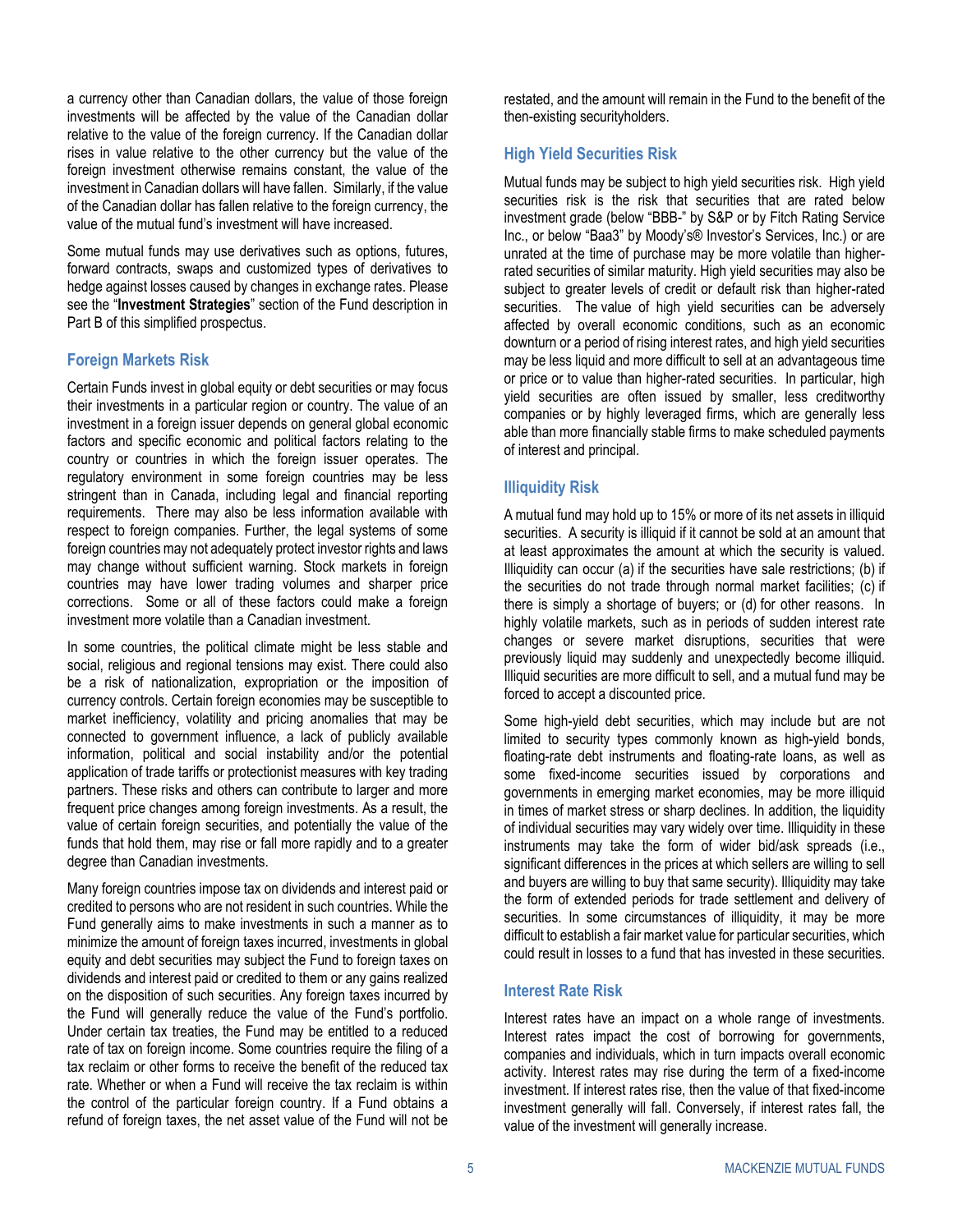Longer-term bonds and strip bonds are generally more sensitive to changes in interest rates than other kinds of securities. The cash flow from debt instruments with variable rates may change as interest rates fluctuate.

Changing interest rates can also indirectly impact the share prices of equity securities. When interest rates are high, it may cost a company more to fund its operations or pay down existing debt. This can impair a company's profitability and earnings growth potential, which can negatively impact its share price. Conversely, lower interest rates can make financing for a company cheaper, which can potentially increase its earnings growth potential. Interest rates can also impact the demand for goods and services that a company provides by impacting overall economic activity as described above.

### <span id="page-9-1"></span>**Large Transaction Risk**

The securities of some mutual funds are bought by: (a) other mutual funds, investment funds or segregated funds, including Mackenzie Funds; (b) financial institutions in connection with other investment offerings; and/or (c) investors who participate in an asset allocation program or model portfolio program. Independently or collectively, these other parties may, from time to time, purchase, hold or redeem a large proportion of a mutual fund's securities.

A large purchase of a mutual fund's securities will create a relatively large cash position in that mutual fund's portfolio. The presence of this cash position may adversely impact the performance of the mutual fund, and the investment of this cash position may result in significant incremental trading costs, which are borne by all of the investors in the mutual fund.

Conversely, a large redemption of a mutual fund's securities may require the mutual fund to sell portfolio investments so that it can pay the redemption proceeds. This sale may impact the market value of those portfolio investments and result in significant incremental trading costs, which are borne by all of the investors in the mutual fund, and it may accelerate or increase the payment of capital gains distributions to these investors.

### **Legislation Risk**

Securities, tax, or other regulators make changes to legislation, rules, and administrative practice. Those changes may have an adverse impact on the value of a mutual fund.

### <span id="page-9-0"></span>**Leverage Risk**

When the Fund makes investments in derivatives, borrows cash for investment purposes, or uses physical short sales on equities, fixedincome securities or other portfolio assets, leverage may be introduced into the Fund. Leverage occurs when the Fund's notional exposure to underlying assets is greater than the amount invested. It is an investment technique that can magnify gains and losses. Consequently, any adverse change in the value or level of the underlying asset, rate or index may amplify losses compared to those that would have been incurred if the underlying asset had been directly held by the Fund and may result in losses greater than the amount invested in the derivative itself. Leverage may increase volatility, may impair the Fund's liquidity and may cause the Fund to liquidate positions at unfavourable times. The Fund is subject to an

aggregate exposure limit of 300% of its net asset value which is measured on a daily basis and described in further detail within the "**Investment Objectives**" section in [Part B](#page-31-0) of this simplified prospectus. This will operate to limit the extent to which the Fund is leveraged.

### **Market Risk**

There are risks associated with being invested in the equity and fixed-income markets generally. The market value of a mutual fund's investments will rise and fall based on specific company developments and broader equity or fixed-income market conditions. Market value will also vary with changes in the general economic and financial conditions in the countries where the investments are based.

### **Portfolio Manager Risk**

A mutual fund is dependent on its portfolio manager or sub-advisor to select its investments. A balanced fund or an asset allocation fund is also dependent on its portfolio manager or sub-advisor to decide what proportion of the mutual fund's assets to invest in each asset class. Mutual funds are subject to the risk that poor security selection or asset allocation decisions will cause a mutual fund to underperform relative to its benchmark or other mutual funds with similar investment objectives.

### **Prepayment Risk**

Certain fixed-income securities, including mortgage-backed or other asset-backed securities, can be prepaid before maturity. If a prepayment is unexpected or if it occurs faster than predicted, the fixed-income security may pay less income and its value may decrease. In addition, because issuers generally choose to prepay when interest rates are falling, the mutual fund may have to reinvest this money in securities that have lower rates.

### **Securities Lending, Repurchase and Reverse Repurchase Transaction Risk**

Certain mutual funds are eligible to enter into securities lending, repurchase and reverse repurchase transactions. In a securities lending transaction, the mutual fund lends its securities through an authorized agent to another party (often called a "**counterparty**") in exchange for a fee and a form of acceptable collateral. In a repurchase transaction, the mutual fund sells its securities for cash through an authorized agent, while, at the same time, it assumes an obligation to repurchase the same securities for cash (usually at a lower price) at a later date. In a reverse repurchase transaction, the mutual fund buys securities for cash while, at the same time, it agrees to resell the same securities for cash (usually at a higher price) at a later date. We have set out below some of the general risks associated with securities lending, repurchase and reverse repurchase transactions:

When entering into securities lending, repurchase and reverse repurchase transactions, the mutual fund is subject to the credit risk that the counterparty may go bankrupt or may default under the agreement and the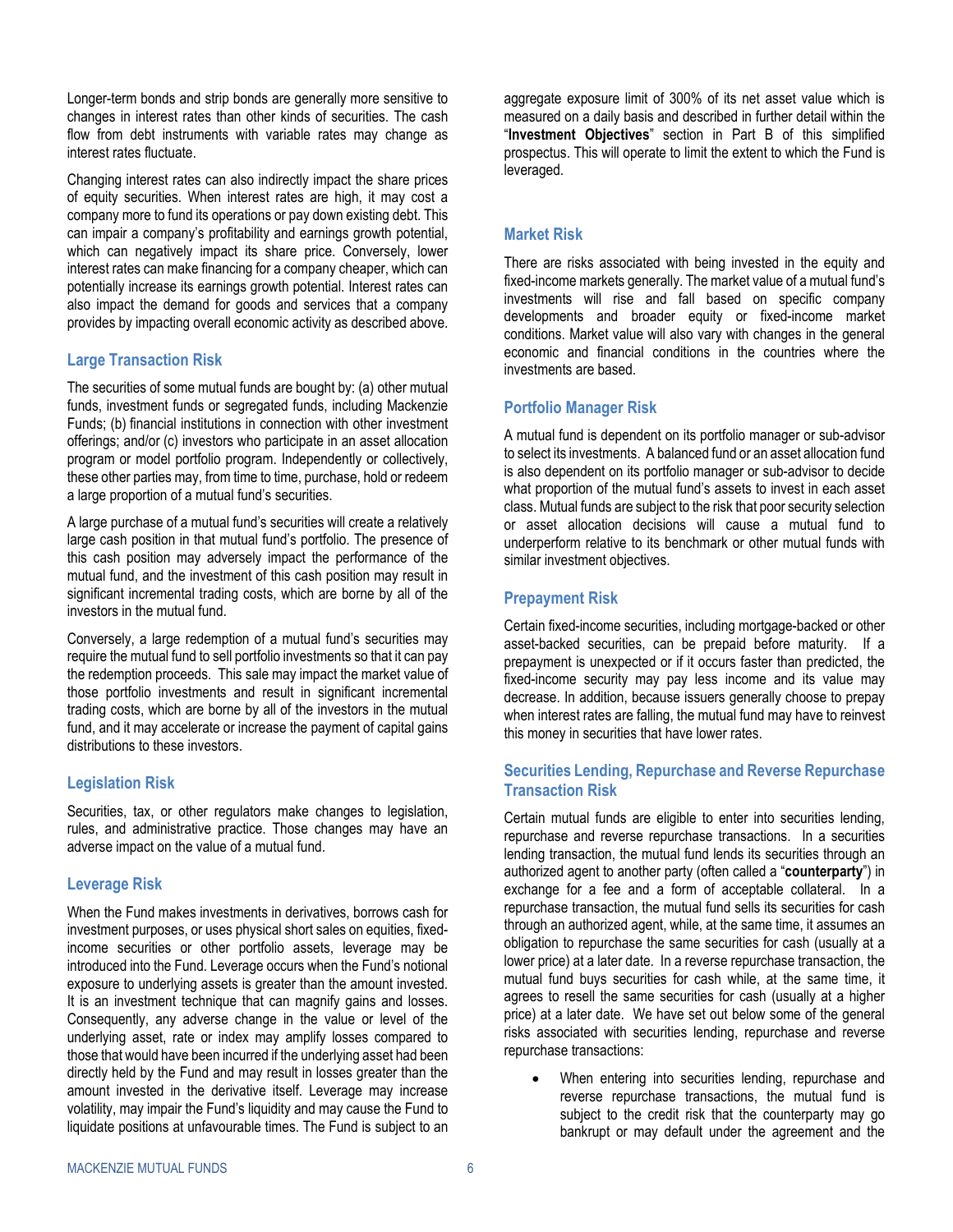mutual fund would be forced to make a claim in order to recover its investment.

- When recovering its investment on a default, a mutual fund could incur a loss if the value of the securities loaned (in a securities lending transaction) or sold (in a repurchase transaction) has increased relative to the value of the collateral held by the mutual fund.
- Similarly, a mutual fund could incur a loss if the value of the portfolio securities it has purchased (in a reverse repurchase transaction) decreases below the amount of cash paid by such mutual fund to the counterparty, plus interest.

### **Senior Loans Risk**

The risks associated with senior loans are similar to the risks of highyield bonds, although senior loans are typically senior and secured, whereas high-yield bonds are often subordinated and unsecured. Investments in senior loans are typically below investment grade and are considered speculative because of the credit risk of their issuers.

Historically, such companies have been more likely to default on their payments of interest and principal owed than companies that issue investment-grade securities, and such defaults could reduce the NAV and monthly income distributions of mutual funds. These risks may be more pronounced in the event of an economic downturn. Under certain market conditions, the demand for senior loans may be reduced, which may, in turn, reduce prices. No active trading market may exist for certain senior loans, which may impair the ability of a holder of a senior loan to realize full value in the event of the need to liquidate such asset. Adverse market conditions may impair the liquidity of some actively traded senior loans. Although these loans are generally secured by specific collateral, there can be no assurance that such collateral would be available or would otherwise satisfy the borrower's obligation in the event of nonpayment of scheduled interest or principal or that such collateral could be readily liquidated. In these circumstances, the holder of a loan may not receive payments to which it is entitled.

Senior loans may also be subject to certain risks due to longer settlement periods than the settlement periods associated with other securities. Settlement of transactions in most securities occurs two days after the trade date and is referred to as "T+2" settlement. In contrast, transactions in senior loans may have longer than normal settlement periods and have settlement periods that exceed T+2. Unlike equities trades, there is no central clearinghouse for loans, and the loan market has not established enforceable settlement standards or remedies for failure to settle. This potentially longer settlement timeline may create a mismatch between the settlement time for a senior loan and the time in which an investment fund holding the senior loan as an investment must settle redemption requests from its investors.

### **Series Risk**

A mutual fund may offer more than one series, including series that are sold under different simplified prospectuses. If one series of such a mutual fund is unable to pay its expenses or satisfy its liabilities, then the assets of the other series of that mutual fund will

be used to pay the expenses or satisfy the liability. This could lower the investment returns of the other series.

### <span id="page-10-0"></span>**Short-Selling Risk**

Certain mutual funds are permitted to engage in short selling. A short sale is a transaction in which a mutual fund sells, on the open market, securities that it has borrowed from a lender for this purpose. At a later date, the mutual fund purchases identical securities on the open market and returns them to the lender. In the interim, the mutual fund must pay compensation to the lender for the loan of the securities and provide collateral to the lender for the loan. The Fund is permitted to sell securities short up to a maximum of 50% of its net asset value as described in further detail within the "**Investment Objectives**" section i[n Part B](#page-31-0) of this simplified prospectus.

Short selling involves certain risks:

- There is no assurance that the borrowed securities will decline in value during the period of the short sale by more than the compensation paid to the lender, and securities sold short may instead increase in value.
- The Fund may experience difficulties in purchasing and returning borrowed securities if a liquid market for the securities does not exist at that time.
- A lender may require the Fund to return borrowed securities at any time. This may require the Fund to purchase such securities on the open market at an inopportune time.
- The lender from whom the Fund has borrowed securities, or the prime broker who is used to facilitate short selling, may become insolvent and the Fund may lose the collateral it has deposited with the lender and/or the prime broker.

### **Small Company Risk**

A mutual fund may make investments in equities and, sometimes, fixed-income securities issued by smaller capitalization companies. These investments are generally riskier than investments in larger companies for several reasons. Smaller companies are often relatively new and may not have an extensive track record. This lack of history makes it difficult for the market to place a proper value on these companies. Some of these companies do not have extensive financial resources and, as a result, they may be unable to react to events in an optimal manner. In addition, securities issued by smaller companies are sometimes less liquid, meaning there is less demand for the securities in the marketplace at a price deemed fair by sellers.

### **Small/New Fund Risk**

A new or smaller mutual fund's performance may not represent how the mutual fund is expected to or may perform in the long term if and when it becomes larger and/or has fully implemented its investment strategies. For both new mutual funds or smaller mutual funds, investment positions may have a disproportionate impact, either positive or negative, on the mutual fund's performance. New and smaller mutual funds may also require a period of time before they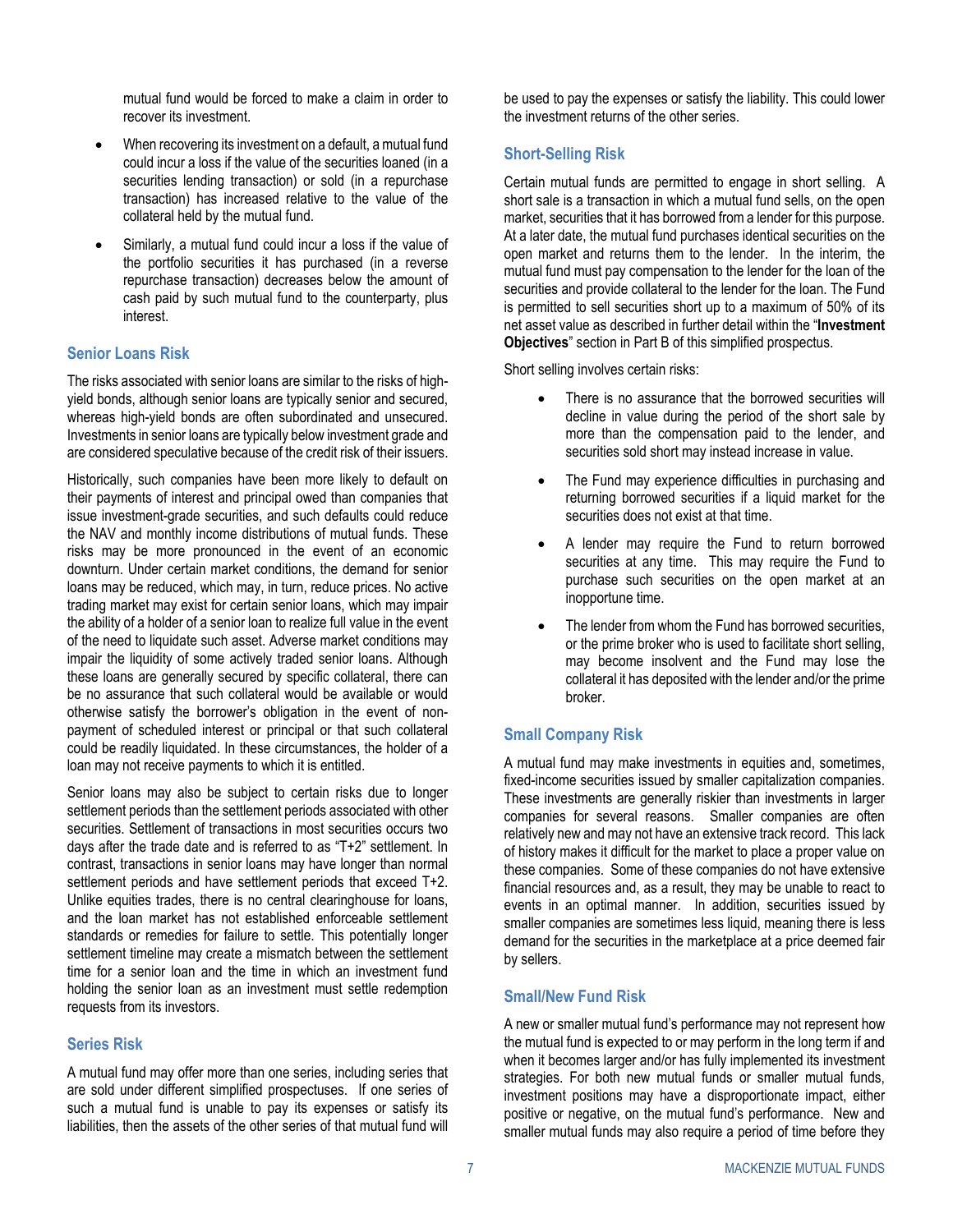are fully invested in a representative portfolio that meets their investment objectives and strategies. A mutual fund's performance may be more volatile during this "ramp-up" period than it would be after the mutual fund is fully invested. Similarly, an investment strategy of a new or smaller mutual fund may require a longer period of time to show returns that are representative of the strategy. New mutual funds have limited performance histories for investors to evaluate and they may not attract sufficient assets to achieve investment and trading efficiencies. If a new or smaller mutual fund were to fail to successfully implement its investment objective or strategies, performance may be negatively impacted, and any resulting redemptions could create larger transaction costs for the mutual fund and/or tax consequences for investors.

#### **Taxation Risk**

The Fund is expected to qualify at all material times as a "mutual fund trust" under the Tax Act. If the Fund does not qualify or ceases to qualify as a mutual fund trust under the Tax Act, the income tax considerations described under the heading "**[Income Tax](#page-26-1) [Considerations](#page-26-1)**" could be materially and adversely different in some respects. For example, if a Fund does not qualify or ceases to qualify as a mutual fund trust (and is not a registered investment) the units of the Fund will not be qualified investments for registered plans under the Tax Act. The Tax Act imposes penalties on the annuitants of an RRSP or RRIF, the holder of a TFSA or RDSP or the subscriber of an RESP (each as defined below) for the acquisition or holding of non-qualified investments.

There can be no assurance that the Canada Revenue Agency (the "**CRA**") will agree with the tax treatment adopted by the Fund in filing its tax return. The CRA could reassess the Fund on a basis that results in tax being payable by the Fund or in an increase in the taxable component of distributions considered to have been paid to securityholders. A reassessment by the CRA may result in the Fund being liable for unremitted withholding tax on prior distributions to non-resident securityholders. Such liability may reduce the NAV of units of the Fund.

### <span id="page-11-0"></span>**ORGANIZATION AND MANAGEMENT OF MACKENZIE PRIVATE EQUITY REPLICATION FUND**

| <b>Manager</b><br><b>Mackenzie Financial Corporation</b><br>180 Queen Street West<br>Toronto, Ontario M5V 3K1 | We manage the overall business of the Fund, including selecting the portfolio management team for the Fund's<br>portfolio, providing the Fund with accounting and administration services and promoting sales of the Fund's<br>units through independent financial advisors in each province and territory of Canada.                                                                                                                                                                                                                                                                                                                                                                                                                                                                                                                                                                       |
|---------------------------------------------------------------------------------------------------------------|---------------------------------------------------------------------------------------------------------------------------------------------------------------------------------------------------------------------------------------------------------------------------------------------------------------------------------------------------------------------------------------------------------------------------------------------------------------------------------------------------------------------------------------------------------------------------------------------------------------------------------------------------------------------------------------------------------------------------------------------------------------------------------------------------------------------------------------------------------------------------------------------|
| <b>Trustee</b><br><b>Mackenzie Financial Corporation</b><br>Toronto, Ontario                                  | The Fund is organized as a unit trust. When you invest in the Fund, you are buying units of the trust. The<br>trustee holds the actual title to the cash and units owned by the Fund on your behalf.                                                                                                                                                                                                                                                                                                                                                                                                                                                                                                                                                                                                                                                                                        |
| <b>Portfolio Manager</b><br><b>Mackenzie Financial Corporation</b><br>Toronto, Ontario                        | In our capacity as manager, we have ultimate responsibility for and directly provide, the portfolio management<br>services provided to the Fund.<br>The Fund also uses a sub-advisor appointed by us to provide advice for all or a portion of the portfolio. The sub-<br>advisor is named in the Fund's "Fund Details".                                                                                                                                                                                                                                                                                                                                                                                                                                                                                                                                                                    |
|                                                                                                               | The portfolio manager makes the purchase and sale decisions for securities in the Fund's portfolio.<br>Under securities law, we are required to advise you that where portfolio management services are provided by<br>a portfolio manager or sub-advisor located outside of Canada, it may be difficult to enforce any legal rights<br>against them because all or a substantial portion of their assets are likely to be outside of Canada. The sub-<br>advisor PEO Partners, LLC is located outside of Canada. International sub-advisors are not fully subject to the<br>requirements of Canadian securities legislation including proficiency, capital, insurance, record keeping,<br>segregation of funds and securities, and statements of account and portfolio. Mackenzie Investments is<br>responsible for the investment advice given to the Fund by international sub-advisors. |
| <b>Custodian</b><br><b>Canadian Imperial Bank of Commerce</b><br>("CIBC")<br>Toronto, Ontario                 | The custodian has custody of the securities in the Fund's portfolio.                                                                                                                                                                                                                                                                                                                                                                                                                                                                                                                                                                                                                                                                                                                                                                                                                        |
| <b>Registrar</b><br><b>Mackenzie Financial Corporation</b><br>Toronto, Ontario                                | As registrar, we keep track of the owners of units of the Fund, process purchase, switch and redemption orders,<br>issue investor account statements and issue annual tax-reporting information.                                                                                                                                                                                                                                                                                                                                                                                                                                                                                                                                                                                                                                                                                            |
| <b>Auditor</b><br><b>Deloitte LLP</b><br>Toronto, Ontario                                                     | The auditor audits the annual financial statements of the Fund and provides an opinion on whether or not the<br>annual financial statements are fairly presented in accordance with International Financial Reporting Standards.                                                                                                                                                                                                                                                                                                                                                                                                                                                                                                                                                                                                                                                            |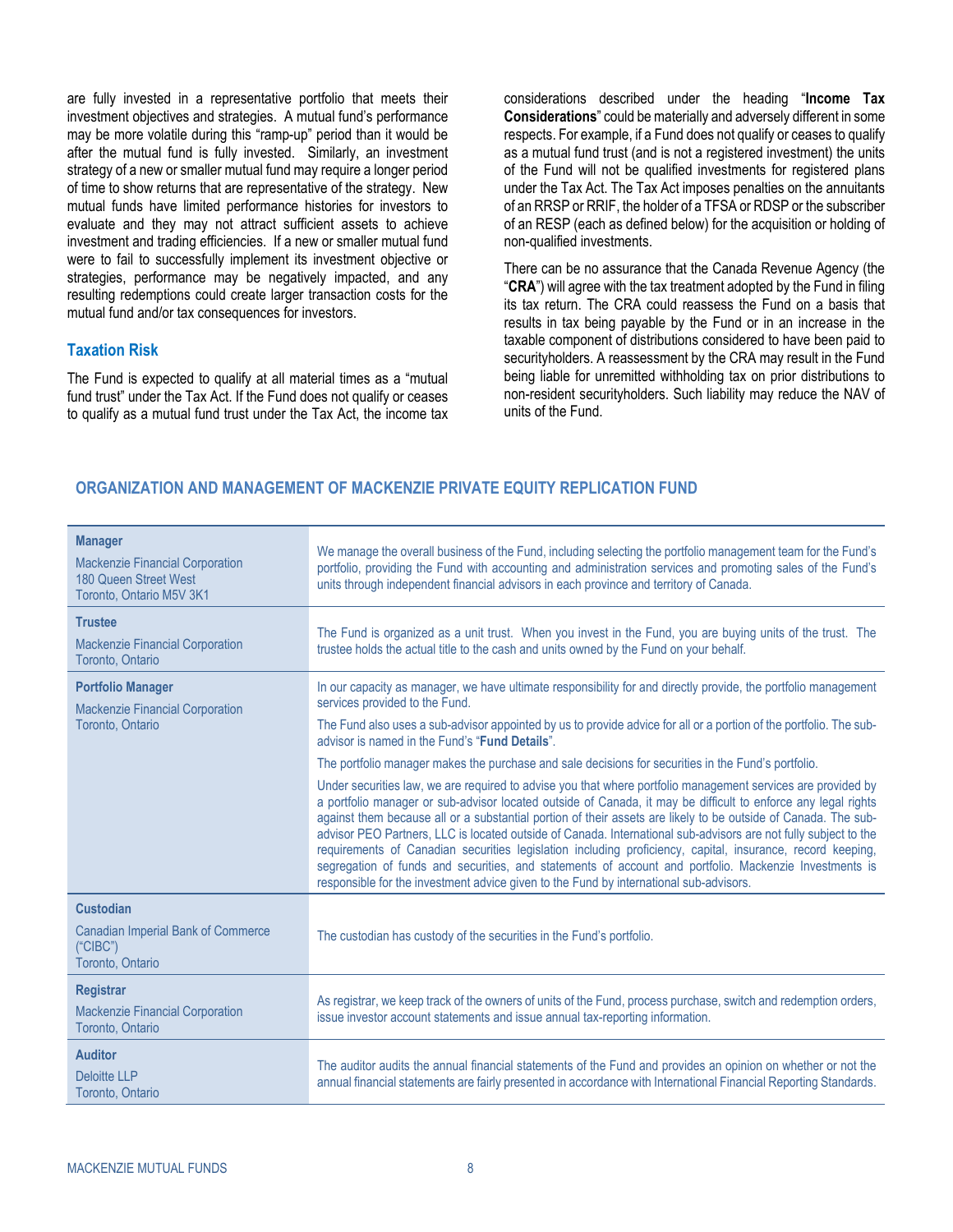### **ORGANIZATION AND MANAGEMENT OF MACKENZIE PRIVATE EQUITY REPLICATION FUND**

| <b>Securities Lending Agents</b><br><b>CIBC</b><br>Toronto, Ontario<br>The Bank of New York Mellon<br>New York, New York | CIBC and The Bank of New York Mellon act as agents for securities lending transactions for the Fund.                                                                                                                                                                                                                                                                                                                                                                                                                                                                                                                                                                                                                                                                                                                                                                                                                                |
|--------------------------------------------------------------------------------------------------------------------------|-------------------------------------------------------------------------------------------------------------------------------------------------------------------------------------------------------------------------------------------------------------------------------------------------------------------------------------------------------------------------------------------------------------------------------------------------------------------------------------------------------------------------------------------------------------------------------------------------------------------------------------------------------------------------------------------------------------------------------------------------------------------------------------------------------------------------------------------------------------------------------------------------------------------------------------|
| <b>Mackenzie Funds' Independent Review</b><br><b>Committee</b>                                                           | The mandate of the Mackenzie Funds' Independent Review Committee ("IRC") is to review and provide input<br>on our written policies and procedures that deal with conflict-of-interest matters in respect of a Mackenzie Fund<br>and to review and, in some cases, approve conflict-of-interest matters. This includes reviewing a Mackenzie<br>Fund's holdings, purchases and sales of securities of companies related to us. The IRC may also approve<br>certain mergers involving the Mackenzie Funds and any change of the auditor of the Mackenzie Funds. Investor<br>approval will not be obtained in these circumstances, but the affected Mackenzie Fund's investors will be sent<br>a written notice at least 60 days before the effective date of any such merger or change of auditor. The IRC<br>presently consists of the following four members: Robert Hines (Chair), George Hucal, Scott Edmonds and Atul<br>Tiwari. |
|                                                                                                                          | Each member of the IRC is independent of us, the Mackenzie Funds and any party related to us. The IRC<br>prepares, at least annually, a report of its activities for investors. This report is available on our website at<br>www.mackenzieinvestments.com, or you may request a copy, at no cost to you, by contacting us at<br>service@mackenzieinvestments.com.<br>Additional information about the IRC is available in the annual information form.                                                                                                                                                                                                                                                                                                                                                                                                                                                                             |

### <span id="page-12-0"></span>**FUND OF FUNDS**

Under NI 81-102, a mutual fund may invest some or all of its assets in other funds (each an "**Underlying Fund**").

We may vote the securities of any Underlying Fund that are owned by the Fund if the Underlying Fund is not managed by us. If an Underlying Fund is managed by us or one of our associates or affiliates, we will not vote the securities of any Underlying Fund owned by the Fund, but will instead decide if it is in your best interests for you to vote individually on the matter. Generally, for routine matters, we will decide that it is not in your best interests for you to vote individually. However, if we decide that it is in your best interests, then we will ask you for instructions on how to vote your proportionate share of the Underlying Fund securities owned by the Fund, and we will vote accordingly. We will only vote the proportion of the Underlying Fund securities for which we have received instructions.

### <span id="page-12-1"></span>**PURCHASES, SWITCHES AND REDEMPTIONS**

#### **Fund**

The Fund is entitled to the total return (including realized and unrealized gains) on the portfolio assets of the Fund less certain fees and expenses.

#### **Series of Units**

The Fund may issue an unlimited number of series of units and may issue an unlimited number of units within each series. The Fund may offer new series, or cease to offer existing series, at any time, without notification to, or approval from, you. The expenses of each series of the Fund are tracked separately and a separate NAV is calculated for each series. Although the money which you and other investors pay to purchase units of each series, and the expenses of each series, are tracked on a series-by-series basis in your Fund's administration records, the assets of all series of your Fund are combined into a single pool to create one portfolio for investment purposes.

There are currently seven (7) series of units available under this simplified prospectus: Series A, F, FB, O, PW, PWFB, and PWX units. The minimum investment and eligibility requirements of the series offered under this simplified prospectus are detailed below.

#### *Series Eligibility and/or Suitability Requirements*

The series are subject to their respective minimum investment requirements, as detailed below under "**[Minimum Initial and](#page-13-0)  [Subsequent Investment Requirements](#page-13-0)**".

In addition to the minimum investment requirements, the table below describes the suggested series suitability (your financial advisor can best assist you with determining the right series for you) and any further series eligibility requirements you must meet to qualify to purchase the series. Mackenzie does not monitor the appropriateness of any particular series of a Fund for you.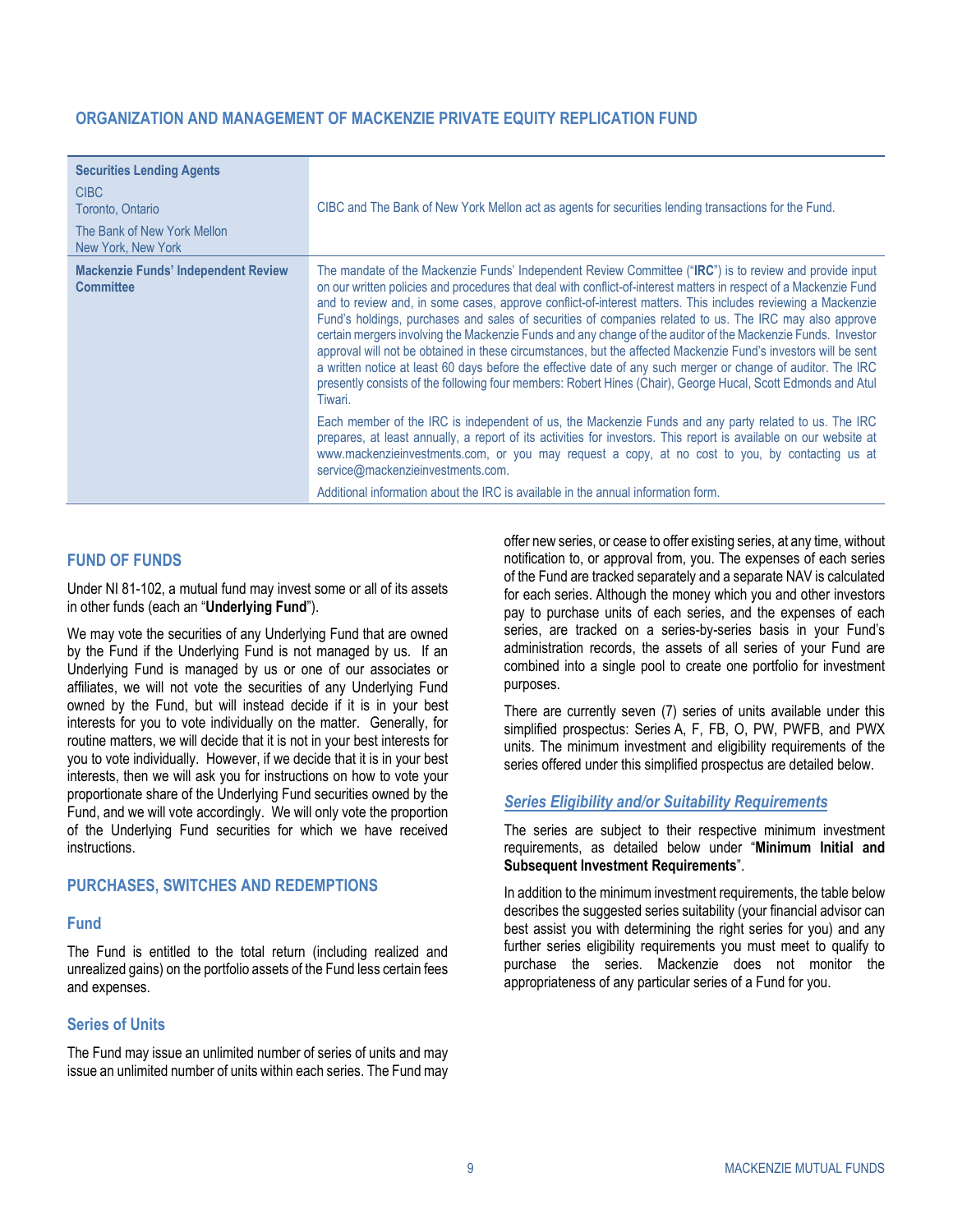| <b>SERIES</b>      | <b>SUGGESTED SUITABILITY</b>                                                                                                                                                                                                                                                                                                                                                                                 | <b>ADDITIONAL ELIGIBILITY REQUIREMENTS</b>                                                                                                                                                                                                                                                                                                                                                                                                                                                   |
|--------------------|--------------------------------------------------------------------------------------------------------------------------------------------------------------------------------------------------------------------------------------------------------------------------------------------------------------------------------------------------------------------------------------------------------------|----------------------------------------------------------------------------------------------------------------------------------------------------------------------------------------------------------------------------------------------------------------------------------------------------------------------------------------------------------------------------------------------------------------------------------------------------------------------------------------------|
| <b>Series A</b>    | Retail investors.                                                                                                                                                                                                                                                                                                                                                                                            | None.                                                                                                                                                                                                                                                                                                                                                                                                                                                                                        |
| <b>Series F</b>    | Retail investors.                                                                                                                                                                                                                                                                                                                                                                                            | Only permitted with confirmation from your dealer that you<br>are enrolled in a dealer-sponsored fee-for-service or wrap<br>program, you are subject to an asset-based fee rather than<br>commissions on each transaction and your dealer has<br>entered into an agreement with us relating to the distribution<br>of these units. Also available to our employees and<br>employees of our subsidiaries*, our directors, and, at our<br>discretion, to former employees of our subsidiaries. |
| <b>Series FB</b>   | Retail investors.                                                                                                                                                                                                                                                                                                                                                                                            | Only permitted if you negotiate an advisor service fee with<br>your dealer, which is specified within a Series FB agreement<br>with us, and if your dealer has entered into an agreement<br>with us relating to the distribution of these units.                                                                                                                                                                                                                                             |
| <b>Series O</b>    | For certain investors determined at our discretion including investors<br>enrolled in Mackenzie Portfolio Architecture Service or Open Architecture<br>Service, investors in a Qualified Group Plan, certain institutional investors<br>and certain high-net-worth investors. Individual clients may hold Series O<br>through an account with a dealer pursuant to a separate agreement with<br>such dealer. | Only permitted if you have entered into a Series O account<br>agreement with us, which specifies the fees applicable to<br>your account. Qualified Group Plans are group plans with a<br>minimum of \$10,000,000 in assets. Also available to certain<br>of our employees and employees of our subsidiaries and, at<br>our discretion, to former employees and to relatives of<br>current and former employees.                                                                              |
| <b>Series PW</b>   | For certain high-net-worth investors through our Mackenzie Private<br>Wealth program ("Private Wealth Program").<br>These investors typically have large investments in the Fund and may<br>include high-net-worth investors, institutional investors, other investment<br>funds and other investors.                                                                                                        | None.                                                                                                                                                                                                                                                                                                                                                                                                                                                                                        |
| <b>Series PWFB</b> | For certain high-net-worth investors through our Private Wealth Program.<br>These investors typically have large investments in the Fund and may<br>include high-net-worth investors, institutional investors, other investment<br>funds and other investors.                                                                                                                                                | Only permitted if you negotiate an advisor service fee with<br>your dealer, which is specified within a Series PWFB<br>agreement with us, and if your dealer has entered into an<br>agreement with us relating to the distribution of these units.                                                                                                                                                                                                                                           |
| <b>Series PWX</b>  | For certain high-net-worth investors through our Private Wealth Program.<br>These investors typically have large investments in the Fund and may<br>include high-net-worth investors, institutional investors, other investment<br>funds and other investors.                                                                                                                                                | Only permitted if you negotiate an advisor service fee with<br>your dealer, which is specified within a Series PWX<br>agreement with us.                                                                                                                                                                                                                                                                                                                                                     |

\* If the employee is the Chief Investment Officer or lead portfolio manager of the Fund, then, for Series F, the employee will receive a management fee reduction, as described in the "**Management Fees**" section of the "**[Fees and Expenses](#page-21-0) Payable by the Fund**" table. The effect of this management fee reduction is that the employee will not pay management fees but will still bear his or her *pro rata* share of fund administration fees and fund costs borne by all Series F investors.

### <span id="page-13-0"></span>*Minimum Initial and Subsequent Investment Requirements*

The minimum initial investment requirements for each series are described in the table below**. Please note that we reserve the right to increase, decrease, waive or remove the minimum initial investment requirement to purchase any series of the Fund at any time.**

#### **Table 1: Minimum Initial Investment Requirements**

| <b>Series</b>           | <b>Minimum Initial Investment</b> |
|-------------------------|-----------------------------------|
| Series A, F and FB      | \$500                             |
| Series PW, PWFB and PWX | \$100,000                         |
| Series O                | \$500,000                         |

The minimum subsequent investment amount is \$100, unless you buy through a pre-authorized contribution plan, in which case, the minimum is \$50.

**We reserve the right to change or waive the minimum subsequent investment requirement to purchase any series of the Fund.** 

### *Account Aggregation Rules for Minimum Investment Requirements*

For the purpose of satisfying the minimum investment requirements described in this section, each of the following is an "**Eligible Account**":

- an account belonging to you;
- an account belonging to your spouse, or a family member residing at the same address;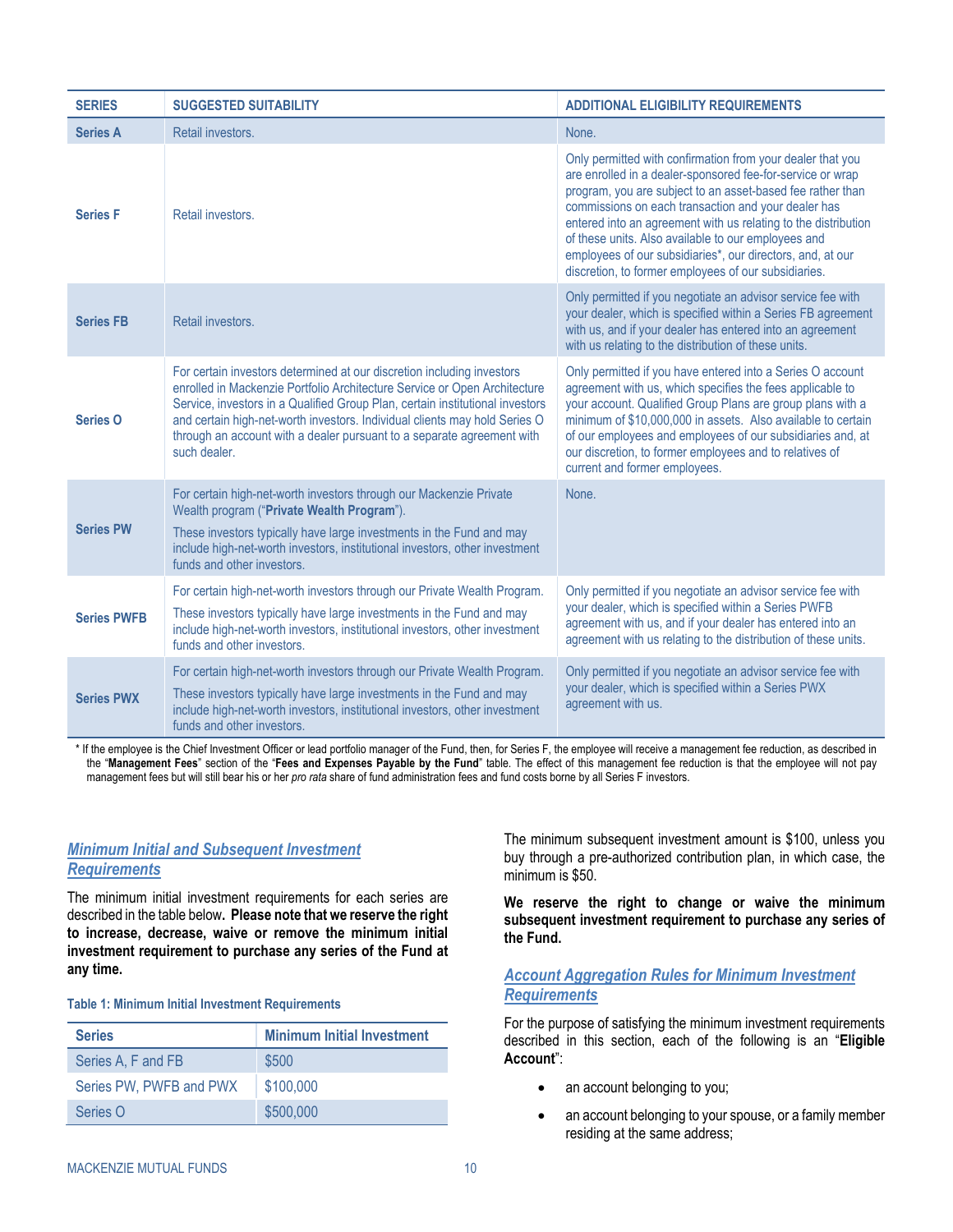- an account belonging to you and your spouse jointly;
- an account belonging to your dependent minor(s);
- an account belonging to a corporation of which you or your spouse own more than 50% of the equity, and control more than 50% of the voting shares.
- Mackenzie Investments Charitable Giving Program account(s) for which you, or any family member residing at the same address as you, act as a donor.

For Series O units, you may combine the value of up to two Eligible Accounts, excluding the value of any of our segregated funds held in these accounts, to satisfy the minimum initial investment requirements. If you satisfy the minimum initial investment requirements in this way, you may purchase any of these series in any of your Eligible Accounts, provided you meet all other eligibility requirements for those series.

In this Prospectus, Series PW, PWFB and PWX are collectively referred to as the "**Private Wealth Series**". For the Private Wealth Series of the Fund, if you invest more than \$100,000 in units of Mackenzie Funds across your Eligible Accounts, we may waive the minimum initial investment amount for an Eligible Account in any Private Wealth Series of the Fund. You are responsible for ensuring your advisor is aware of all Eligible Accounts that should be linked in order to waive the minimum initial investment amount. We will link your Eligible Accounts only after your advisor has communicated your Eligible Account information to us. Generally, neither Mackenzie nor your advisor have the ability to independently determine what accounts should be linked. Mackenzie will, however, automatically link accounts belonging to one individual if the address associated with each account is identical and they have the same dealer representative code. This means that if you have two or more accounts with the same advisor, provided your advisor maintains these accounts under the same dealer representative code, they will be automatically linked by us. **Accounts will not be automatically linked if you hold the Fund with more than one advisor or dealer.** For example, if you also hold the Fund in a discount brokerage account, that account will not be automatically linked with an account you hold with your advisor.

### *Failure to Maintain the Minimum Investment Requirements*

The Table below sets out the switches or redemptions that we may process if the market value of your investment in a series falls below the specified minimum investment because you redeem units:

#### **Table 2**

| If you are invested in this<br>series: | We may redeem your investment or<br>switch it into this series:                                 |
|----------------------------------------|-------------------------------------------------------------------------------------------------|
| Series A, F and FB                     | We may redeem your units, close the<br>account and return the proceeds of<br>redemption to you. |
| <b>Series PW</b>                       | Series A                                                                                        |
| Series PWX <sup>1</sup>                | Series A                                                                                        |

| If you are invested in this<br>series: | We may redeem your investment or<br>switch it into this series:                    |
|----------------------------------------|------------------------------------------------------------------------------------|
| <b>Series PWFB</b>                     | <b>Series FB</b>                                                                   |
| Series O <sub>1</sub>                  | Series PWX, if available, as<br>applicable. Otherwise, Series A, as<br>applicable. |

<sup>1</sup> The switch or redemption will only be processed after we have provided you with 30 days' prior notice.

**You should be aware that the management fee rate and administration fee rate charged to the series you are switched to may be higher than the series of units in which you were invested.** You should discuss investing additional money in your account with your financial advisor or dealer during the notice period so that the status of your investment can be maintained. We will not switch or redeem your investment or ask for the increase to the specified minimum investment amount if the account has fallen below that level as a result of a decline in the NAV rather than a redemption of your units.

### *Failure to Maintain Eligibility Requirements*

The table below set out the switches that we may process if you are no longer eligible for Series F, FB or PWFB units because, as applicable you are no longer enrolled in a dealer-sponsored fee-forservice or wrap program; or you no longer pay a negotiated advisor service fee to your dealer.

#### **Table 3**

| If you are invested in this | We may redeem your investment or |
|-----------------------------|----------------------------------|
| series:                     | switch it into this series:      |
| Series F. FB or PWFB        | Series A                         |

### *Changes in Series Minimum Investment Requirements or Eligibility Conditions*

We may change the minimum investment requirements or terms of eligibility for prospective investors in the various series of units at any time.

We may redeem your units, without notice, if we determine in our discretion that

- you are engaging in inappropriate or excessive shortterm trading;
- for purposes of applicable securities law or tax law, you have become a resident of a foreign jurisdiction where such foreign residency may have negative legal, regulatory or tax implications for the Fund; or
- it would be in the best interest of the Fund to do so.

You remain responsible for all tax consequences, costs and losses, if any, associated with the redemption of units of the Fund upon the exercise by us of our right to switch or redeem your units.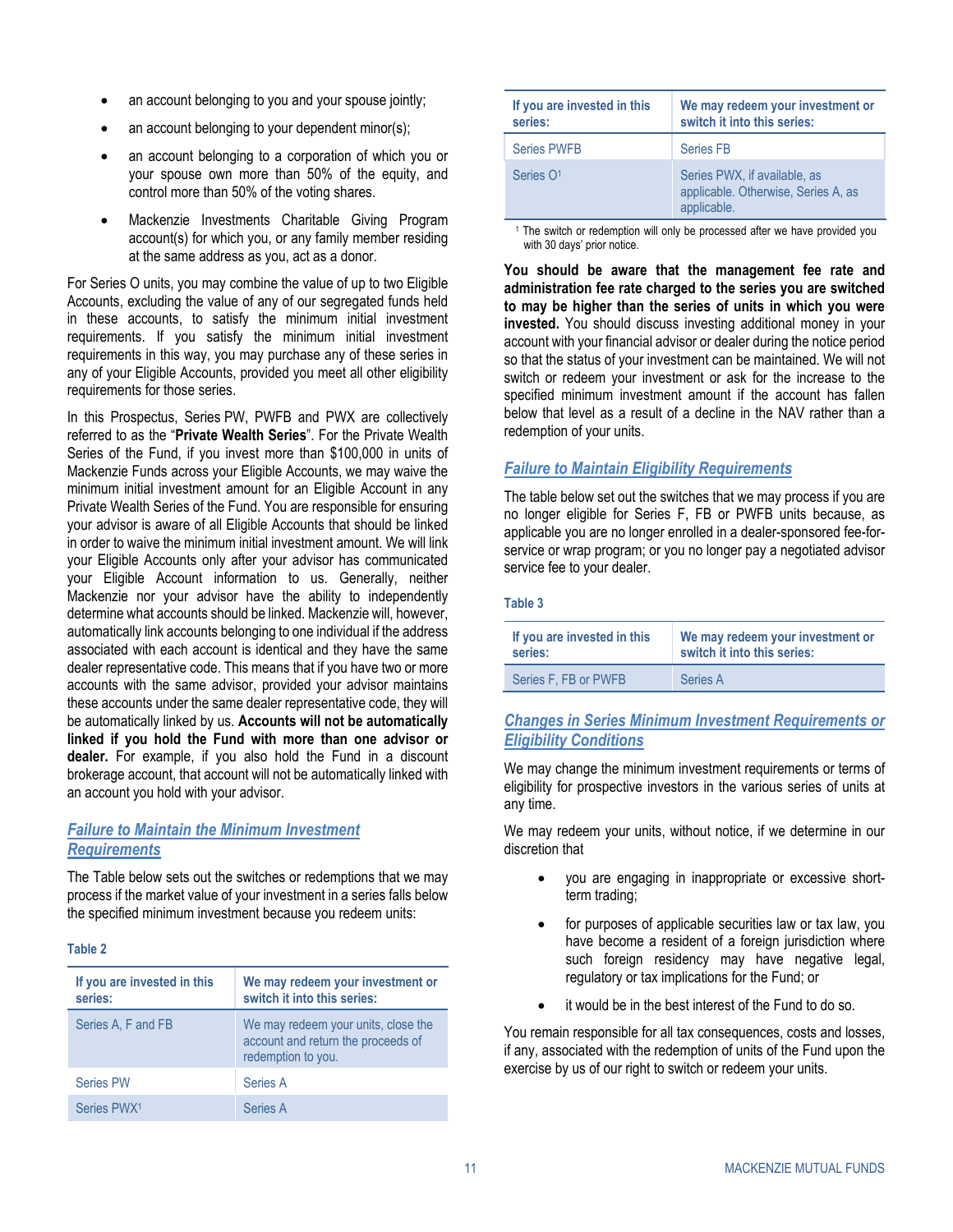#### *Buying, Selling and Switching Units of the Fund*

You may purchase units of the Fund or request switches through your financial advisor or dealer. You may redeem units of the Fund through your financial advisor or dealer or through us. The financial advisor or dealer you select is your agent to provide you with investment recommendations to meet your own risk/return objectives and to place orders to purchase, switch, or redeem on your behalf. We are not liable for the recommendations given to you by your financial advisor and we are entitled to rely on electronic or other instructions that a financial advisor or dealer provides to us without verifying your instructions.

If we receive your order before 4:00 p.m. (Toronto time) on any day on which the Toronto Stock Exchange (the "**TSX**") is open for trading (a "**trading day**"), we will process your order at the NAV calculated later that day. Otherwise, we will process your order at the NAV calculated on the next trading day. We may process orders at an earlier time if the TSX closes for trading earlier on a particular day. (Orders received after that earlier closing time would be processed on the next trading day.)

We calculate the NAV of the Fund at the close of trading on the TSX on each trading day. We calculate a NAV for each series of units of the Fund in the following manner:

- adding up the series' proportionate share of the cash, portfolio securities and other assets of the Fund;
- subtracting the liabilities applicable to that series of units (which includes the series' proportionate share of common liabilities, plus liabilities directly attributable to the series); and
- dividing the net assets by the total number of units of that series owned by investors.

We must receive the appropriate documentation and payment for the units purchased within two (2) trading days of receiving your purchase order. We are entitled to reject any purchase order, but we can only do so within one (1) day of receiving it. If we reject an order, we will return immediately to your dealer any monies we have received from you in connection with that order, without interest.

If we have received your payment but the documentation for your purchase is incomplete, we will invest your money in Series SC securities of Mackenzie Canadian Money Market Fund (offered under a separate simplified prospectus).

Once we know the Mackenzie Fund(s) you have selected and we have received your documentation in good order, we will switch this investment into the Mackenzie Fund(s) you have selected, without any additional charge, at the NAV(s) of the Mackenzie Fund(s) on that switch date.

The Fund is available under the sales charge purchase option. The amount that you will receive for your redemption order is based on the Fund's NAV for the series of units next calculated after your redemption order has been received in good order. Your redemption order must be in writing or, if you have made arrangements with your dealer, by electronic means through your dealer. If you have a security certificate, you must present the certificate at the time of your redemption request. To protect you from fraud, redemptions

above certain dollar amounts require that your signature on your redemption order (and certificate, if applicable) be guaranteed by one of a bank, trust company, member of a recognized stock exchange or any other organization satisfactory to us.

Under exceptional circumstances we may be unable to process your redemption order of the Fund. This would most likely occur if market trading has been suspended on stock exchanges, options exchanges or futures exchanges on which more than 50% by value of the Fund's assets are listed and if the Fund's portfolio units cannot be traded on any other exchange that represents a reasonably practical alternative to that Fund. During these periods, units of the Fund will also not be issued or switched. For the purposes of making this determination, the Fund will be considered to own directly the securities owned by any Underlying Funds whose securities are owned by the Fund.

You can switch your investment among the series of the Fund available for sale within the Fund or from the Fund to another Mackenzie Fund available through your dealer.

We have created Series GP units of Mackenzie Canadian Money Market Fund (offered under a separate simplified prospectus) to assist you in making investments into our Guided Portfolio Service. By signing our GPS Client Agreement, when you purchase Series GP units of Mackenzie Canadian Money Market Fund, you have instructed us, on the business day following the settlement of your purchase (and subject to the receipt of a signed Schedule "A" to your Mackenzie GPS Client Agreement, if applicable) to automatically switch your Series GP units to units of the Fund and, where applicable, other Mackenzie Funds, that comprise your chosen portfolio, according to your target allocations. "**Business day**" means any day the Fund is open to accept orders to purchase or redeem units. Please refer to the "**[Optional Services](#page-16-0)**" section of this document for a full description of this service.

The following table summarizes which switch transactions will be taxable to you if your units are held outside a registered plan:

#### **Table 4**

| <b>Type of Switch</b>                                                                                    | <b>Taxable</b> | Non-Taxable |
|----------------------------------------------------------------------------------------------------------|----------------|-------------|
| From any series and/or purchase<br>option to any other series and/or<br>purchase option of the same Fund |                |             |
| All other switches                                                                                       |                |             |

#### <span id="page-15-0"></span>**Short-Term Trading**

We have adopted policies and procedures to detect and deter inappropriate and excessive short-term trading.

We define an inappropriate short-term trade as a combination of a purchase and redemption, including switches between Mackenzie Funds, made within 30 days, which we believe is detrimental to Fund investors and that may take advantage of Mackenzie Funds with investments priced in other time zones or illiquid investments that trade infrequently.

We define excessive short-term trading as a combination of purchases and redemptions, including switches between Mackenzie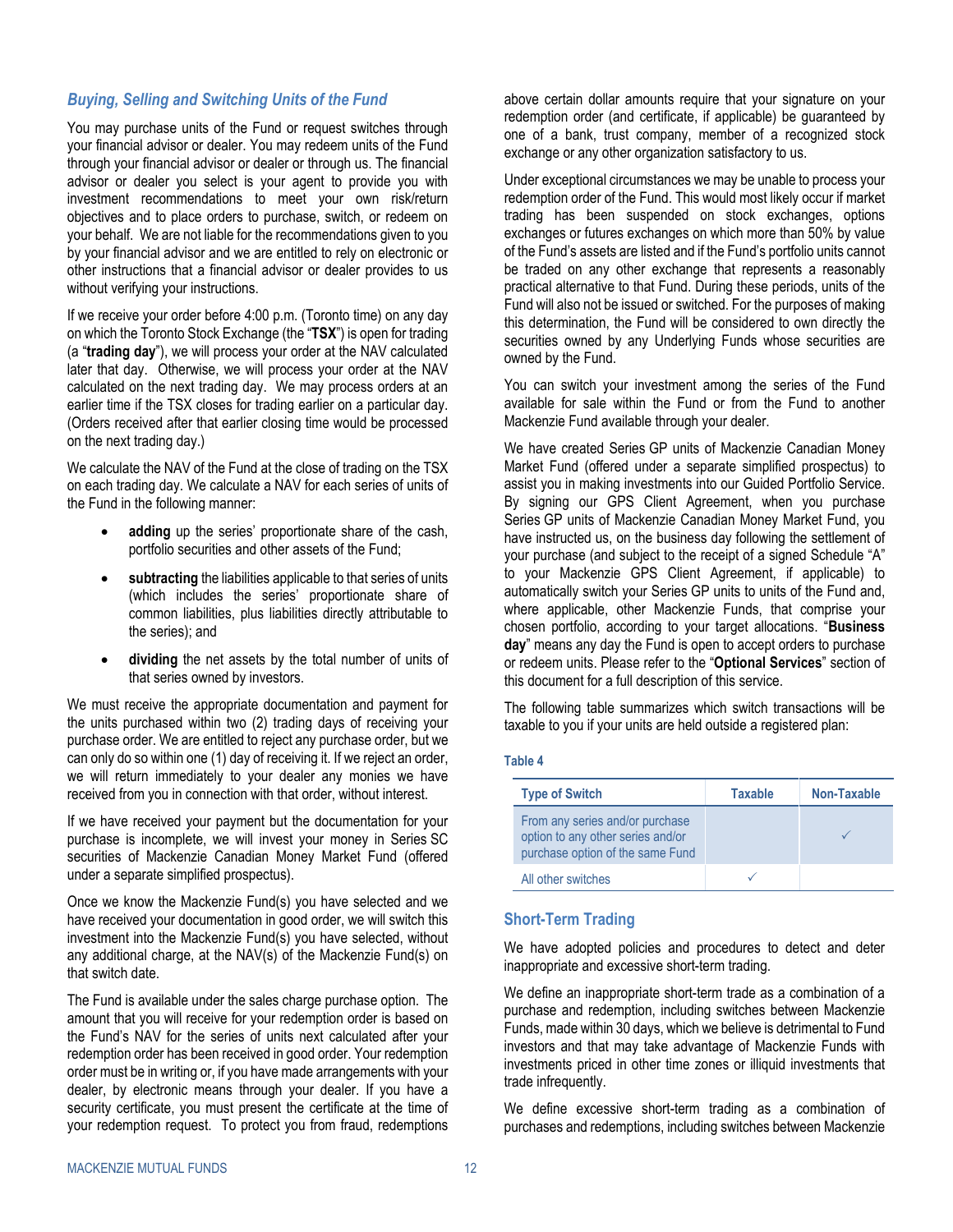Funds, that occurs with such frequency within a 30-day period that we believe is detrimental to Fund investors.

Inappropriate short-term trading may harm Fund investors who do not engage in these activities by diluting the NAV of the Fund's units as a result of the market timing activities of other investors. Inappropriate and excessive short-term trading may cause the Fund to carry an abnormally high cash balance and/or high portfolio turnover rate, both of which may reduce the Fund's returns.

All trades that we determine to be inappropriate short-term trades will be subject to a 2% fee. All trades that we determine to be part of a pattern of excessive short-term trading will be subject to a 1% fee. The fees charged will be paid to the Fund.

We may take such additional action as we consider appropriate to prevent further similar activity by you. These actions may include the delivery of a warning to you, placing you or your account(s) on a watch list to monitor your trading activity and the subsequent rejection of further purchases by you if you continue to attempt such trading activity and/or closure of your account.

In determining whether a short-term trade is inappropriate or excessive, we will consider relevant factors, including the following:

- *bona fide* changes in investor circumstances or intentions;
- unanticipated financial emergencies;
- the nature of the Mackenzie Fund;
- past trading patterns;
- unusual market circumstances; and
- an assessment of harm to the Mackenzie Fund or to us.

The following types of redemptions (including switches) will be exempt from short-term trading fees:

- from money market or similar funds (offered under a separate simplified prospectus). These Funds are exempt from short-term trading fees because they are unlikely to be exposed to the adverse effects of shortterm trading.
- from an Underlying Fund by the Fund in a fund-of-funds program or other similar program;
- for our asset allocation programs, excluding manual rebalancing in our Guided Portfolio Service;
- for systematic withdrawal plans;
- redemptions of units received on the reinvestment of income or other distributions;
- redemptions of units to pay management fees, administration fees, operating expenses, fund costs and/or advisor fees with respect to Series FB, O, PWFB and PWX units; and
- automatic rebalancing of your holdings within our Guided Portfolio Service, which will not, in any circumstances

other than a manual rebalancing, result in short-term trading fees being charged.

In making these judgments, we seek to act in a manner that we believe is consistent with your best interests. Your interests and the Mackenzie Funds' ability to manage its investments may be adversely affected by inappropriate or excessive short-term trading because, among other things, these types of trading activities can dilute the value of Mackenzie Fund securities, can interfere with the efficient management of a Mackenzie Fund portfolio and can result in increased brokerage and administrative costs.

While we will actively take steps to monitor, detect and deter inappropriate and excessive short-term trading, we cannot ensure that such trading activity will be completely eliminated. For example, certain financial institutions may offer alternative investment products to the public that are comprised, in whole or in part, of securities of Mackenzie Funds. These institutions may open accounts with us on behalf of multiple investors whose identity and trading activity is not normally recorded on our transfer agent system.

**We reserve the right to restrict, reject or cancel, without any prior notice, any purchase or switch order, including transactions that we deem to represent inappropriate or excessive short-term trading.** 

### <span id="page-16-0"></span>**OPTIONAL SERVICES**

### **Guided Portfolio Service**

Our Guided Portfolio Service ("**GPS**") is an automatic portfolio rebalancing service that allows you to invest in any number of Mackenzie Funds with specific target fund allocations selected by you, creating your own customized portfolio of investments. We will then rebalance these holdings from time to time, based on your chosen frequency and rebalancing range, to make sure that your portfolio mix is allocated in line with your initial target instructions. Rebalancing is achieved by switching your investments among the Mackenzie Funds selected by you. This may result in a redemption of your securities and cause you to realize a capital gain or loss. Please see the "**[Purchases, Switches](#page-12-1) and Redemptions**" section of this document.

All of the series of the Fund are eligible for this service. You may also hold securities of other Mackenzie Funds within the same account and keep them separate from the funds you wish to comprise your rebalancing portfolio.

To participate in this service, you must first complete and sign our GPS Client Agreement. By completing this form, you authorize us to monitor your portfolio and to rebalance it at intervals selected by you (together with the help of your financial advisor), which can be monthly, quarterly, semi-annually, or annually.

In order to facilitate investing in the service, we have created Series GP securities of Mackenzie Canadian Money Market Fund (offered under a separate simplified prospectus). When you enrol in the service, you have the option of using this series to direct your investment into your selected Mackenzie Funds upon the activation of your portfolio rebalancing service. Series GP securities are available for purchase under all purchase options, to coincide with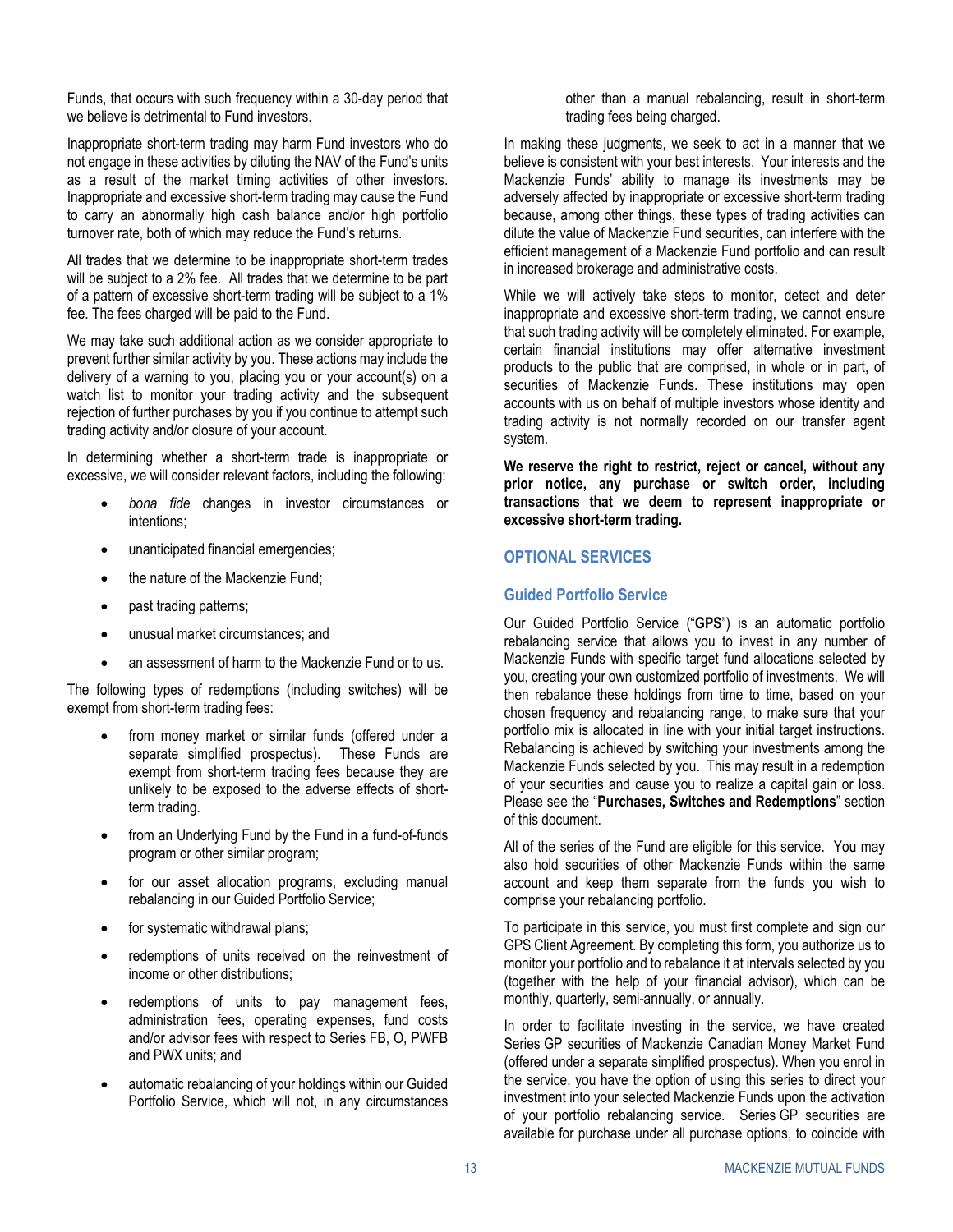your preferred purchase option for the Mackenzie Funds that will comprise your portfolio.

Upon activation of your rebalancing service, your Series GP securities of Mackenzie Canadian Money Market Fund will automatically be switched (at no cost) and allocated amongst the various Mackenzie Funds you have elected to include in your Portfolio.

Series GP securities are only available for investment to facilitate portfolio construction using this service. If you invest in Series GP and have not submitted the GPS Client Agreement specifying your target fund allocations and rebalancing preferences within 30 days, we will switch your investment to a different series of Mackenzie Canadian Money Market Fund as follows:

- to Series SC if you held your Series GP securities under the sales charge purchase option; or
- to Series A if you held your Series GP securities under any other purchase option.

Rebalancing will occur at the intervals you specify, provided the current fund allocations are outside of a range anywhere between 2% and 10% (you select the rebalancing range, which must be in increments of 0.5%) above or below your stated target allocation at the time you enroll in the service. Your portfolio will be rebalanced to be within the tolerance range you have selected and not to the target allocation.

If you redeem all of your investments in a Mackenzie Fund that was part of your target fund allocation without providing us with an amended GPS Client Agreement, then, at the time of your next scheduled rebalancing, we will rebalance the remaining Mackenzie Funds in your portfolio and proportionately reallocate your investments amongst the same Mackenzie Funds in your current target fund allocation (including the redeemed Mackenzie Fund).

You always retain the option of changing your target allocation, rebalancing ranges or rebalancing frequency of your portfolio upon further written instructions to us or through your dealer using an Amendment Form to our GPS Client Agreement. You may also request a manual rebalancing of your portfolio outside of the scheduled automatic rebalancing period at any time. Be advised that, in some cases, a manual rebalancing may trigger short-term trading fees. Please see the "**[Short-Term Trading](#page-15-0)**" section of this document, under "**[Purchases, Switches](#page-12-1) and Redemptions**", for details of our short-term trading policy.

There are no separate fees for this program. Any applicable mutual fund charges will apply. There is no minimum investment requirement in this service.

All of the terms and conditions of the service are on the GPS Client Agreement, which is available from your dealer or at **www.mackenzieinvestments.com**.

#### <span id="page-17-1"></span>**Open Architecture Service**

If you meet the minimum investment requirement for the Portfolio Architecture Service (discussed below) you may wish to construct portfolios solely in conjunction with your financial advisor. In this case, we offer certain administrative services that are available in

the Portfolio Architecture Service, namely, personalized client statements and portfolio monitoring services, based on instructions provided by you and your financial advisor.

Your financial advisor can provide you with additional details about the Open Architecture Service. The fees payable for this service are listed under "**[Open Architecture Service F](#page-24-0)ees**" in the "**[Fees and](#page-23-0) [Expenses](#page-23-0) Payable Directly by You**" table, in the "**[Fees and](#page-19-0) [Expenses](#page-19-0)**" section of this document.

### <span id="page-17-0"></span>**Portfolio Architecture Service**

The Portfolio Architecture Service is a portfolio service that we offer. We have developed a number of model portfolios (the "**Model Portfolios**") comprised exclusively of a selection of Mackenzie Funds. The Mackenzie Funds in the Model Portfolios may consist of equity funds, fixed-income funds, alternative funds or a combination of such funds. There are Model Portfolios suitable for investors with different time horizons and tolerances for risk. Utilizing a Model Portfolio gives you the ability to invest in a portfolio of investments that are maintained to your specific needs.

To be eligible for this service, you must

- (a) invest a minimum of \$500,000 in Mackenzie Funds, exclusive of any investments in Series AR securities; and
- (b) invest at least 51% of your portfolio in Series O, O5 and/or one or more of the: (i) Private Wealth Series; or (ii) series described as "private wealth series" in other simplified prospectuses under which the Mackenzie Funds are offered.

You may combine the value of all your Eligible Accounts in order to satisfy the minimum initial investment requirement for this service.

Under this service, you will meet with your financial advisor to determine your investment objectives, your investment time horizon and your level of appropriate investment risk. To aid in this process, we make available to you and your financial advisor a dedicated Portfolio Architecture Service questionnaire.

Once you complete the questionnaire with your financial advisor, your financial advisor will score the questionnaire and suggest to you an appropriate percentage weighting for the relevant asset classes. Exposure to the different asset classes in a Model Portfolio will be achieved using a recommended list of Mackenzie Funds with specified minimum and maximum percentage ranges ("**Permitted Ranges**") to be invested in each Mackenzie Fund. Your financial advisor will then propose a Model Portfolio for your consideration.

Your financial advisor will review the proposed Model Portfolio with you and, with your approval, changes may be made with respect to Mackenzie Fund selection, Permitted Ranges and asset class weightings based on your financial advisor's knowledge of your overall financial circumstances and taking into account what is considered suitable to meet your particular investment needs and requirements. **The responsibility for achieving this rests with your dealer and financial advisor**. Once an acceptable Model Portfolio is agreed upon, an agreement is entered into between you, the dealer, your financial advisor and us that sets out the agreed upon Model Portfolio and the terms and conditions under which it will be managed for you. We will also prepare an Investment Policy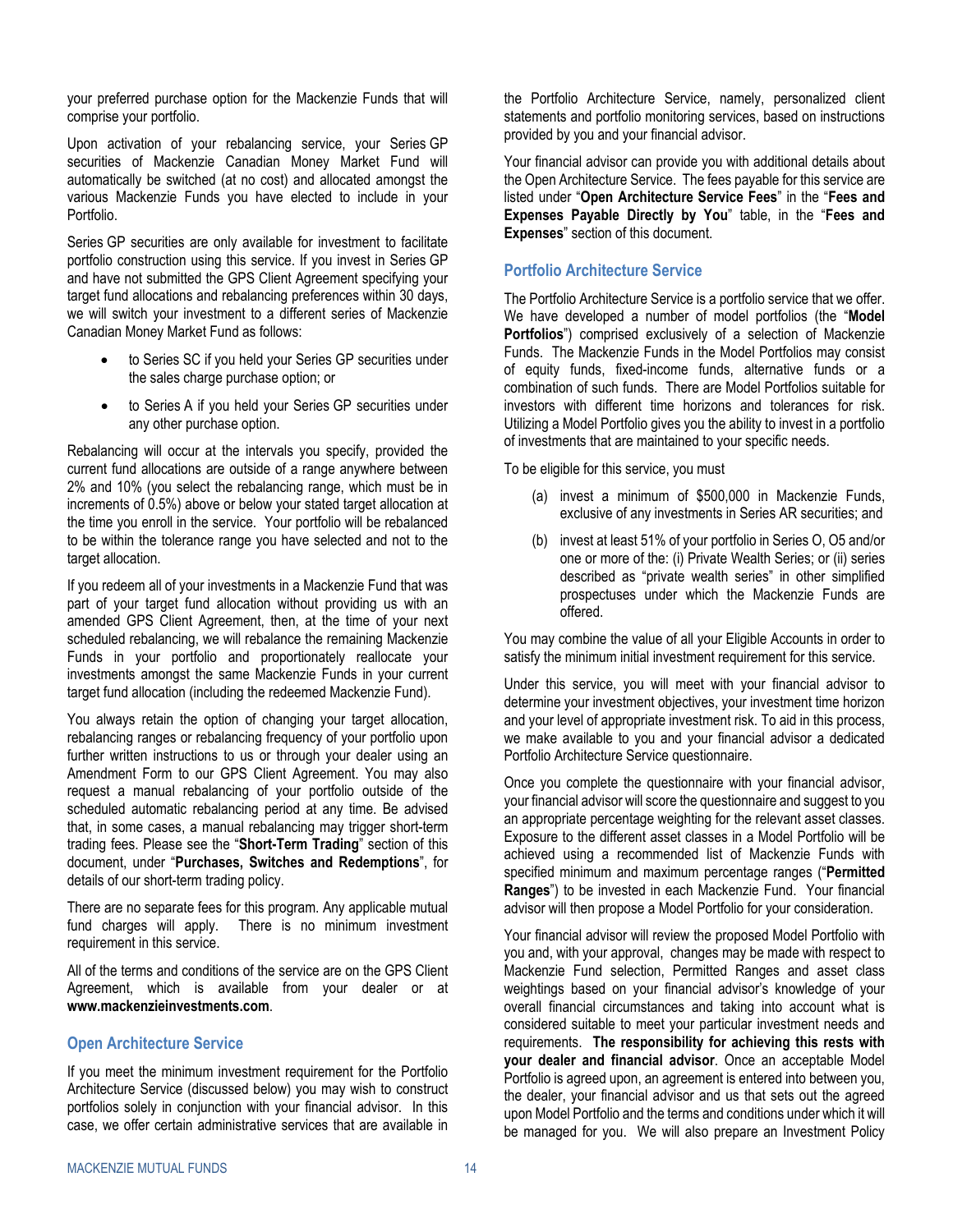Statement for you that we will deliver to your financial advisor for your review. We will then prepare an investment allocation sheet ("**IAS**") which sets out how your assets will be invested among your various accounts under the Model Portfolio. Once you have reviewed the IAS with your financial advisor, the necessary mutual fund trades to implement your Model Portfolio solution will be executed by your dealer.

We will monitor your agreed upon Model Portfolio, rebalance holdings in the Mackenzie Funds within the Permitted Ranges, which may be adjusted in our discretion. We may, from time to time, replace a Mackenzie Fund (a) due to it being terminated, or for any other similar reason that no longer allows the Mackenzie Fund to participate as part of a Model Portfolio, or (b) when another Mackenzie Fund is considered by us to be more appropriate, provided that the investment objectives and strategies of the two Mackenzie Funds are substantially similar. We may also make changes to the asset classes and Permitted Ranges upon providing you with 60 days prior written notice. All of these changes will be done under the terms of the agreement entered into with you. Changes to your Model Portfolio arising from changes in your financial circumstances or risk profile, which have been reviewed with you by your financial advisor, will be made, with your approval.

Your financial advisor can provide you with additional details about the Portfolio Architecture Service. The fees payable for this service are listed under "**[Portfolio Architecture Service](#page-24-1) Fees**" in the "**[Fees](#page-23-0)  and [Expenses](#page-23-0) Payable Directly by You**" table, in the "**[Fees and](#page-19-0) [Expenses](#page-19-0)**" section of this document.

### **Pre-Authorized Contribution Plans**

You can make regular purchases of the Fund through a preauthorized contribution plan ("**PAC**"). You can invest weekly, biweekly, semi-monthly, monthly, bi-monthly, quarterly, semi-annually or annually. Each investment must be at least \$50. Ask your financial advisor for an authorization form to start the plan. There is no administrative charge for this service.

When you enrol in a PAC, your dealer will send you a complete copy of the Fund's or other Mackenzie Funds' current Fund Facts, along with a PAC form agreement (a "**Form**") as described below. Upon request, you will also be provided with a copy of the Fund's simplified prospectus.

You will not receive the Fund Facts when you make any subsequent purchases under the PAC unless you request this at the time of your initial investment, or subsequently send a request. You can get copies of these documents at **www.mackenzieinvestments.com** or at www.sedar.com, from your dealer, by calling us toll-free at **1- 800-387-0614** or by e-mailing us at **service@mackenzieinvestments.com**. We will only send you an updated copy of the Fund Facts annually upon renewal and any amendments if you have requested them.

You have a statutory right to withdraw from an initial purchase of the Fund under the PAC plan, but you do not have a statutory right to withdraw from subsequent purchases of the Fund under the PAC. However, you will continue to have all other statutory rights under securities law, including a right of action for damages or rescission in the event any Fund Facts or document incorporated by reference in any renewal simplified prospectus contains any misrepresentation, whether or not you have requested the Fund Facts.

You may change or terminate your PAC at any time before a scheduled investment date as long as we receive at least ten (10) business days' notice.

The Canadian Payments Association has implemented Rule H1, which is intended to protect consumers from unauthorized debits. On PAC enrolment, you must be given the form or disclosure that describes the PAC terms and conditions and investors' rights. By enrolling in a PAC, you are deemed to

- waive any pre-notification requirements;
- authorize us to debit your bank account;
- authorize us to accept changes from your registered dealer or financial advisor;
- agree to release your financial institution of all liability if your request to stop a PAC is not respected, except where the financial institution is grossly negligent;
- agree that a limited amount of your information will be shared with the financial institution for the purpose of administering your PAC;
- agree that you are fully liable for any charges incurred if the debits cannot be made due to insufficient funds or any other reason for which you may be held accountable; and
- be aware that you have rights and that you can change your instructions at any time, on ten (10) days' advance notice to us and that you can find out more about your right to cancel a pre-authorized debit agreement by contacting your financial institution or by visiting **www.cdnpay.ca**.

#### **Registered Plans**

You can open certain registered plans offered by us through your dealer. We offer the following plans (collectively referred to as "**registered plans**"):

- registered retirement savings plans ("**RRSPs**"), including
	- locked-in retirement accounts ("**LIRAs**"),
	- locked-in retirement savings plans ("**LRSPs**"),
	- restricted locked-in savings plans ("**RLSPs**"),
- registered retirement income funds ("**RRIFs**"), including
	- life income funds ("**LIFs**"),
	- locked-in retirement income funds ("**LRIFs**"),
	- prescribed retirement income funds ("**PRIFs**"),
	- restricted life income funds ("**RLIFs**"),
- tax-free savings accounts ("**TFSAs**"),
- registered education savings plans ("**RESPs**"),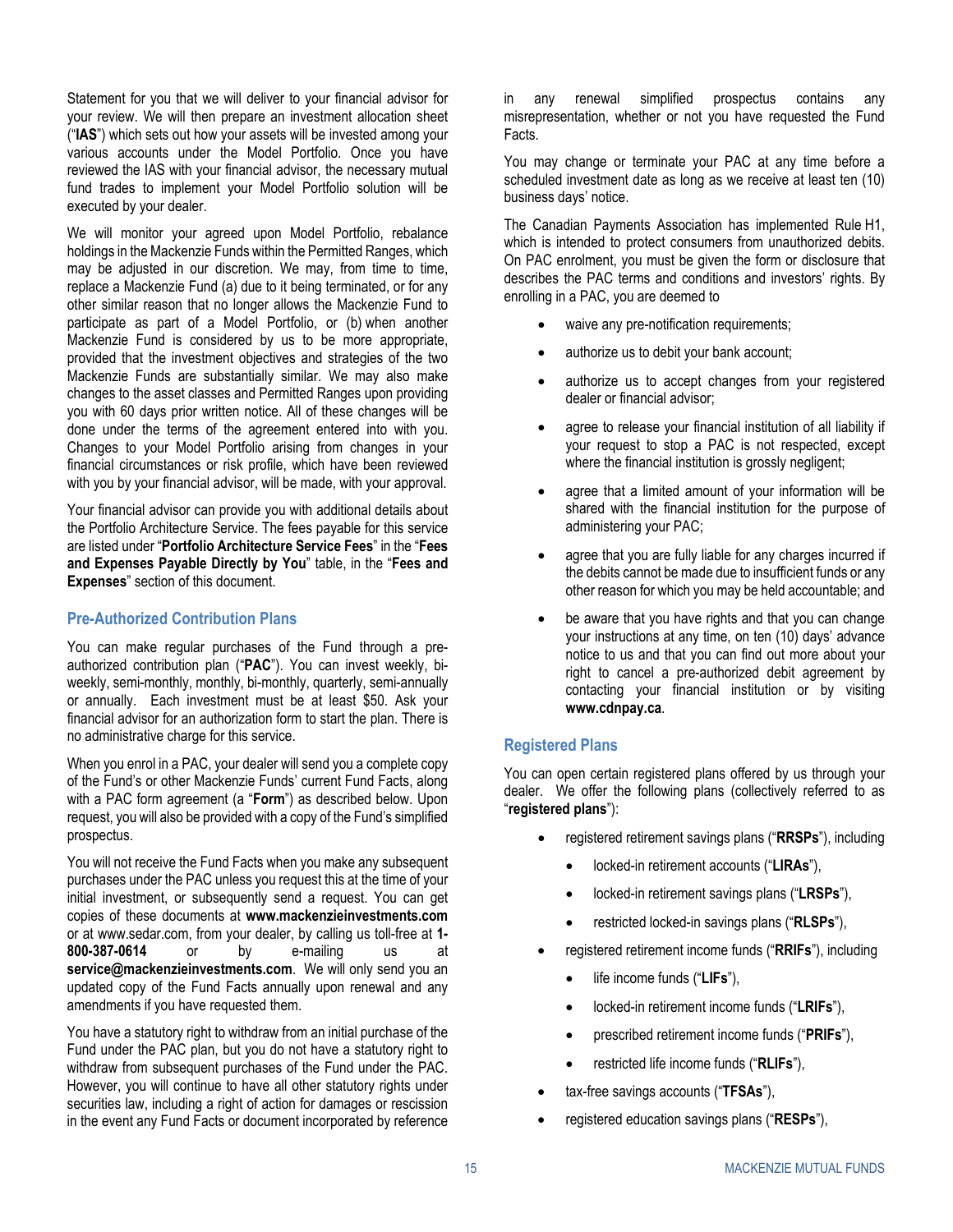- registered disability savings plans ("**RDSPs**"), and
- deferred profit-sharing plans ("**DPSPs**").

B2B Trustco is the trustee of our registered plans.

### **Systematic Transfer and Exchange Program**

Our Systematic Transfer and Exchange Program ("**STEP**") allows you to periodically and systematically move money from the Starting Fund to the Target Fund, within the same account or a different account. STEP is applicable to all series offered under this simplified prospectus. You may switch an amount of your choice to another Mackenzie Fund on a weekly, bi-weekly, semi-monthly, monthly, bimonthly, quarterly, semi-annual and annual basis and you may make changes to (a) the Target Fund; (b) the frequency of the switch; and (c) the amount switched, upon three (3) business days' written notice to us. **We will automatically sell securities of the Starting Fund and use the proceeds to buy securities of the Target Fund.** Short-term trading fees do not apply to securities switched through this service; however, you may have to pay a negotiable switch fee to your financial advisor. If you hold your securities outside a registered plan, you may realize a capital gain or loss. Capital gains are taxable. Where the selected switch date is not a trading day, the switch will be moved forward to the next trading day.

You may change or terminate a STEP at any time before a scheduled investment date as long as we receive at least three (3) business days' notice.

### **Systematic Withdrawal Plans**

You can set up a systematic withdrawal plan ("**SWP**") if you have at least \$5,000 invested in the Fund in your account. You can choose when to withdraw (weekly, bi-weekly, semi-monthly, monthly, bimonthly, quarterly, semi-annually or annually) and how much to redeem each time. There is no administrative charge for this program. The program is not available for some types of registered plans and for certain series of securities. **Please understand that regular withdrawals could eventually eliminate your entire investment if you do not make additional purchases in your account.**

You may change or terminate your SWP at any time before a scheduled withdrawal date as long as we receive at least three (3) business days' notice.

#### **Telephone Redemption Service**

At times, it may be more convenient for you to telephone us directly to place a redemption order for the Fund. The telephone number is

**1-800-387-0614**. Your financial advisor can give you our Telephone Redemption Service application form**. This service is not available to redeem securities held in a registered plan or for securities in accounts held in your dealer's or other intermediary's name.** We recommend that you always consult your financial advisor before placing a redemption order.

Your redemption proceeds will be transferred electronically to your bank account. To protect both you and us from fraud, for redemptions above certain dollar thresholds, your signature on the application form must be guaranteed by one of a bank, trust company, member of a recognized stock exchange or any other organization satisfactory to us. There is no additional charge for using the Telephone Redemption Service.

### <span id="page-19-0"></span>**FEES AND EXPENSES**

The tables below list the fees and expenses that you may have to pay if you invest in the Fund. You may have to pay some of these fees and expenses directly. Alternatively, the Fund may have to pay some of these fees and expenses directly, which will therefore reduce the value of your investment in the Fund. Unless otherwise indicated, the Fund pays management fees, administration fees and fund costs. The management fees and any administration fees are paid to us as manager of the Fund. The management fee is paid in exchange for the investment advisory services provided to the Fund, including portfolio analysis and decision-making, ensuring that all activities of the Fund are in compliance with their investment objectives and strategies, as well as marketing and promotion of the Fund.

As shown in the tables below, the annual management fees and administration fees vary by series. You should make a specific request to purchase any applicable lower-fee series that you are eligible to purchase, or switch your existing units to any applicable lower-fee series you are eligible to purchase, through your dealer.

The fees for Series O units of the Fund are negotiable by you and payable directly to us. Parties related to us and our employees and employees of our subsidiaries may be charged fees that are lower than those available to other investors. For Series O units, this fee can be paid (a) by cheque or by the redemption of Series O units you hold, if you have a minimum of \$5,000,000 invested in Series O units; or (b) by the redemption of Series O units you hold, if you have less than \$5,000,000 invested in Series O units. In addition, fund costs will be charged to Series O units.

The management and administration fees for Series PWX units of the Fund are payable by you directly to us and will be paid by the redemption of Series PWX units you hold. Fund costs will be charged to Series PWX units.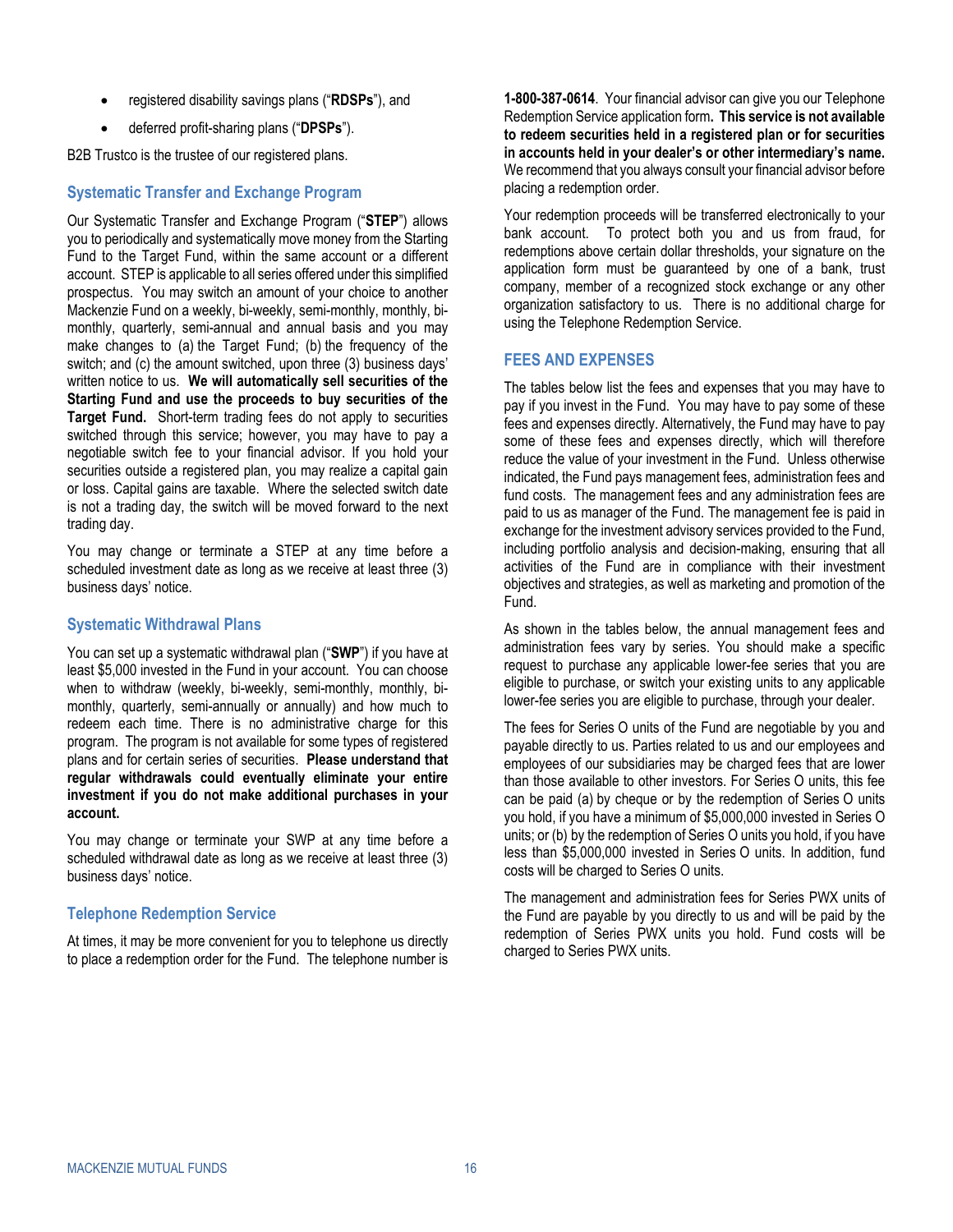#### **Table 5: Fees and Expenses Payable by the Fund**

| FEES AND EXPENSES PAYABLE BY THE FUND<br>Annual Management Fee Rate by Series (%) |       |       |       |       |
|-----------------------------------------------------------------------------------|-------|-------|-------|-------|
| <b>FUND</b><br><b>F/PWFB</b><br><b>FB</b><br><b>PW</b>                            |       |       |       |       |
| <b>ALTERNATIVE MUTUAL FUND</b>                                                    |       |       |       |       |
| Mackenzie Private Equity Replication Fund                                         | 2.10% | 1.00% | 1.10% | 2.00% |

\* Management fees are subject to applicable taxes, including G.S.T. / H.S.T.

### <span id="page-20-0"></span>*Management Fee, Administration Fee and Fund Cost Reductions*

We may reduce the management fee rate, administration fee rate and/or fund costs that we charge with respect to the Fund units you may hold.

We will implement any reduction of fees and/or fund costs by reducing the amount charged to the Fund, and the Fund will then make a special distribution ("**Fee Distribution**") to you that will be reinvested, without charge, in additional units of the series on which they were paid, unless you elect in advance to receive the Fee Distribution in cash. The Fee Distributions paid by the Fund will be paid first out of the Fund's income and capital gains and then, if necessary, out of capital.

The level of reduction may be typically negotiable between you and us and usually will be based on the size of your account and the extent of Fund services you require.

The tax consequences of Fee Distributions made by the Fund will generally be borne by the unitholders receiving the distributions.

### **Negotiated Trailing Commissions Implemented by Management Fee Reductions**

If you hold Series A or PW units, you may negotiate with your dealer to reduce the amount of trailing commission that we pay your dealer out of the management fees that we collect. Your dealer will submit to us a form describing the reduced trailing commission amount they are willing to accept, requesting that we reduce your management fee rate accordingly.

We will subtract the reduced trailing commission, to which you and your dealer have agreed, from the maximum trailing commission described within the "**[Trailing Commissions](#page-25-1)**" section of this document. We will then reduce your management fee rate for the applicable series that you hold to reflect the difference. These management fee reductions will be implemented as described under the "**[Management Fee, Administration Fee and Fund Cost](#page-20-0)  [Reductions](#page-20-0)**" section of this document. Ask your financial advisor for more information on this program.

**We may discontinue or change the terms of this program at our discretion and dealers that choose to participate may instruct us to discontinue the program in relation to your investment(s) at any time. It is your dealer's obligation to provide you with** 

**notice in both cases. Your dealer has no obligation to participate in this program.** 

### **Switching between Retail Series and Private Wealth Series**

We will automatically switch your Series A or FB units (the "**Retail Series**") into the applicable Private Wealth Series once you have \$100,000 in Eligible Investments (as defined below) within your Eligible Accounts (the "**Eligibility Criteria**"**)**, subject to certain exceptions outlined below and provided your dealer offers Private Wealth Series securities. These switches will occur so that you will be invested in the Private Wealth Series with the lowest combined management and administration fees for which you are eligible.

Eligible Investments are (i) the Private Wealth Series that you hold within your Eligible Account(s), and (ii) any Series A, AR, B, C, D, DA, DF, F, F5, F8, FB, FB5, G, GP, I, O, O5, S5, S8, SC, T5, T8 or Investor Series units of Mackenzie Funds (some of which are offered under a different prospectus) and other series of selected Mackenzie Funds that you hold within your Eligible Account(s).

Once you meet the Private Wealth Series Eligibility Criteria through a purchase or a switch transaction, you will be automatically switched into the applicable Private Wealth Series the following business day. In addition, we will automatically switch your securities into the applicable Private Wealth Series on or about the second Friday of every month if positive market movement has allowed you to meet the Eligibility Criteria. Please note you will never be moved out of a Private Wealth Series because of a decrease in market value.

The following Retail Series units will be excluded from the automatic switches:

- Units held in our Portfolio Architecture Service or Open Architecture Service program; and
- Series C of Mackenzie Canadian Money Market Fund (offered under a different simplified prospectus).

You are responsible for ensuring your advisor is aware of all Eligible Accounts that should be linked in order to qualify for Private Wealth Series. We will link your Eligible Accounts only after your advisor has communicated your Eligible Account information to us. Generally, neither Mackenzie nor your advisor has the ability to independently determine what accounts should be linked. Mackenzie will, however, automatically link accounts belonging to one individual if the address associated with each account is identical and they have the same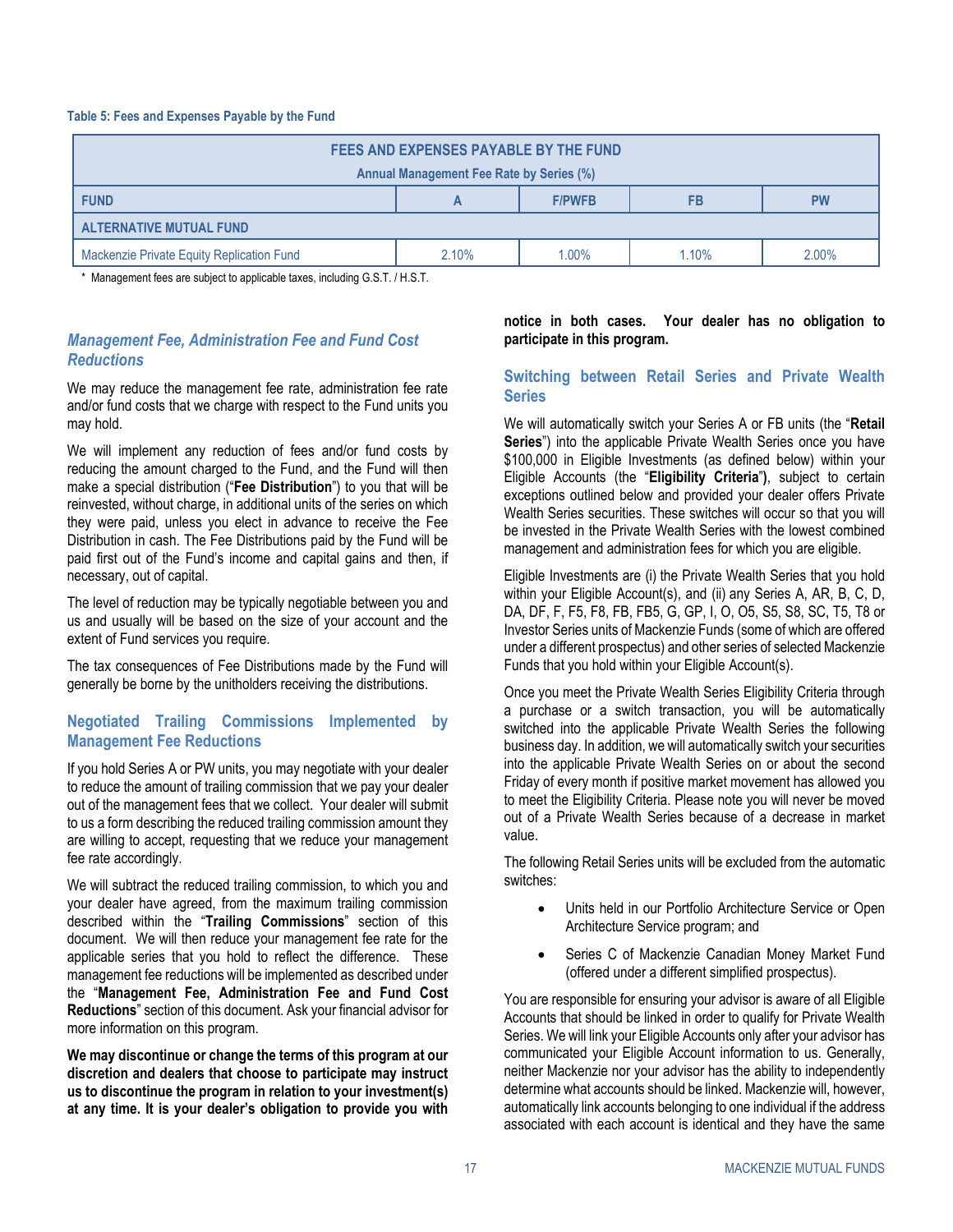dealer representative code. This means that, if you have two or more accounts with the same advisor, provided your advisor maintains these accounts under the same dealer representative code, they will be automatically linked by us. **Accounts will not be automatically linked if you hold Funds with more than one advisor or dealer**. For example, if you also hold Funds in a discount brokerage account, that account will not be automatically linked with an account you hold with your advisor.

The calculation of your total investments with us for purposes of determining whether you are or remain eligible for Private Wealth Series will be determined in accordance with the calculation of a 'high watermark'. A "high watermark" is the highest peak in value that a fund or account has reached since we began automatically switching investors to Private Wealth Series in April 2017. The 'high watermark' is calculated daily and is the greater of either the previous days' high watermark plus the current day's additional purchases and minus the current day's redemptions, or the current day's market value.

Redemptions of your units (except for redemptions from RDSPs and RRIFs, including LIFs, LRIFs, PRIFs and RLIFs) will decrease the

'high watermark'. However, market value declines in your Private Wealth Series or Eligible Investments in your Eligible Accounts will not decrease your 'high watermark'.

If you no longer meet the Eligibility Criteria for Private Wealth Series, we will automatically switch your units back into the appropriate Retail Series, which will have higher management and administration fees than the Private Wealth Series. Such switches will occur on or about the second Friday of every month. Unless your Eligible Investments fall below \$75,000 (for reasons other than a decrease in market value), we do not automatically switch your units back to the applicable Retail Series. This is intended to provide you with flexibility in connection with major life events. We reserve the right to switch your Private Wealth Series to Retail Series if, in our view, you are misusing this flexibility to fall below the Eligibility Criteria for Private Wealth Series.

Please speak with your advisor for more details about this program.

#### <span id="page-21-0"></span>**FEES AND EXPENSES PAYABLE BY THE FUND**

|                           | We pay all operating expenses, other than "fund costs", for each series, in exchange for a fixed-rate annual<br>administration fee (the "Administration Fee"). Administration Fees are paid by each series of the Fund except for<br>Series PWX units, for which Administration Fees are charged directly to you. Administration Fees are subject to<br>applicable taxes, such as G.S.T./H.S.T. We provide the majority of services required for the Fund to operate, although<br>we retain third parties to provide certain services.    |                  |       |
|---------------------------|-------------------------------------------------------------------------------------------------------------------------------------------------------------------------------------------------------------------------------------------------------------------------------------------------------------------------------------------------------------------------------------------------------------------------------------------------------------------------------------------------------------------------------------------|------------------|-------|
|                           | In exchange for the Administration Fee, the expenses borne by us on behalf of the series include (i) recordkeeping,<br>accounting and fund valuation costs; (ii) custody safekeeping fees; (iii) audit and legal fees; and (iv) the costs of<br>preparing and distributing Fund financial reports, simplified prospectuses, and other investor communications we are<br>required to prepare to comply with applicable laws (other than the costs of complying with any new regulatory<br>requirements, as described in Fund Costs below). |                  |       |
| <b>Administration Fee</b> | The Administration Fee is charged separately from the management fee for each series. It is calculated as a fixed<br>annual percentage of the NAV of each series as indicated below.                                                                                                                                                                                                                                                                                                                                                      |                  |       |
|                           | There are no Administration Fees charged to Series O units of the Fund, although fund costs will still be allocated.                                                                                                                                                                                                                                                                                                                                                                                                                      |                  |       |
|                           | As stated above, the Administration Fees for Series PWX are charged directly to you. Please see the "Fees and<br>Expenses Payable Directly by You" table in this section for more details. For all other series, Administration Fees<br>are charged at the rates shown in the following table.                                                                                                                                                                                                                                            |                  |       |
|                           | <b>Fund</b>                                                                                                                                                                                                                                                                                                                                                                                                                                                                                                                               | <b>F/PW/PWFB</b> | A/FB  |
|                           | <b>ALTERNATIVE MUTUAL FUND</b>                                                                                                                                                                                                                                                                                                                                                                                                                                                                                                            |                  |       |
|                           | Mackenzie Private Equity Replication Fund                                                                                                                                                                                                                                                                                                                                                                                                                                                                                                 | 0.15%            | 0.28% |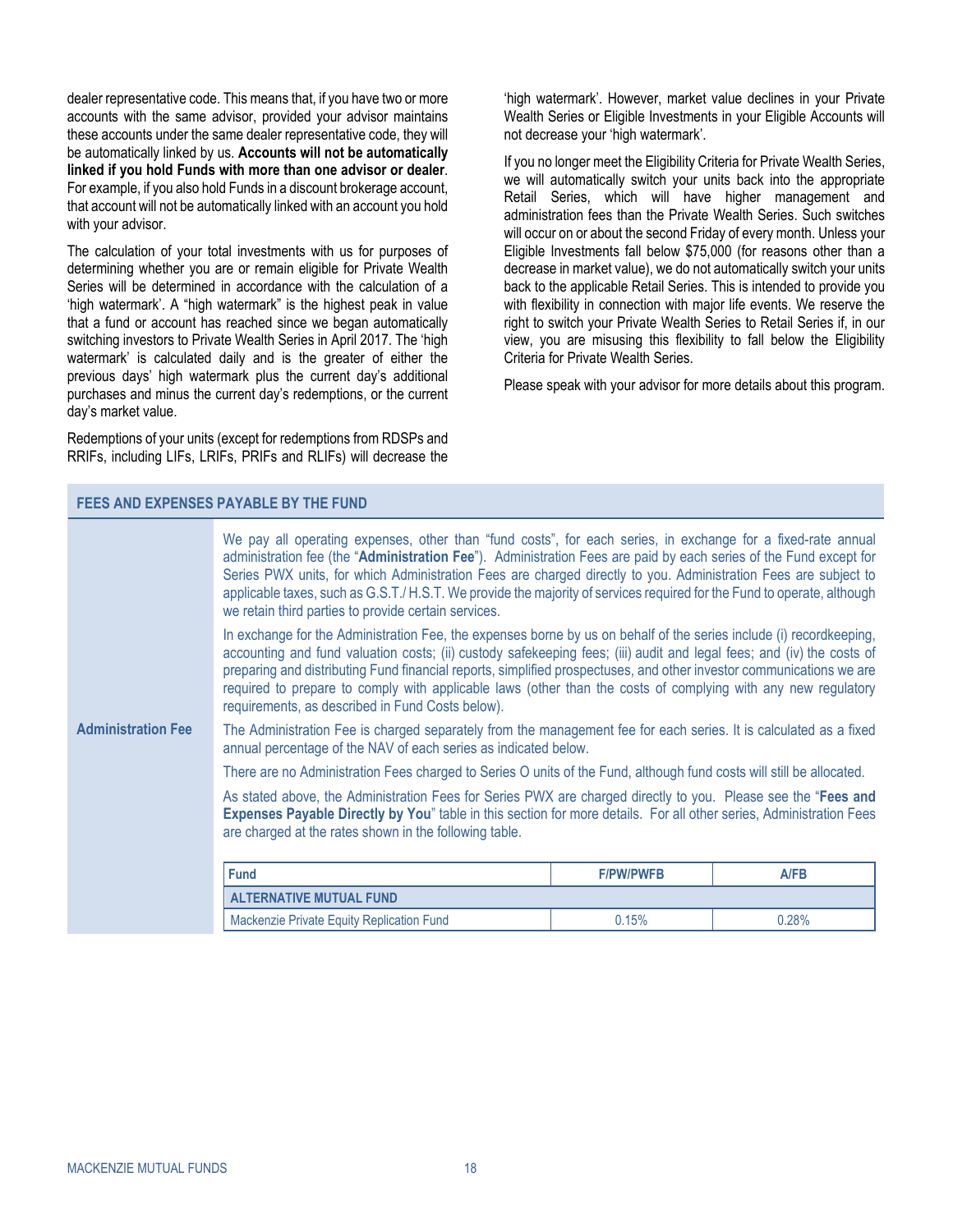### **FEES AND EXPENSES PAYABLE BY THE FUND**

|                                                                                 | Each series of the Fund pays "fund costs", which include interest and borrowing costs, brokerage commissions and<br>related transaction fees, taxes (including, but not limited to G.S.T./H.S.T. and income tax), all fees and expenses of<br>the Mackenzie Funds' IRC, costs of complying with the regulatory requirement to produce Fund Facts, fees paid to<br>external service providers associated with tax reclaims, refunds or the preparation of foreign tax reports on behalf of<br>the Fund, new fees related to external services that were not commonly charged in the Canadian mutual fund industry<br>and introduced after November 18, 2021, and the costs of complying with any new regulatory requirements, including,<br>without limitation, any new fees introduced after November 18, 2021. Interest and borrowing costs and taxes will be<br>charged to each series directly based on usage. Costs of complying with new regulatory requirements will be<br>assessed based on the extent and nature of these requirements. The remaining fund costs will be allocated to each<br>series of the Fund based on their net assets relative to the net assets of all series of the Fund. We may allocate fund<br>costs among each series of the Fund based on such other method of allocation as we consider fair and reasonable<br>to the Fund. |
|---------------------------------------------------------------------------------|------------------------------------------------------------------------------------------------------------------------------------------------------------------------------------------------------------------------------------------------------------------------------------------------------------------------------------------------------------------------------------------------------------------------------------------------------------------------------------------------------------------------------------------------------------------------------------------------------------------------------------------------------------------------------------------------------------------------------------------------------------------------------------------------------------------------------------------------------------------------------------------------------------------------------------------------------------------------------------------------------------------------------------------------------------------------------------------------------------------------------------------------------------------------------------------------------------------------------------------------------------------------------------------------------------------------------------------------------------------|
| <b>Fund Costs</b>                                                               | Mackenzie may decide, in its discretion, to pay for some of these fund costs that are otherwise payable by the Fund,<br>rather than having the Fund incur such fund costs. Mackenzie is under no obligation to do so and, if any fund costs<br>are reimbursed by Mackenzie, it may discontinue this practice at any time.                                                                                                                                                                                                                                                                                                                                                                                                                                                                                                                                                                                                                                                                                                                                                                                                                                                                                                                                                                                                                                        |
|                                                                                 | Fund costs are charged separately from the management fee and administration fee for each series.                                                                                                                                                                                                                                                                                                                                                                                                                                                                                                                                                                                                                                                                                                                                                                                                                                                                                                                                                                                                                                                                                                                                                                                                                                                                |
|                                                                                 | Each IRC member is entitled to an annual retainer of \$40,000 (\$50,000 for the Chair) and a fee of \$1,500 for each<br>meeting attended. In addition, the Chair of an IRC sub-committee is entitled to an annual retainer of \$5,000.<br>Members are also entitled to be reimbursed for all reasonable expenses incurred in the performance of their duties,<br>including reasonable travel and accommodation expenses. We also purchase and maintain insurance liability<br>coverage for the benefit of the IRC members. For the year ended March 31, 2021, the total amount expensed in this<br>regard by the Mackenzie Funds was \$255,268. All fees and expenses were allocated among the Mackenzie Funds<br>managed by us in a manner that was fair and reasonable. Effective July 1, 2021, each IRC member is entitled to an<br>annual retainer of \$50,000 (\$60,000 for the Chair) and a fee of \$3,000 for each quarterly meeting attended. In<br>addition, the IRC members are entitled to \$1,500 for each additional meeting.                                                                                                                                                                                                                                                                                                                       |
|                                                                                 | We may reduce any Administration Fees or other fees and/or expenses for you, as described in the preceding section<br>of this table (see "Management Fees"). There will be no duplication of expenses payable by the Fund as a result of<br>its investments in Underlying Funds. Management expense ratios ("MERs") are calculated separately for each<br>series of units of the Fund and include that series' management fees, Administration Fees and/or fund costs,<br>if applicable (except as specified below).                                                                                                                                                                                                                                                                                                                                                                                                                                                                                                                                                                                                                                                                                                                                                                                                                                             |
| <b>General Information</b><br>on Fees/Expenses of<br><b>All Mackenzie Funds</b> | The Fund pays its own brokerage commissions for portfolio transactions and related transaction fees. These<br>expenses are not included in the Fund's MER but are, for tax purposes, added to the cost base or subtracted from<br>the sale proceeds of its portfolio investments. These expenses constitute the Fund's trading expense ratio ("TER").<br>Both the MER and the TER are disclosed in the Fund's annual and semi-annual Management Report of Fund<br>Performance.                                                                                                                                                                                                                                                                                                                                                                                                                                                                                                                                                                                                                                                                                                                                                                                                                                                                                   |
|                                                                                 | We will give you 60 days' written notice of any change to the basis of the calculation of the fees or expenses that are<br>charged to the Fund by an arm's length party that could result in an increase in charges, or the introduction of a fee<br>or expense to be charged to the Fund by an arm's length party that could result in an increase in charges.                                                                                                                                                                                                                                                                                                                                                                                                                                                                                                                                                                                                                                                                                                                                                                                                                                                                                                                                                                                                  |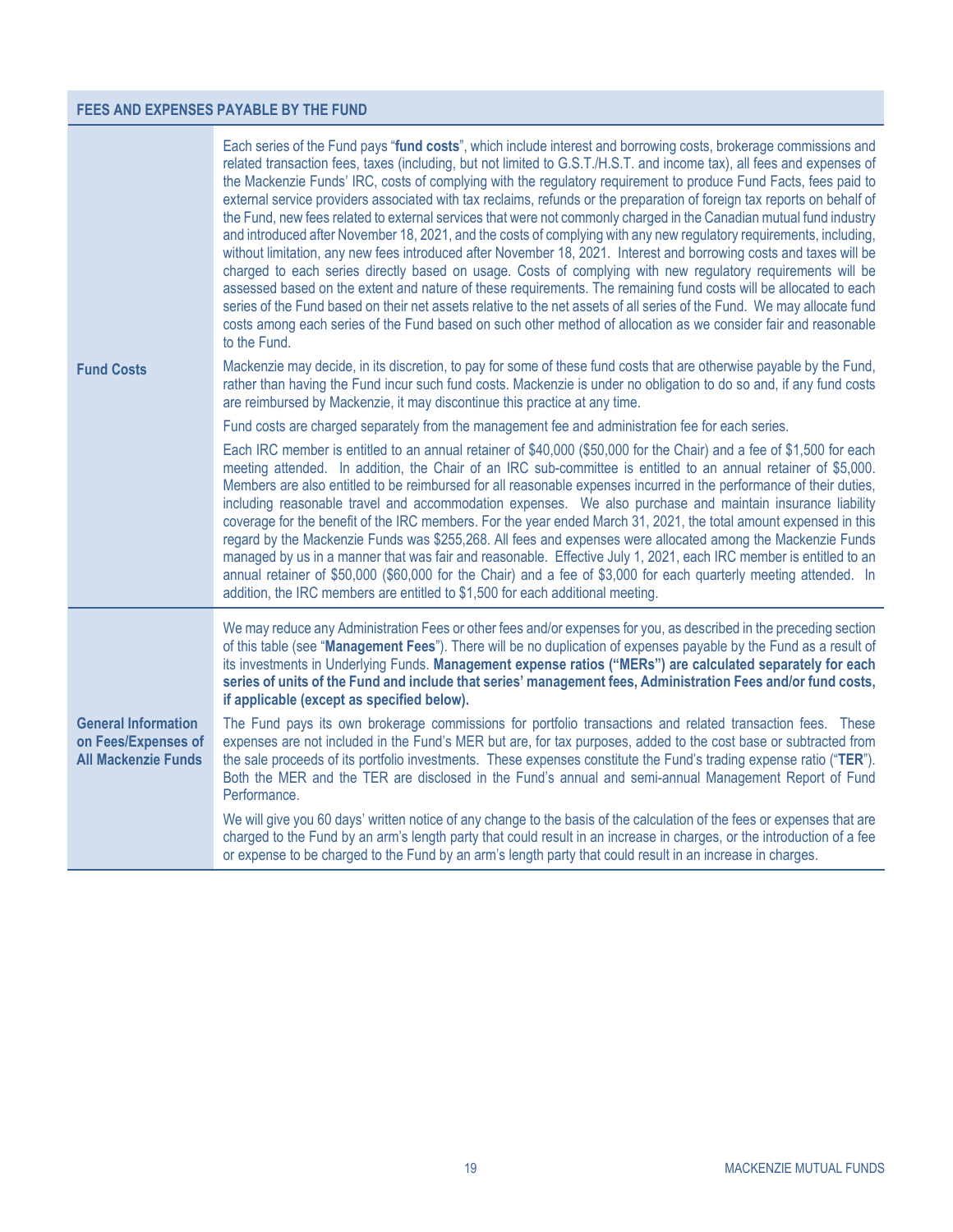### **FEES AND EXPENSES PAYABLE BY THE FUND**

<span id="page-23-1"></span>

| <b>Fund of Funds</b> | Where the Fund invests in Underlying Funds, the fees and expenses payable in connection with the management of<br>the Underlying Fund are in addition to those payable by the Fund. However, there will be no management fees or<br>administration fees payable by the Fund that to a reasonable person would duplicate a fee payable by an Underlying<br>Fund for the same service. Where the Fund invests in ETFs that qualify as IPUs, the fees and expenses payable in<br>connection with the management of ETFs are in addition to those payable by the Fund. Currently, where we are the<br>manager of such ETFs, we will waive these fees for at least one year from the date of this prospectus. This<br>arrangement is subject to change thereafter. |
|----------------------|---------------------------------------------------------------------------------------------------------------------------------------------------------------------------------------------------------------------------------------------------------------------------------------------------------------------------------------------------------------------------------------------------------------------------------------------------------------------------------------------------------------------------------------------------------------------------------------------------------------------------------------------------------------------------------------------------------------------------------------------------------------|
|                      | Except as described below in respect of ETFs managed by Mackenzie, there will not be sales fees (i.e., brokerage<br>commissions or trading expenses) or redemption fees payable by the Fund with respect to the purchase or<br>redemption by it of securities of an Underlying Fund managed by us or by one of our affiliates. In addition, the Fund<br>will not pay sales fees or redemption fees with respect to the purchase or redemption by it of securities of an<br>Underlying Fund that, to a reasonable person, would duplicate a fee payable by you in the Fund.                                                                                                                                                                                    |
|                      | Where the Fund invests in ETFs managed by Mackenzie, the Fund is permitted to pay brokerage commissions and<br>trading expenses in connection with investing in these ETFs, in accordance with NI 81-102.                                                                                                                                                                                                                                                                                                                                                                                                                                                                                                                                                     |

<span id="page-23-0"></span>

|                                                        | <b>FEES AND EXPENSES PAYABLE DIRECTLY BY YOU</b>                                                                                                                                                                                                                                                                                                                                                                                                                                                                                                                                                                                                                                                                                                                                                         |                                                       |  |  |
|--------------------------------------------------------|----------------------------------------------------------------------------------------------------------------------------------------------------------------------------------------------------------------------------------------------------------------------------------------------------------------------------------------------------------------------------------------------------------------------------------------------------------------------------------------------------------------------------------------------------------------------------------------------------------------------------------------------------------------------------------------------------------------------------------------------------------------------------------------------------------|-------------------------------------------------------|--|--|
|                                                        | If you purchase Series A or PW units under the sales charge purchase option, you will pay a sales charge which you<br>negotiate with your financial advisor and which is payable to your dealer at the time you purchase your units. The<br>table below sets out the sales charges applicable to each series offered by the Fund:                                                                                                                                                                                                                                                                                                                                                                                                                                                                        |                                                       |  |  |
| <b>Sales Charge</b><br><b>Purchase Option</b>          | <b>Series/Option</b>                                                                                                                                                                                                                                                                                                                                                                                                                                                                                                                                                                                                                                                                                                                                                                                     | <b>Maximum Sales Charge</b><br>(% of Purchase Amount) |  |  |
|                                                        | Series A                                                                                                                                                                                                                                                                                                                                                                                                                                                                                                                                                                                                                                                                                                                                                                                                 | 5%                                                    |  |  |
|                                                        | <b>Series PW</b>                                                                                                                                                                                                                                                                                                                                                                                                                                                                                                                                                                                                                                                                                                                                                                                         | 2%                                                    |  |  |
|                                                        | The Fund will not pay sales charges if it purchases securities of any other Mackenzie Fund, unless otherwise<br>indicated.                                                                                                                                                                                                                                                                                                                                                                                                                                                                                                                                                                                                                                                                               |                                                       |  |  |
| <b>Switch Fees</b>                                     | If you switch between series of the Fund or to other Mackenzie Funds, then you may pay a switch fee of 0-2%. This<br>fee is negotiable with your dealer in the circumstances described in the "Dealer Compensation - Sales<br><b>Commissions</b> " section of this simplified prospectus.                                                                                                                                                                                                                                                                                                                                                                                                                                                                                                                |                                                       |  |  |
| <b>Inappropriate Short-</b><br><b>Term Trading Fee</b> | A fee of 2% of the amount switched or redeemed will be charged by the Fund for inappropriate short-term trading.<br>Inappropriate short-term trading is defined as a combination of a purchase and redemption, including switches<br>between Mackenzie Funds, within 30 days, that we believe is detrimental to Fund investors and that may take<br>advantage of Mackenzie Funds with investments priced in other time zones or illiquid investments that trade<br>infrequently.<br>For further information about our policies on inappropriate short-term trading, please see the "Short-Term Trading"<br>section of this simplified prospectus.                                                                                                                                                        |                                                       |  |  |
| <b>Excessive Short-</b><br><b>Term Trading Fee</b>     | A fee of 1% of the amount switched or redeemed will be charged by the Fund if you invest in the Fund for less than<br>30 days and your trading is part of a pattern of short-term trading that we believe is detrimental to Fund investors.<br>The short-term trading fees will be paid to the Fund. Under no circumstances will automatic switches out of Series GP<br>(offered under a separate simplified prospectus), automatic switches in STEP, automatic rebalancing of your holdings<br>within our Guided Portfolio Service, Open Architecture Service or Portfolio Architecture Service be subject to short-<br>term trading fees.<br>For further information about our policies on excessive short-term trading, please see the "Short-Term Trading"<br>section of this simplified prospectus. |                                                       |  |  |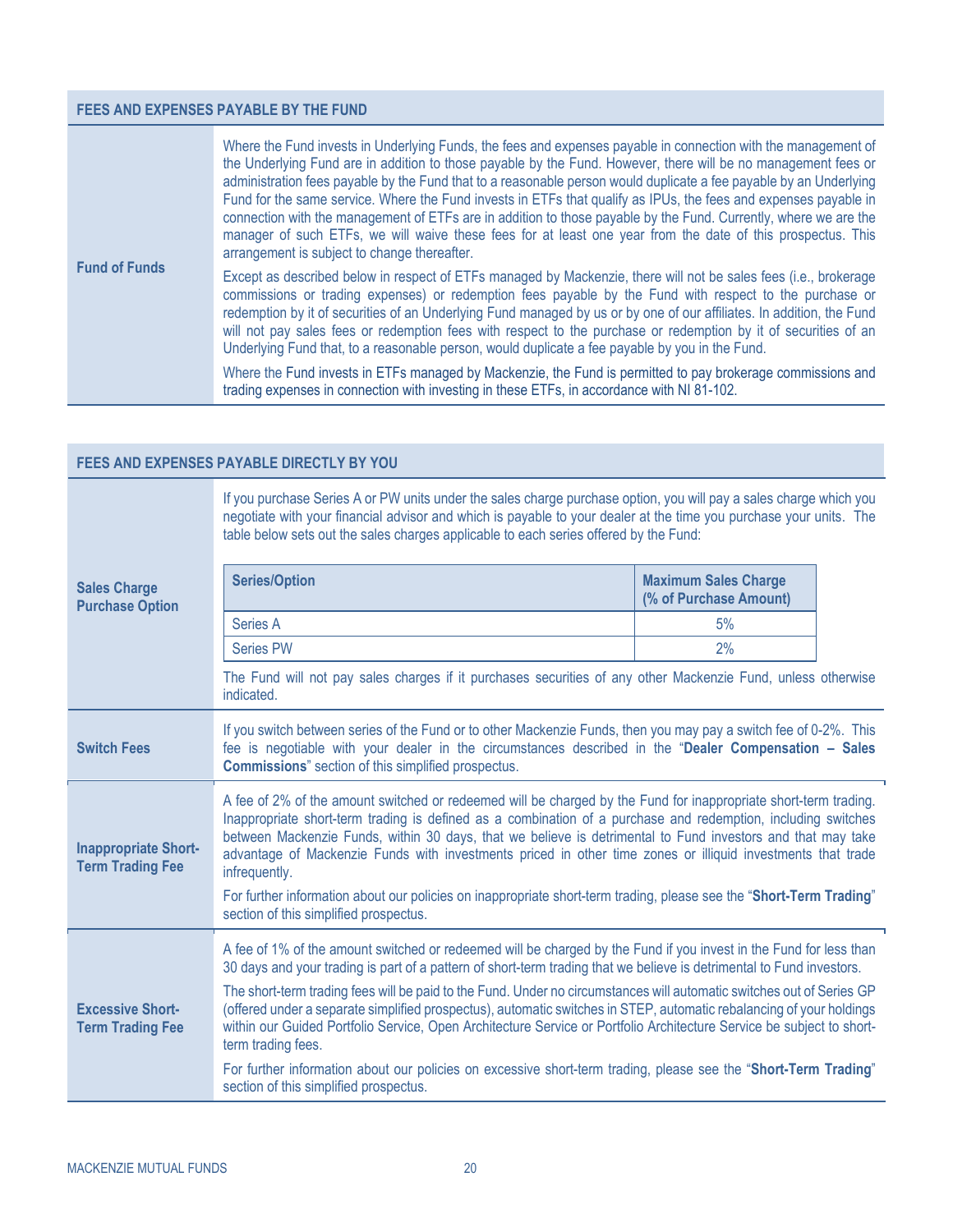### **FEES AND EXPENSES PAYABLE DIRECTLY BY YOU**

<span id="page-24-2"></span><span id="page-24-1"></span><span id="page-24-0"></span>

| <b>Series FB and PWFB</b>                                                                               | You may negotiate an advisor service fee with your dealer for services provided in connection with your FB and<br>PWFB series investments. This service fee will be set out in your FB/PWFB series Account Agreement.<br>We will pay the advisor service fee on your behalf by redeeming units of the Funds from your account for an amount<br>equal to the advisor service fee agreed to in your FB//PWFB series Account Agreement and remitting the proceeds<br>to your dealer. In all instances, the maximum advisor service fee is 1.50%.                                                                                                                                                                                                     |                       |                           |  |
|---------------------------------------------------------------------------------------------------------|---------------------------------------------------------------------------------------------------------------------------------------------------------------------------------------------------------------------------------------------------------------------------------------------------------------------------------------------------------------------------------------------------------------------------------------------------------------------------------------------------------------------------------------------------------------------------------------------------------------------------------------------------------------------------------------------------------------------------------------------------|-----------------------|---------------------------|--|
| <b>Advisor Service Fee</b>                                                                              |                                                                                                                                                                                                                                                                                                                                                                                                                                                                                                                                                                                                                                                                                                                                                   |                       |                           |  |
| <b>Series O: Fees and</b><br><b>Advisor Service</b><br><b>Fees</b>                                      | The maximum fee (excluding advisor service fee) payable by you directly to us for Series O units is an amount of up<br>to 1.50% of the units purchased, plus applicable taxes, for the Fund. Series O fees are paid to us in consideration for<br>the management and administration services provided to the Fund.<br>These fees will be described in your Series O Account Agreement.<br>In addition, you may pay an advisor service fee, which is negotiated between you and your financial advisor (on<br>behalf of the dealer). This fee is stipulated in your Portfolio Architecture Service or Open Architecture Service<br>Agreement, in which you may agree to allow us to redeem units of the Fund from your account for an amount equal |                       |                           |  |
|                                                                                                         | to that fee and remit the proceeds to the dealer. In all instances, the maximum advisor service fee for Series O units<br>is 1.50%                                                                                                                                                                                                                                                                                                                                                                                                                                                                                                                                                                                                                |                       |                           |  |
|                                                                                                         | The maximum fees (excluding advisor service fees) payable by you directly to us for Series PWX units are disclosed<br>in the table below. The advisor service fee will be described in your Series PWX Account Agreement.                                                                                                                                                                                                                                                                                                                                                                                                                                                                                                                         |                       |                           |  |
| <b>Series PWX Fees:</b><br><b>Management Fees,</b><br><b>Administration Fees</b><br>and Advisor Service | We will pay the advisor service fee on your behalf by redeeming units of the Fund from your account, in an amount<br>equal to the advisor service fee, and remitting the proceeds to your dealer. You are required to negotiate your advisor<br>service fee with your financial advisor on behalf of the dealer. In all instances, the maximum advisor service fee for<br>Series PWX units is 1.50%.                                                                                                                                                                                                                                                                                                                                              |                       |                           |  |
| <b>Fees</b>                                                                                             | <b>Fund</b>                                                                                                                                                                                                                                                                                                                                                                                                                                                                                                                                                                                                                                                                                                                                       | <b>Management Fee</b> | <b>Administration Fee</b> |  |
|                                                                                                         | <b>ALTERNATIVE MUTUAL FUND</b>                                                                                                                                                                                                                                                                                                                                                                                                                                                                                                                                                                                                                                                                                                                    |                       |                           |  |
|                                                                                                         |                                                                                                                                                                                                                                                                                                                                                                                                                                                                                                                                                                                                                                                                                                                                                   |                       |                           |  |
|                                                                                                         | Mackenzie Private Equity Replication Fund                                                                                                                                                                                                                                                                                                                                                                                                                                                                                                                                                                                                                                                                                                         | 1.00%                 | 0.15%                     |  |
|                                                                                                         | A quarterly PAS portfolio fee of up to 0.0375% (0.15% annually), payable to us, is charged on all assets in your PAS<br>portfolio. We will waive this fee where your PAS assets reach \$1.25 million. This fee may also be reduced or waived<br>by us at our discretion.                                                                                                                                                                                                                                                                                                                                                                                                                                                                          |                       |                           |  |
| <b>Portfolio</b>                                                                                        | In addition, a negotiable PAS advisory fee, payable quarterly is charged by your dealer for the ongoing service of<br>your accounts. The PAS advisory fee may not exceed 1.50%                                                                                                                                                                                                                                                                                                                                                                                                                                                                                                                                                                    |                       |                           |  |
| <b>Architecture Service</b><br>("PAS") Fees                                                             | The PAS advisory fee is not payable on assets that are subject to (a) trailing commissions or (b) an asset-based fee<br>associated with dealer-sponsored-fee based accounts.                                                                                                                                                                                                                                                                                                                                                                                                                                                                                                                                                                      |                       |                           |  |
|                                                                                                         | The quarterly PAS portfolio fee, quarterly PAS advisory fee and any other applicable advisor service fees can be paid<br>by the redemption of securities in your portfolio. Please see "Portfolio Architecture Service" in the "Optional<br>Services" section of this simplified prospectus for more details about this service.                                                                                                                                                                                                                                                                                                                                                                                                                  |                       |                           |  |
|                                                                                                         | A quarterly OAS portfolio fee of up to 0.0175% (0.07% annually), payable to us, is charged on all assets in your OAS<br>portfolio. We will waive this fee where your OAS assets reach \$1.25 million. This fee may also be reduced or waived<br>by us at our discretion.                                                                                                                                                                                                                                                                                                                                                                                                                                                                          |                       |                           |  |
| <b>Open Architecture</b>                                                                                | In addition, a negotiable OAS advisory fee, payable quarterly is charged by your dealer for the ongoing service of<br>your accounts. The OAS advisory fee may not exceed 1.50%                                                                                                                                                                                                                                                                                                                                                                                                                                                                                                                                                                    |                       |                           |  |
| Service ("OAS")<br><b>Fees</b>                                                                          | The OAS advisory fee is not payable on assets that are subject to (a) trailing commissions or (b) an asset-based fee<br>associated with dealer-sponsored-fee based accounts.                                                                                                                                                                                                                                                                                                                                                                                                                                                                                                                                                                      |                       |                           |  |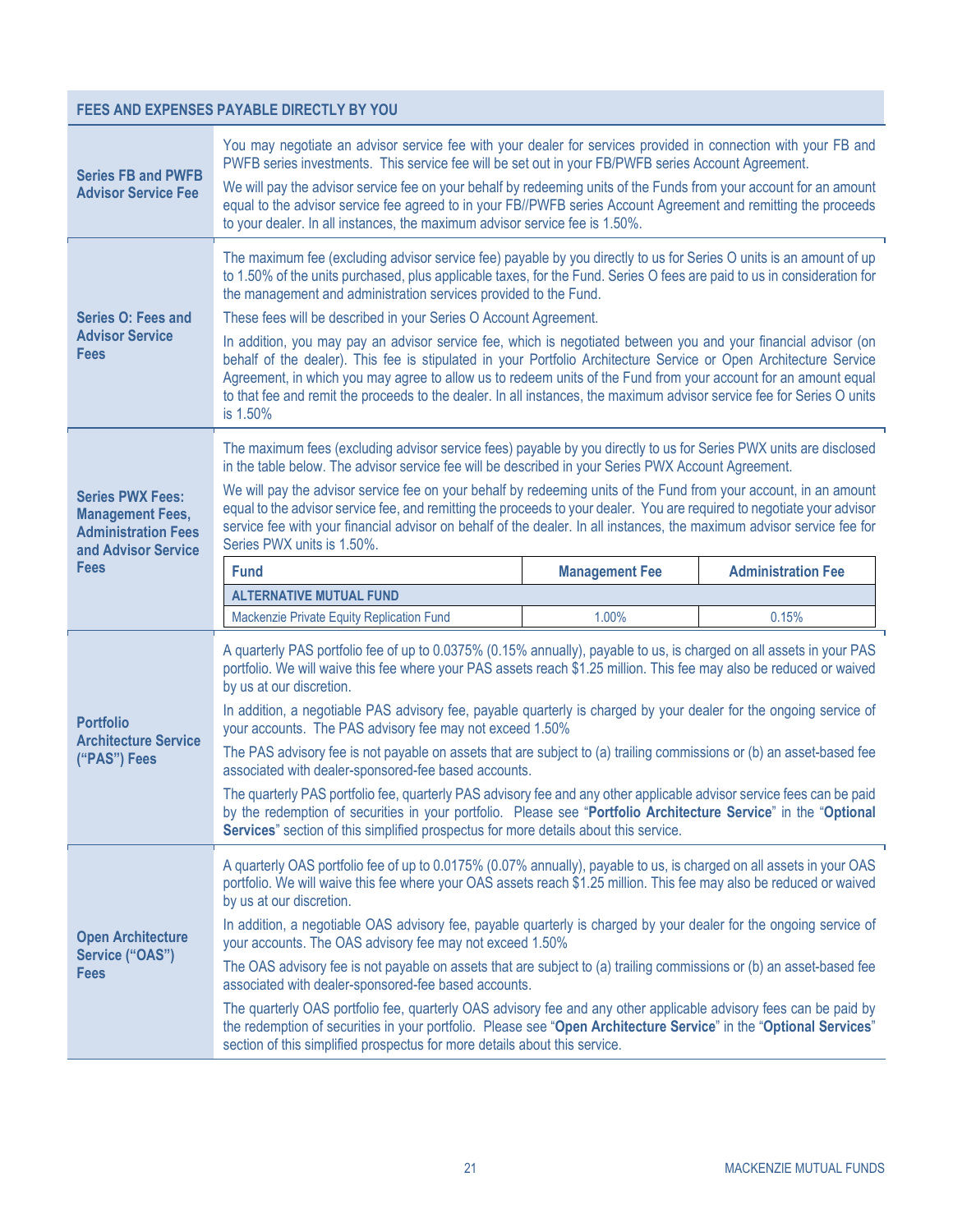#### *Impact of Sales Charges*

The following table shows the maximum sales charges that you would pay under the sales charge purchase option available to you if you made an investment of \$1,000 in units of the Fund and if you held that investment for periods of one, three, five or ten years, and then redeemed your entire investment immediately before the end of the period.

#### **Table 6: Sales charge purchase option**

|                                        | At time of<br>purchase | 1 year | 3 years | 5 years | 10 years |
|----------------------------------------|------------------------|--------|---------|---------|----------|
| Sales charge<br>purchase<br>option $1$ | Up to $$50$            |        |         |         |          |

**<sup>1</sup>** Based on a maximum sales charge rate of 5%, generally. There are no sales charges to purchase Series F, FB and PWFB units, and these units are generally available only if you are enrolled in a dealer-sponsored fee-for-service or wrap program and you are subject to an asset-based fee rather than commissions on each transaction, among other eligibility rules. There are no sales charges to purchase Series O and PWX units. The maximum sales charge to purchase Series PW units is 2%.

### <span id="page-25-2"></span><span id="page-25-0"></span>**DEALER COMPENSATION**

#### **Sales Commissions**

The table below sets out the sales commissions that are payable to your dealer when you purchase the Fund units identified below. Sales commissions are based on the purchase amount and are negotiated and paid by you. Mackenzie does not monitor or make any determination as to the appropriateness of any series of a Fund for any investor purchased through a registered dealer.

#### **Table 7: Sales Commissions payable to your dealer**

| <b>Series of the Fund</b>   | <b>Sales Charge Purchase Option</b>                                                                                                                                        |  |  |
|-----------------------------|----------------------------------------------------------------------------------------------------------------------------------------------------------------------------|--|--|
| Series A units              | Maximum of 5%                                                                                                                                                              |  |  |
| Series PW units             | Maximum of 2%                                                                                                                                                              |  |  |
| Series F, FB and PWFB units | No sales charge but you will<br>generally be required to pay your<br>dealer an advisory or asset-based<br>fee in addition to the management<br>fees payable by that series |  |  |
| Series O and PWX units      |                                                                                                                                                                            |  |  |

We do not pay commissions when you switch between Mackenzie Funds and your new Mackenzie Fund units are issued under the same purchase option as your previous Mackenzie Fund units. A switch fee of up to 2% of the amount you switch may be charged and retained by your dealer. The Fund will not pay sales commissions if it purchases units of any other Mackenzie Fund.

No sales commissions are paid when you receive units from your reinvested Fund distributions.

#### <span id="page-25-1"></span>**Trailing Commissions**

We may pay dealers a trailing commission at the end of each month or calendar quarter as a percentage of the value of units of the Fund held in your account with your dealer. The table below shows the maximum trailing commission annual rates applicable to the series of units offered under this simplified prospectus.

Series A and PW trailing commissions are paid out of the management fees collected by us. No trailing commissions are paid in respect of Series F, FB, O, PWFB and PWX units.

You may negotiate an advisor service fee with your financial advisor on behalf of the dealer in your Series O Account Agreement. The maximum advisor service fee for Series O units is 1.50%. Under that agreement, you may agree to allow us to redeem units of the Fund from your account for an amount equal to that fee and remit the proceeds to the dealer. Please see the "**[Series O](#page-24-2)**" section in the "**[Fees and](#page-23-0) Expenses Payable Directly by You**" table in this simplified prospectus for more details.

For Series FB, PWFB or PWX, you are subject to an advisor service fee that we will pay on your behalf by redeeming units of the Fund from your account in an amount equal to the advisor service fee and remitting the proceeds to your dealer. You are required to negotiate your advisor service fee with your financial advisor on behalf of the dealer. These advisor service fees are disclosed within a Series FB, PWFB or PWX Account Agreement with us. In all instances, the maximum advisor service fee for Series FB, PWFB or PWX units is 1.50%.

#### **Table 8: Trailing Commission Annual Rates**

| <b>TRAILING COMMISSION ANNUAL RATE FOR THE FUND</b> |            |  |  |  |
|-----------------------------------------------------|------------|--|--|--|
| <b>Series</b><br>A. PW                              |            |  |  |  |
| <b>Purchase Option*</b>                             | <b>SCS</b> |  |  |  |
| Mackenzie Private Equity Replication Fund           | $1.00\%$   |  |  |  |

\*"**SCS**" means the Sales Charge Purchase option.

In the event that B2B Bank Securities Services Inc. or its affiliate acts as a dealer for an account held by our employees or directors or our subsidiary, in addition to the amounts set out above, we may pay B2B Bank Securities Services Inc. up to an extra 0.25% for administering that particular staff account.

In circumstances where Mackenzie Fund units are purchased through discount brokerage accounts, we may also pay trailing commissions to the discount broker.

We may change the terms of the trailing commission program or cancel it at any time.

#### **Other Kinds of Dealer Compensation**

We pay for marketing materials that we give to dealers to help support their sales efforts. These materials include reports and commentaries on securities, the markets, Mackenzie Funds and the services we offer to you.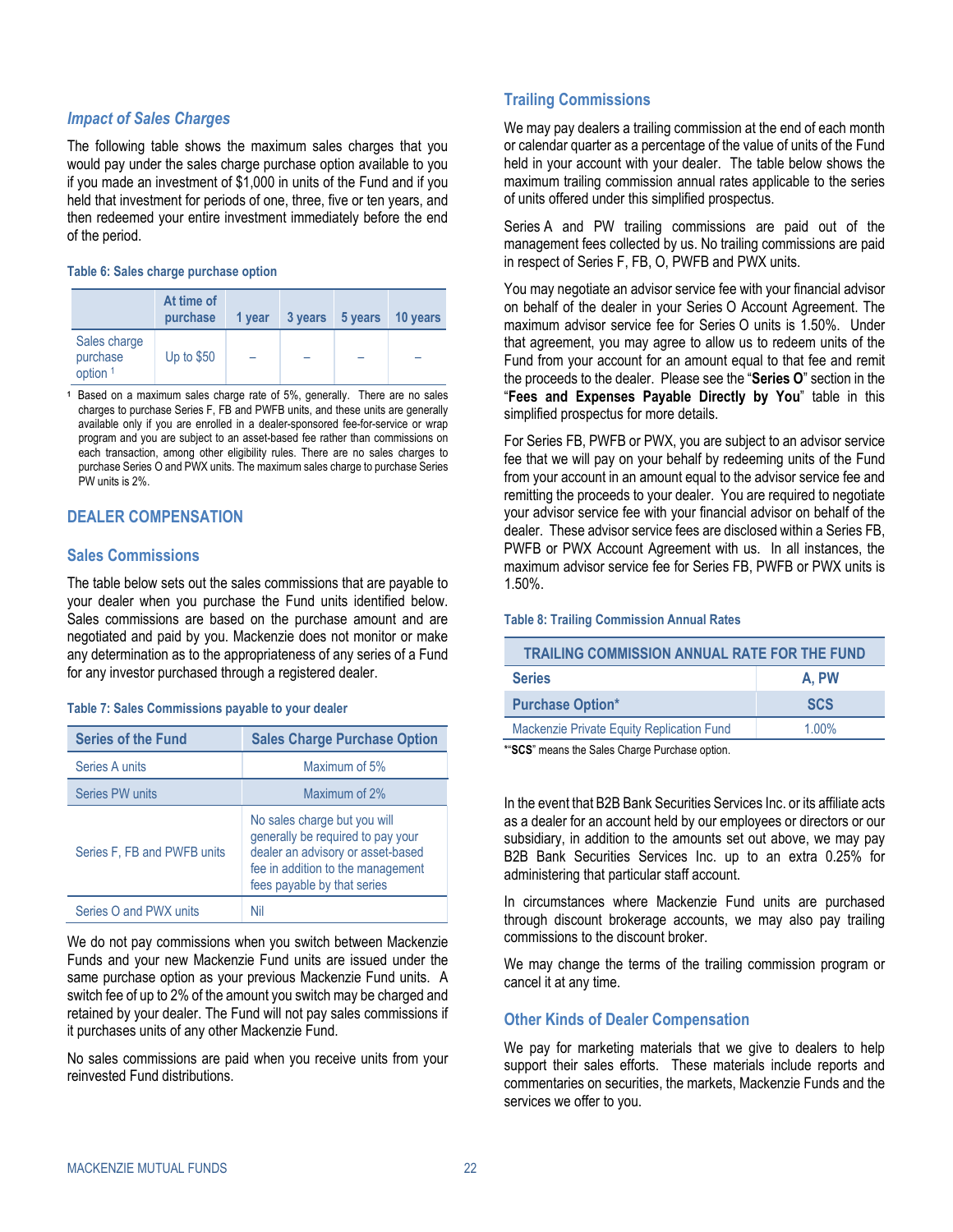We may share with dealers up to 50% of their costs in marketing the Mackenzie Funds. For example, we may pay a portion of the costs of a dealer in advertising the availability of the Mackenzie Funds through the financial advisors of the dealer. We may also pay part of the costs of a dealer in running a seminar to inform you about the Mackenzie Funds or generally about the benefits of investing in mutual funds.

We may pay up to 10% of the costs of some dealers to hold educational seminars or conferences for their financial advisors to teach them about, among other things, new developments in the mutual fund industry, financial planning or new financial products. The dealer makes all decisions about where and when the conference is held and who can attend.

We also arrange seminars and conferences for financial advisors where we inform them about new developments in the Mackenzie Funds, our products and services and mutual fund industry matters. We invite dealers to send their financial advisors to our seminars and conferences, but we do not decide who attends. The financial advisors must pay their own travel, accommodation and personal expenses for attending our seminars and conferences.

### **Disclosure of Equity Interests**

We are an indirect, wholly owned subsidiary of IGM Financial Inc. ("**IGM**"), a financial services company listed on the TSX. IGM is a majority-owned subsidiary of Power Corporation of Canada ("**Power**"). Great-West Lifeco Inc. ("**GWL**") is also a majority-owned subsidiary of Power. IGM's activities are principally carried out through us, Investors Group Inc. and Investment Planning Counsel Inc. ("**IPCI**"). Other indirect, wholly owned subsidiaries of IGM who are therefore affiliated with us and who, as dealers, may hold, sell and/or recommend units of the Mackenzie Funds include (a) Investors Group Securities Inc. and IPC Securities Corporation (each an investment dealer), and (b) Investors Group Financial Services Inc. and IPC Investment Corporation (each a mutual fund dealer). Each of the Investors Group companies is wholly owned by Investors Group Inc. Each of the IPC companies is wholly owned by IPCI.

GWL's activities are principally carried out through its subsidiary, The Canada Life Assurance Company. Other indirectly owned subsidiaries of GWL who are therefore affiliated with us and who, as dealers, may hold, sell and/or recommend units of the Mackenzie Funds include Quadrus Investment Services Ltd. (a mutual fund dealer). All investment dealers and mutual fund dealers referenced above are, collectively, "**participating dealers**". From time to time, representatives of any of the participating dealers may own, directly or indirectly, shares of IGM, GWL or Power.

Please refer to the annual information form for additional details on the relevant corporate relationships within the Power Group of Companies.

### <span id="page-26-0"></span>**DEALER COMPENSATION FROM MANAGEMENT FEES**

During our financial year ended December 31, 2020, we paid to dealers who distributed units of Mackenzie Funds total cash compensation (sales commissions, trailing commissions and other kinds of cash compensation) representing approximately 43.87% of the total management fees which we received from all of our funds in that year.

### <span id="page-26-1"></span>**INCOME TAX CONSIDERATIONS**

This is a general summary of certain Canadian federal income tax considerations applicable to you as an investor in the Fund. This summary assumes that you are an individual (other than a trust) resident in Canada and that you hold your units directly as capital property or within a registered plan and are not affiliated with and deal at arm's length with the Fund. **This summary is not intended to be legal advice or tax advice. We have tried to make this discussion easy to understand. As a result, it may not be technically precise or cover all the tax consequences that may be relevant to you. Accordingly, you should consult your own tax advisor, having regard to your own particular circumstances when you consider purchasing, switching or redeeming units of the Fund.**

This summary is based on the current provisions of the Tax Act, the regulations under the Tax Act, all proposals for specific amendments to the Tax Act or the regulations that have been publicly announced by the Minister of Finance (Canada) before the date hereof and our understanding of the current published administrative practices and assessing policies of the CRA. Except for the foregoing, this summary does not take into account or anticipate any change in law, whether by legislative, regulatory, administrative or judicial action. Furthermore, this summary does not take into account provincial, territorial or foreign income tax legislation or considerations.

This summary is also based on the assumptions that (i) none of the issuers of securities held by a Fund will be a foreign affiliate of the Fund or any unitholder, (ii) none of the securities held by a Fund will be a "tax shelter investment" within the meaning of section 143.2 of the Tax Act; (iii) none of the securities held by the Fund will be an interest in a trust (or a partnership which holds such an interest) which would require the Fund (or the partnership) to report significant amounts of income in connection with such interest pursuant to the rules in section 94.1 or 94.2 of the Tax Act, or an interest in a non-resident trust other than an "exempt foreign trust" as defined in the Tax Act; and (iv) no Fund will enter into any arrangement where the result is a dividend rental arrangement for the purposes of the Tax Act.

### **How the Fund is Taxed**

The following paragraphs describe some of the ways in which mutual funds can earn income:

- Mutual funds can earn income in the form of interest, dividends or other income from the investments they make, including in other mutual funds, and can be deemed to earn income from investments in certain foreign entities. All income must be computed in Canadian dollars, even if earned in a foreign currency.
- Mutual funds can realize a capital gain by selling an investment for more than its adjusted cost base ("**ACB**"). They can also realize a capital loss by selling an investment for less than its ACB. A mutual fund that invests in foreign-denominated securities must calculate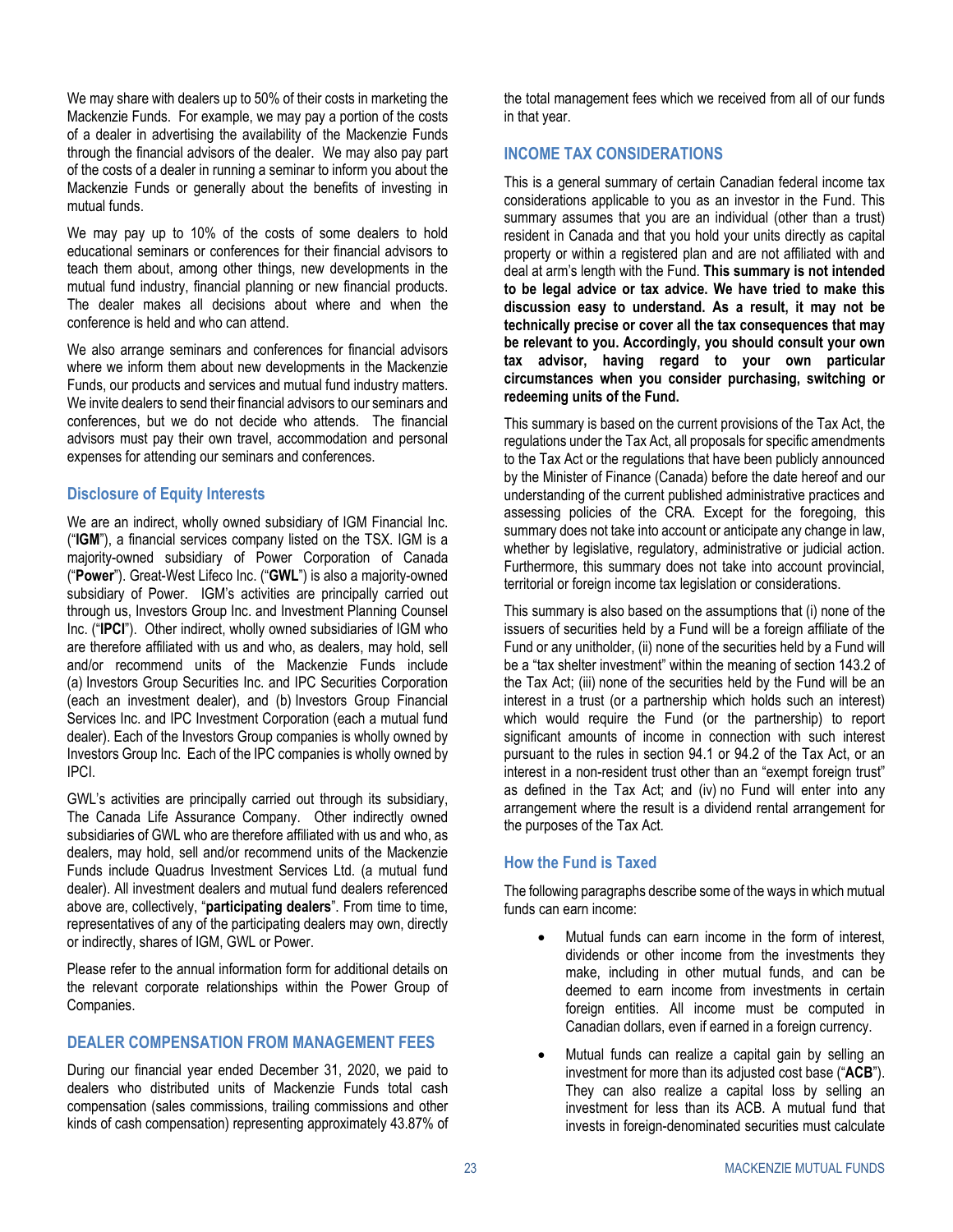its ACB and proceeds of disposition in Canadian dollars based on the conversion rate on the date the securities were purchased and sold, as applicable. As a result, a mutual fund may realize capital gains and losses due to changes in the value of the foreign currency relative to the Canadian dollar.

- Mutual funds can realize gains and losses from using derivatives or engaging in short selling. Generally, gains and losses from derivatives are added to or subtracted from the mutual fund's income. However, if derivatives are used by a mutual fund as a hedge to limit its gain or loss on a specific capital asset or group of capital assets and there is sufficient linkage, then the gains and losses from these derivatives are generally capital gains or capital losses. Generally, gains and losses from short selling Canadian securities are treated as capital, and gains and losses from short selling foreign securities are treated as income. The derivative forward agreement rules in the Tax Act (the "**DFA Rules**") target certain financial arrangements (described in the DFA Rules as "derivative forward agreements") that seek to reduce tax by converting, through the use of derivative contracts, the return on investments that would have the character of ordinary income to capital gains. The DFA Rules will generally not apply to derivatives used to closely hedge gains or losses due to currency fluctuations on underlying capital investments of a Fund. Hedging, other than currency hedging on underlying capital investments, which reduces tax by converting the return on investments that would have the character of ordinary income to capital gains through the use of derivative contracts, will be treated by the DFA Rules as on income account.
- Gains and losses from trading in precious metals and bullion will be treated on income account, rather than as capital gains and losses.

In certain circumstances, the Fund may be subject to loss restriction rules that deny or defer the deduction of certain losses. For example, a capital loss realized by the Fund will be suspended if, during the period that begins 30 days before and ends 30 days after the date on which the capital loss was realized, the Fund or an affiliated person (as defined in the Tax Act) acquires property that is, or is identical to, the property on which the loss was realized and continues to own that property at the end of the period.

Since the Fund is organized as a trust, the following sections describe the taxation of these types of entities.

### *The Fund*

The Fund computes its income or loss separately. All of the Fund's deductible expenses, including management fees, will be deducted in calculating the Fund's income for each taxation year. The Fund will be subject to tax on its net income, including net taxable capital gains, not paid or payable to its investors for the taxation year after taking into consideration any loss carry-forwards and any capital gains refund. The Fund intends to pay to investors enough of its income and capital gains for each taxation year so that it will not be liable for ordinary income tax under Part I of the Tax Act.

The losses of the Fund may be restricted when a person or partnership becomes a "majority-interest beneficiary" of the Fund (generally by holding units representing more than 50% of NAV of the Fund) unless the Fund qualifies as an "investment fund" by satisfying certain investment diversification and other conditions.

The Fund will be entitled for each taxation year throughout which it is a mutual fund trust, to reduce (or receive a refund in respect of) its liability, if any, for tax on its net realized capital gains by an amount determined under the Tax Act, based on the redemptions of its units during the year ("capital gains refund"). The Manager may, in its discretion, utilize the capital gains refund mechanism for a Fund in any particular year. The capital gains refund in a particular taxation year may not completely offset the tax liability of the Fund for such taxation year which may arise upon the sale of its investments in connection with redemption of units.

### *Funds that does not qualify as "mutual fund trusts"*

A fund that does not qualify as a "**mutual fund trust**" for purposes of the Tax Act throughout its taxation year is not eligible for the capital gains refund and could be subject to alternative minimum tax for the year, as well as other taxes under the Tax Act. In addition, if one or more "**financial institutions**", as defined in the Tax Act, owns more than 50% of the fair market value of the units of such a fund, that fund will be a "**financial institution**" for income tax purposes and thus is subject to certain "**mark-to-market**" tax rules. In this case, most of the Fund's investments would be considered mark-tomarket property, with the result that

- it will be deemed to have disposed of and re-acquired its mark-to-market property at the end of each taxation year, as well as at such time as it becomes, or ceases to be, a financial institution; and
- the gains and losses from these deemed dispositions will be on income account, not capital account.

In any year throughout which the Fund does not qualify as a mutual fund trust under the Tax Act, the Fund could be subject to tax under Part XII.2 of the Tax Act. Part XII.2 of the Tax Act provides that certain trusts (excluding mutual fund trusts) that have an investor who is a "designated beneficiary" under the Tax Act at any time in the taxation year are subject to a special tax under Part XII.2 of the Tax Act on the trust's "designated income" under the Tax Act. "Designated beneficiaries" generally include non-resident persons, non-resident owned investment corporations, certain trusts, certain partnerships, and certain tax-exempt persons in certain circumstances where the tax-exempt person acquires units from another beneficiary. "Designated income" generally includes income from businesses carried on in Canada and taxable capital gains from dispositions of taxable Canadian property. Where the Fund is subject to tax under Part XII.2, provisions in the Tax Act are intended to ensure that Unitholders who are not designated beneficiaries receive an appropriate refundable tax credit.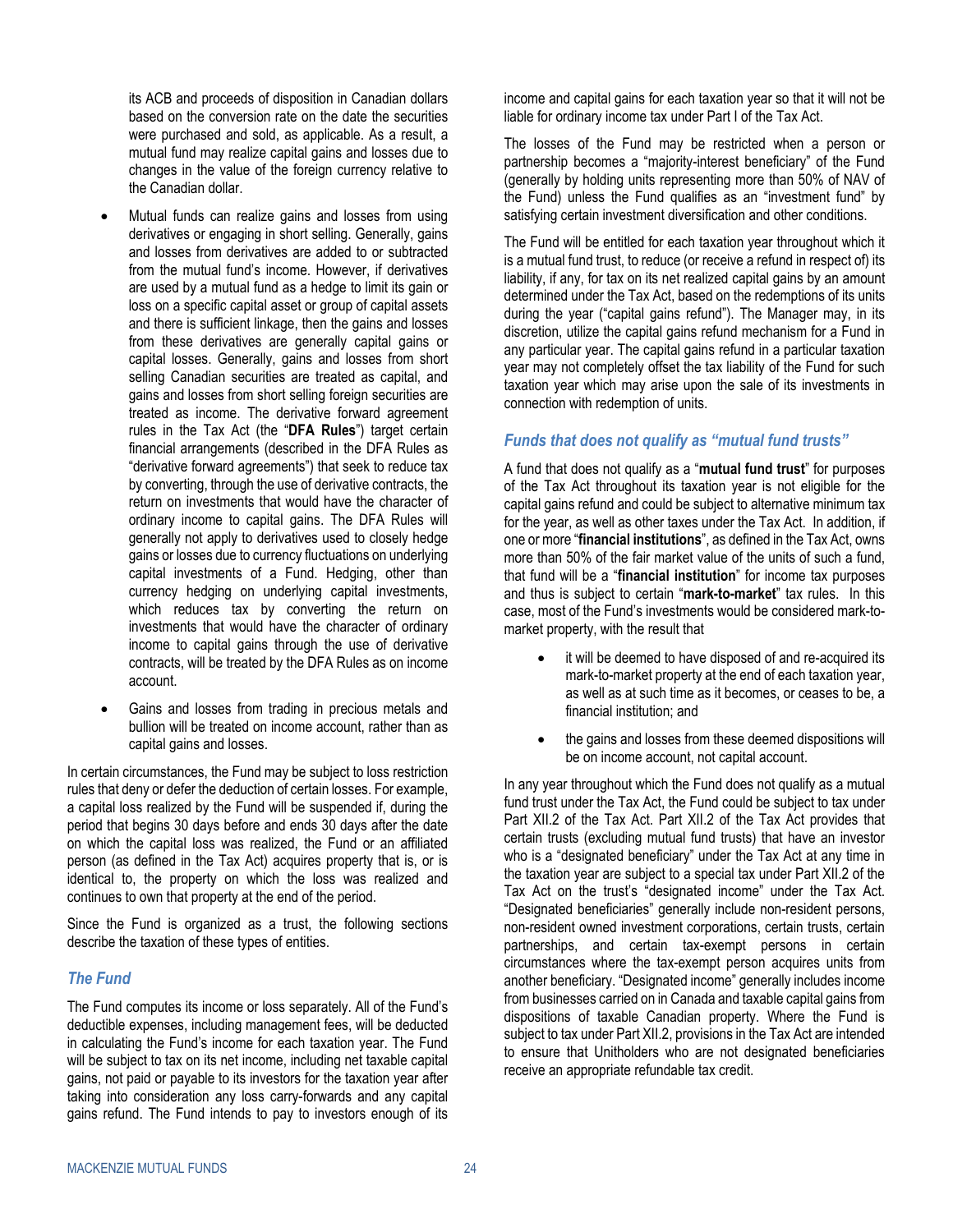### **Taxation of the Fund if Investing in Foreign-Domiciled Underlying Trusts**

### *Section 94.2*

The Fund may invest in foreign-domiciled underlying investment funds that qualify as "exempt foreign trusts" (the "**Underlying Foreign Funds**") for purposes of the non-resident trust rules in sections 94 and 94.2 of the Tax Act.

If the total fair market value at any time of all fixed interests of a particular class in an Underlying Foreign Fund held by the Fund, persons or partnerships not dealing at arm's length with the Fund, or persons or partnerships that acquired their interests in the Underlying Foreign Fund in exchange for consideration given to the Underlying Foreign Fund by the Fund, is at least 10% of the total fair market value at the time of all fixed interests of the particular class of the Underlying Trust Fund, the Underlying Foreign Fund will be a "foreign affiliate" of the Fund and will be deemed by section 94.2 of the Tax Act to be at the time a "controlled foreign affiliate" of the Fund.

If the Underlying Foreign Fund is deemed to be a controlled foreign affiliate of the Fund at the end of the particular taxation year of the Underlying Foreign Fund and earns income that is characterized as "foreign accrual property income" as defined in the Tax Act ("**FAPI**") in that taxation year of the Underlying Foreign Fund, the Fund's proportionate share of the FAPI (subject to deduction for grossed up "foreign accrual tax" as discussed below) must be included in computing its income for Canadian federal income tax purposes for the taxation year of the Fund in which that taxation year of the Underlying Foreign Fund ends, whether or not the Fund actually receives a distribution of that FAPI. It is expected that the full amount of the income, as determined for Canadian federal income tax purposes, allocated or distributed to an Underlying Foreign Fund by the issuers that it holds securities of will be FAPI. FAPI will also include any net realized taxable capital gains, as determined for Canadian federal income tax purposes, of the Underlying Foreign Fund from the disposition of those securities.

To the extent an amount of FAPI will be required to be included in computing the income of the Fund for Canadian federal income tax purposes, a grossed-up amount may be deductible in respect of the "foreign accrual tax" as defined in the Tax Act ("**FAT**"), if any, applicable to the FAPI. Any amount of FAPI included in income (net the amount of any FAT deduction) will increase the adjusted cost base to the Fund of its units of the Underlying Foreign Fund in respect of which the FAPI was included.

#### **How You Are Taxed on a Fund Investment**

How you are taxed on an investment in the Fund depends on whether you hold the investment inside or outside a registered plan.

#### **If you own the Fund outside a registered plan**

### *Distributions*

You must include in your income for a taxation year the taxable portion of all distributions (including Fee Distributions) paid or payable (collectively, "**paid**") to you from the Fund during the year,

computed in Canadian dollars, whether these amounts were paid to you in cash or reinvested in additional units. The amount of reinvested distributions is added to the ACB of your units to reduce your capital gain or increase your capital loss when you later redeem. This ensures that you do not pay tax on the amount again at a later date.

Distributions paid by the Fund may consist of capital gains, ordinary taxable dividends, foreign-source income, other income and/or return of capital.

Ordinary taxable dividends are included in your income, subject to the gross-up and dividend tax credit rules. Capital gains distributions will be treated as capital gains realized by you, one-half of which will generally be included in calculating your income as a taxable capital gain. The Fund may make designations in respect of its foreignsource income so that you may be able to claim any foreign tax credits allocated to you by the Fund.

You may receive a return of capital from your Fund. You will not be taxed on a return of capital, but it will reduce the ACB of your units of the Fund such that, when you redeem your units, you will realize a greater capital gain (or smaller capital loss) than if you had not received the return of capital. If the ACB of your units is reduced to less than zero, the ACB of your units will be deemed to be increased to zero and you will be deemed to realize a capital gain equal to the amount of this increase.

When units of the Fund are acquired by purchasing or switching into the Fund, a portion of the acquisition price may reflect income and capital gains of the Fund that have not yet been realized or distributed. Accordingly, unitholders who acquire units of a Fund just before a distribution date, including at year-end, may be required to include in their income amounts distributed from the Fund, even though these amounts were earned by the Fund before the unitholder acquired the units and were included in the price of the units.

The higher the portfolio turnover rate of the Fund in a year, the greater the chance that you will receive a capital gains distribution. There is not necessarily a relationship between a high turnover rate and the performance of the Fund.

#### *Sales charges and fees*

A sales charge paid on the purchase of units is not deductible in computing your income but is added to the ACB of your units.

The fees that you pay for Series O and PWX units ("**Unbundled Fees**") consist of advisory fees that you pay to your dealer and management fees that you pay to us. To the extent that such fees are collected by redemption of units, you will realize gains or losses in non-registered accounts. The deductibility of Unbundled Fees, for income tax purposes, will depend on the exact nature of services provided to you and the type of investment held. Fees relating to services provided to registered accounts are not deductible for income tax purposes, regardless of whether such fees were charged to the registered account. You should consult with your tax advisor regarding the deductibility of Unbundled Fees paid in your particular circumstance.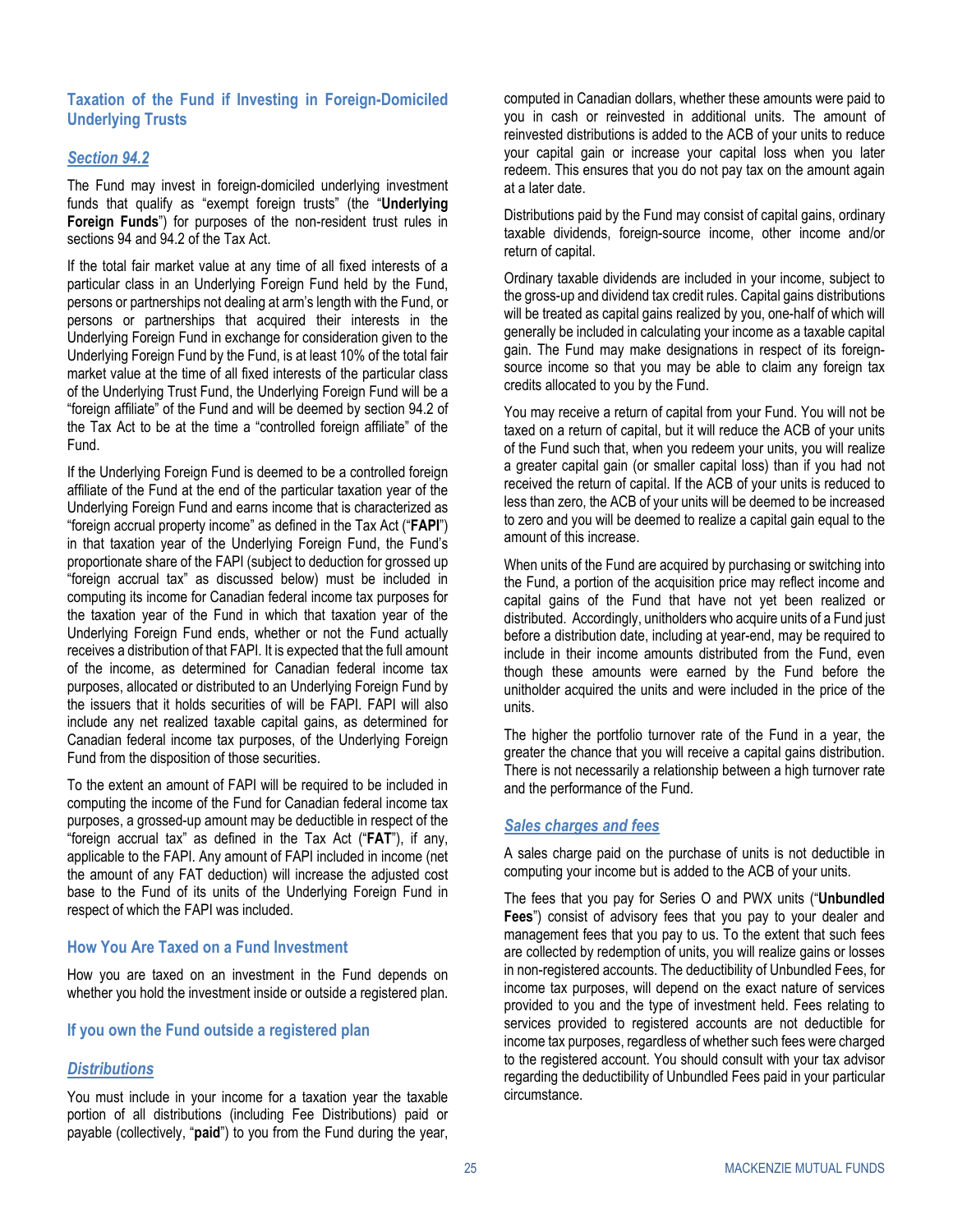#### *Switches*

You will not realize a capital gain or capital loss when you switch between series of the Fund. The cost of the acquired units will be equal to the ACB of the units that you switched.

Other switches involve a redemption of the units being switched and a purchase of the units acquired on the switch.

#### *Redemptions*

You will realize a capital gain (capital loss) if any of your units in the Fund are redeemed. Generally, your capital gain (capital loss) will be the amount by which the NAV of the redeemed units is greater (less) than the ACB of those units. You may deduct other expenses of redemption when calculating your capital gain (capital loss). Generally, one-half of your capital gain is included in your income for tax purposes as a taxable capital gain and one-half of your capital loss can be deducted against your taxable capital gains, subject to the provisions of the Tax Act.

In certain circumstances, loss restriction rules will limit or eliminate the amount of a capital loss that you may deduct. For example, a capital loss that you realize on a redemption of units will be deemed to be nil if, during the period that begins 30 days before and ends 30 days after the day of that redemption, you acquired identical units (including through the reinvestment of distributions or a Fee Distribution paid to you) and you continue to own these identical units at the end of that period. In this case, the amount of the denied capital loss will be added to the ACB of your units. This rule will also apply where the identical units are acquired and held by a person affiliated with you (as defined in the Tax Act).

### *Calculating Your ACB*

Your ACB must be calculated separately for each series of units that you own in the Fund and must be calculated in Canadian dollars. The total ACB of your units of a particular series of the Fund is generally equal to

the total of all amounts you paid to purchase those units, including any sales charges paid by you at the time of purchase;

#### **plus**

• the ACB of any units of another series and/or Mackenzie Fund that were switched on a tax-deferred basis into units of the particular series;

#### **plus**

the amount of any reinvested distributions on that series;

#### **less**

the return of capital component of distributions on that series;

#### **less**

• the ACB of any units of the series that were switched on a tax-deferred basis into units of another series and/or Mackenzie Fund;

#### **less**

• the ACB of any of your units of that series that have been redeemed.

The ACB of a single security is the average of the total ACB. Where you switch between series of the Fund, the cost of the new units acquired on the switch will generally be equal to the ACB of the previously owned units switched for those new securities.

For example, suppose you own 500 units of a particular series of the Fund with an ACB of \$10 each (a total of \$5,000). Suppose you then purchase another 100 units of the same series of the Fund for an additional \$1,200, including a sales charge. Your total ACB is \$6,200 for 600 units so that your new ACB of each unit of the series of the Fund is \$6,200 divided by 600 units or \$10.33 per unit.

#### *Alternative minimum tax*

Amounts included in your income as distributions of Canadian dividends or capital gains, as well as any capital gains realized by you on the disposition of units, may increase your liability for alternative minimum tax.

#### *Tax statements and reporting*

If applicable, we will send tax statements to you each year identifying the taxable portion of your distributions, the return of capital component of distributions and redemption proceeds paid to you for each year. Tax statements will not be sent to you if you did not receive distributions or redemption proceeds, or if units are held in your registered plan. You should keep detailed records of your purchase cost, sales charges, distributions and redemption proceeds in order to calculate the ACB of your units. You may wish to consult a tax advisor to help you with these calculations.

Generally, you will be required to provide your financial advisor with information related to your citizenship or residence for tax purposes and, if applicable, your foreign tax identification number. If you or your controlling person(s) are (i) identified as a U.S. Person (including a U.S. resident or citizen); (ii) identified as a tax resident of a country other than Canada or the U.S.; or (iii) do not provide the required information and indicia of U.S. or non-Canadian status are present, details about you and your investment in the Fund will be reported to the CRA unless units are held inside a registered plan. The CRA will provide the information to the relevant foreign tax authorities under exchange of information treaties.

### **If you own the Fund inside a registered plan**

When units of the Fund are held in your registered plan, generally, neither you nor your registered plan will be taxed on distributions received from the Fund or capital gains realized on the disposition of the units of the Fund provided the units are a qualified investment and are not a prohibited investment for the registered plan. However, a withdrawal from a registered plan may be subject to tax.

The units of the Fund are expected to be a qualified investment for registered plans at all times.

A unit of the Fund may be a prohibited investment for your registered plan (other than a DPSP) even though it is a qualified investment. If your registered plan holds a prohibited investment, you become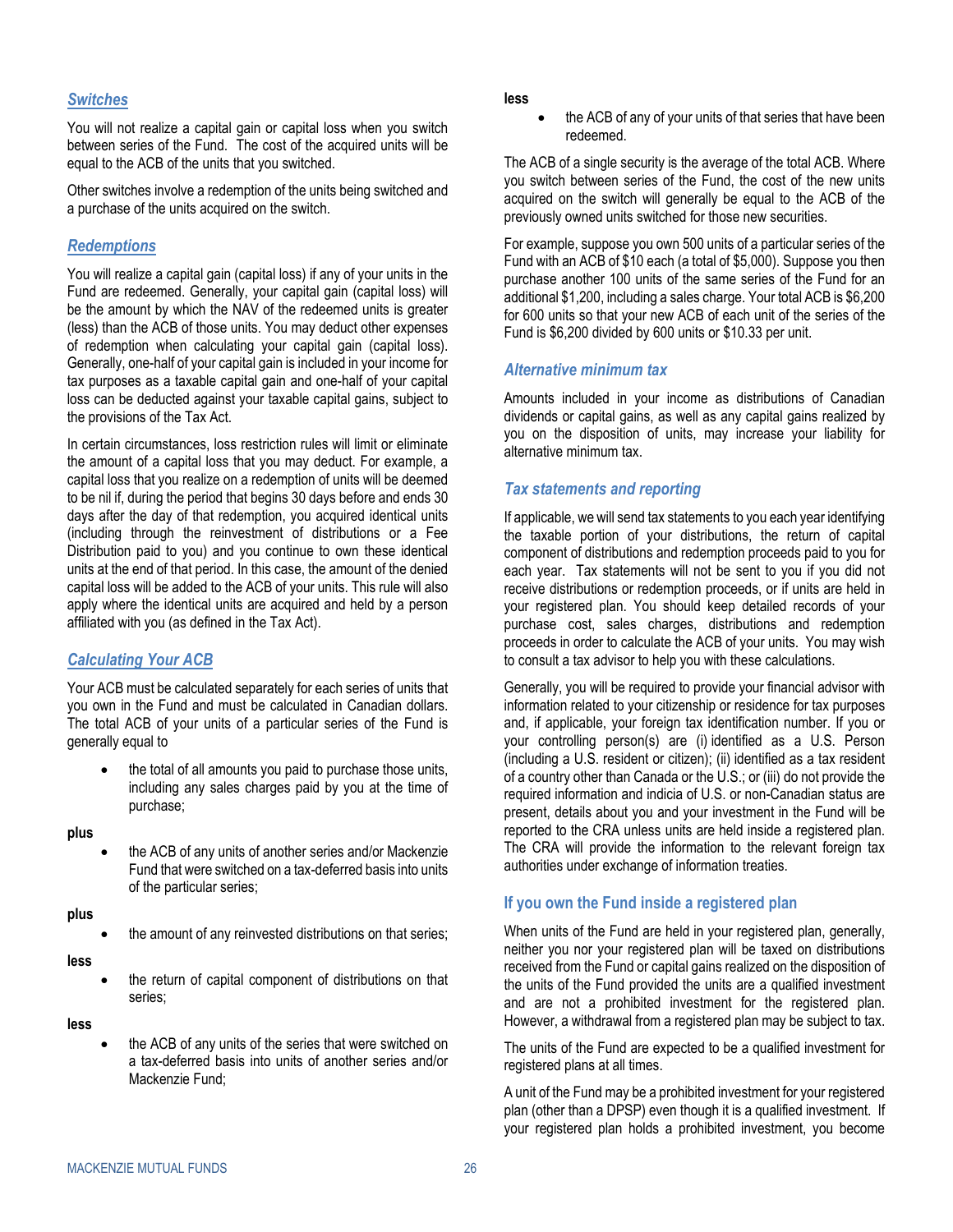liable to a 50% potentially refundable tax on the value of the prohibited investment and a 100% tax on income and capital gains attributable to, and capital gains realized on, the disposition of the prohibited investment.

Under a safe harbour rule for new mutual funds, units of the Fund will not be a prohibited investment for your registered plan at any time during the first 24 months of the Fund's existence provided that the Fund is a mutual fund trust under the Tax Act during that time and is in substantial compliance with NI 81-102 or follows a reasonable policy of investment diversification.

**You should consult with your own tax advisor regarding the special rules that apply to each type of registered plan, including whether or not a particular unit of the Fund would be a prohibited investment for your registered plan. It is your responsibility to determine the tax consequences to you and your registered plan of establishing the registered plan and causing it to invest in the Fund. Neither we nor the Fund assume any liability to you as a result of making the Fund and/or series available for investment within registered plans.**

### <span id="page-30-0"></span>**WHAT ARE YOUR LEGAL RIGHTS?**

Securities legislation in some provinces gives you the right to withdraw from an agreement to buy securities of a mutual fund within two (2) Business Days of receiving the Fund Facts, or to cancel your purchase within forty-eight (48) hours of receiving confirmation of your order.

Securities legislation in some provinces and territories also allows you to cancel an agreement to buy securities of a mutual fund and get your money back, or to make a claim for damages, if (i) the Fund Facts are not sent or delivered to you within the time required under securities legislation, or (ii) the simplified prospectus, annual information form, Fund Facts or financial statements misrepresent any facts about the mutual fund. These rights must usually be exercised within certain time limits.

<span id="page-30-1"></span>For more information, refer to the securities legislation of your province or territory or consult your lawyer.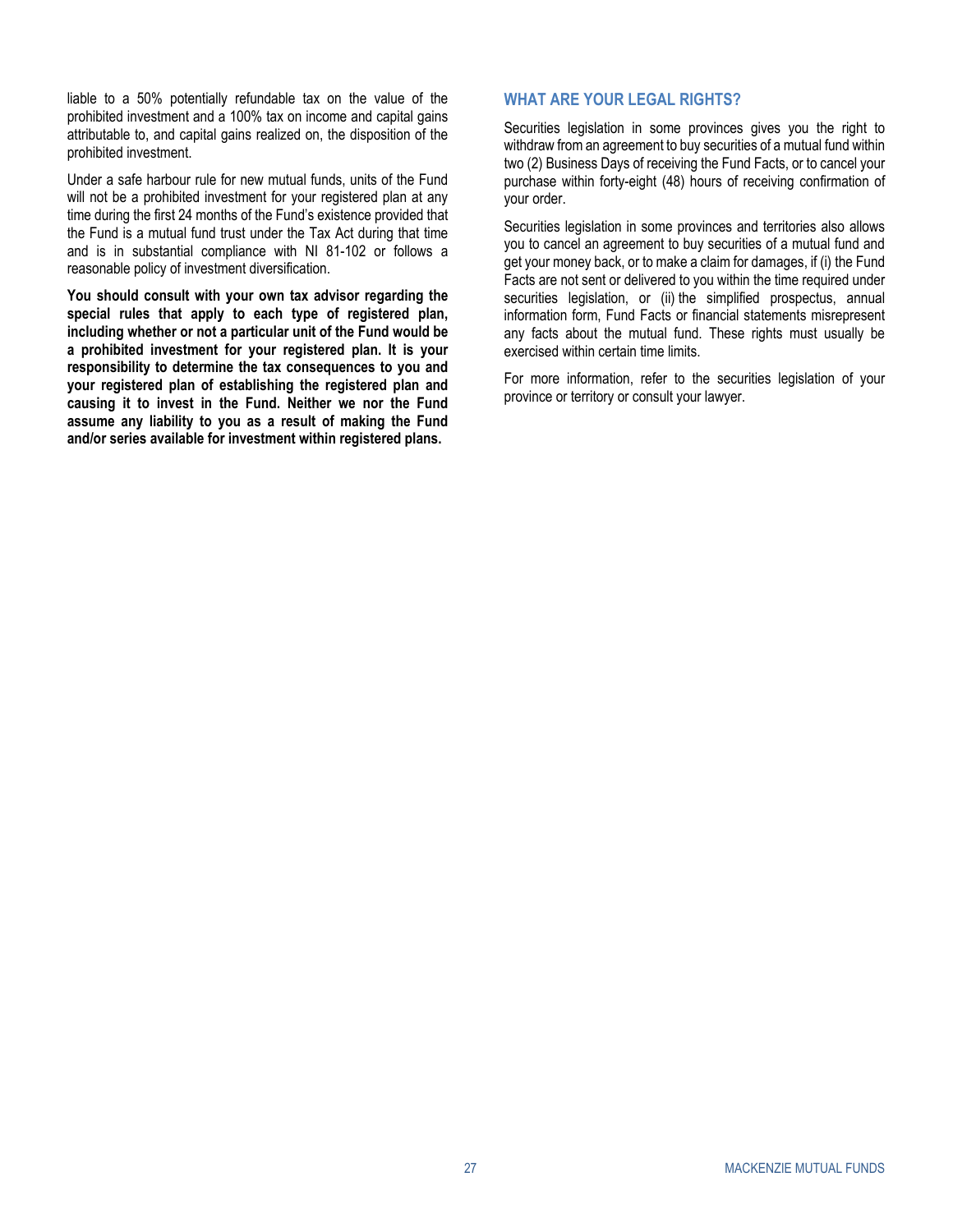## <span id="page-31-0"></span>**PART B: SPECIFIC INFORMATION ABOUT MACKENZIE PRIVATE EQUITY REPLICATION FUND**

### <span id="page-31-2"></span><span id="page-31-1"></span>**INTRODUCTION TO PART B**

Part B provides specific descriptions of the Fund and supplements the general information concerning the Fund that is contained in [Part](#page-4-0)  [A.](#page-4-0)

This **[Introduction to Part](#page-31-1) B** explains most of the terms and assumptions which appear in this [Part B.](#page-31-0)

### <span id="page-31-3"></span>**Fund Details**

This section of the Fund's [Part B](#page-31-0) gives you information such as the Fund's type, its start date or when it was first publicly sold to investors, the nature of the units offered by the Fund, the series offered by the Fund, whether units are qualified investments under the Tax Act for registered plans, and the name of the Fund's subadvisor(s) (if no sub-advisor is cited, then we directly provide portfolio management services to the Fund).

### <span id="page-31-4"></span>**What Does the Fund Invest In?**

### *Investment Objectives and Strategies*

The Fund's Part B describes the Fund's investment objectives and investment strategies. The investment objectives can only be changed with the consent of the investors in the Fund at a meeting called for that purpose. The investment strategies explain how the Fund intends to achieve its investment objectives. As manager of the Fund, we may change the investment strategies from time to time, but will give you notice, by way of a press release, of our intention to do so if it would be a material change as defined in National Instrument 81-106 – Investment Fund Continuous Disclosure ("**NI 81-106**"). Under NI 81-106, a change in the business, operations or affairs of the Fund is considered to be a "material change" if a reasonable investor would consider it important in deciding whether to purchase or continue to hold units of the Fund.

### *Use of Derivatives*

The Fund may use derivatives for "**hedging**" purposes to reduce its exposure to changes in exchange rates, securities prices, interest rates or other risks. Derivatives may also be used for "**non-hedging**" purposes, which may include the following: (i) as substitute investments for stocks or a stock market; (ii) to gain exposure to other currencies; (iii) to seek to generate additional income; or (iv) for any other purpose that is consistent with the Fund's investment objectives.

As the Fund is considered an "Alternative Mutual Fund" pursuant to NI 81-102, the Fund is permitted to invest in specified derivatives, in uncovered derivatives or to enter into derivatives contracts with counterparties that do not have a designated rating as defined in NI 81-102. If the Fund intends to use derivatives as part of its investment strategy, we have indicated in the Fund's description of investment strategies whether derivatives may be used for hedging purposes, non-hedging purposes or both. Please visit our website at **www.mackenzieinvestments.com/currency** for more information about a Fund's use of currency hedging. For more information on derivatives used by the Fund for hedging and non-hedging purposes as at the last day of the applicable financial reporting period, please refer to the Fund's most recent financial statements. Please also refer to the explanation of risks that accompany the use of derivatives under "**[Derivatives Risk](#page-6-0)**" in the "**What are the [General](#page-4-3) Risks of [Investing](#page-4-3) in a Mutual Fund?**" section of this document.

### *Securities Lending, Repurchase and Reverse Repurchase Transactions*

The Fund may engage in securities lending, repurchase and reverse repurchase transactions. Securities-lending, repurchase and reverse-repurchase transactions may earn additional income for mutual funds. That income comes from the fees paid by the transaction counterparty and interest paid on the cash or securities held as collateral.

On any securities lending, repurchase and reverse repurchase transaction, the Fund must, unless it has been granted relief,

- deal only with counterparties who meet generally accepted creditworthiness standards and who are unrelated to the Fund's portfolio manager, manager or trustee as defined in NI 81-102;
- hold collateral equal to a minimum 102% of the market value of the portfolio securities loaned (for securities lending transactions), sold (for repurchase transactions) or purchased (for reverse repurchase transactions);
- adjust the amount of the collateral on each business day to ensure the value of the collateral relative to the market value of the portfolio securities loaned, sold or purchased remains at or above the minimum 102% limit; and
- limit the aggregate value of all portfolio securities loaned or sold through securities lending and repurchase transactions to no more than 50% of the total assets of the Fund (without including the collateral for loaned securities and cash for sold securities).

### *Short Selling*

The Fund may engage in a limited amount of short selling in accordance with securities regulations. A short sale is a transaction in which a mutual fund sells, on the open market, securities that it has borrowed from a lender for this purpose. At a later date, the mutual fund purchases identical securities on the open market and returns them to the lender. In the interim, the mutual fund must pay compensation to the lender for the loan of the securities and provide collateral to the lender for the loan. The Fund's short selling activity is subject to the following limits and conditions: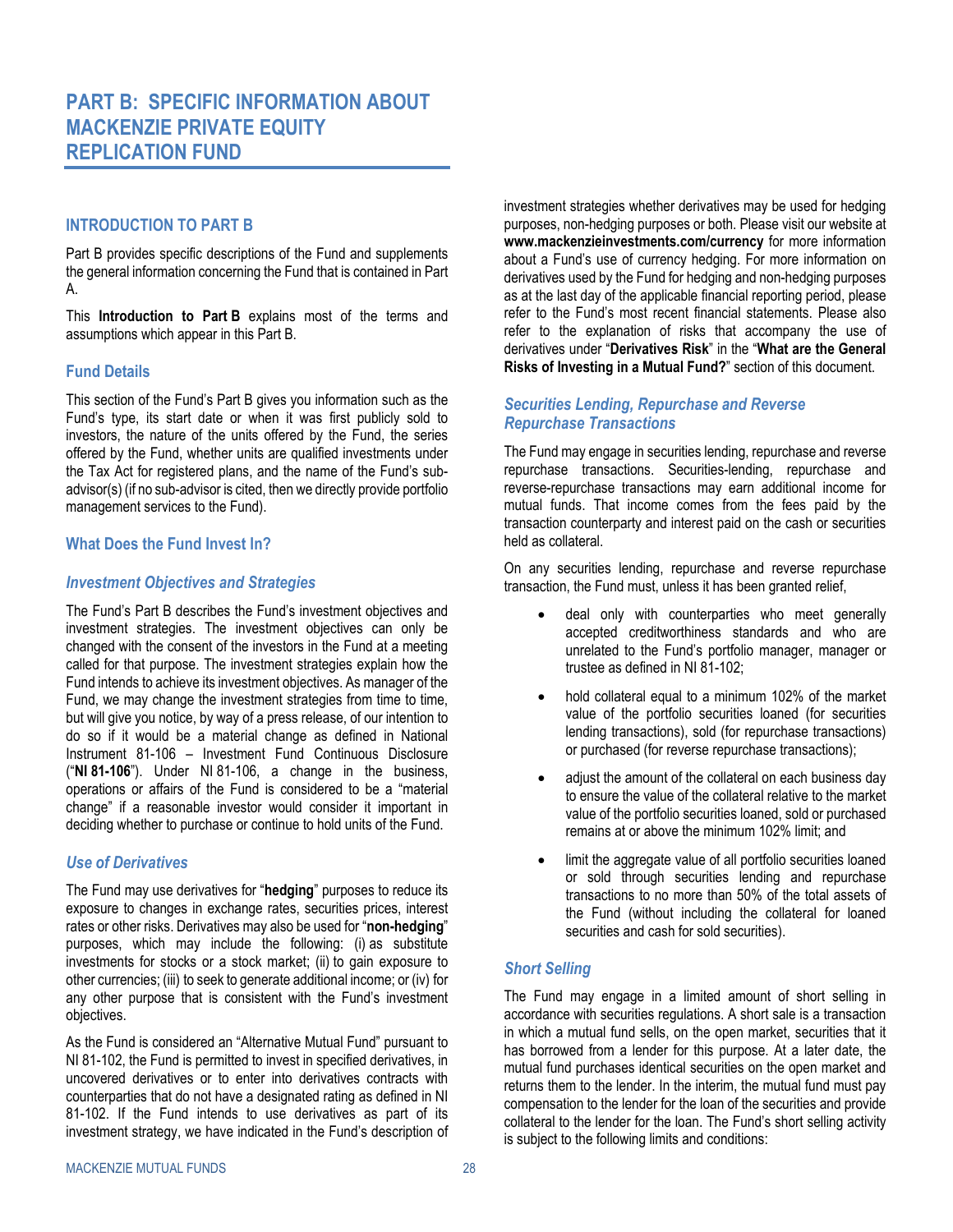- the aggregate market value of all securities sold short by the Fund will not exceed 50% of the total net assets of the Fund;
- the aggregate market value of all securities of any particular issuer sold short by the Fund will not exceed 10% of the total net assets of the Fund;
- the Fund will not deposit collateral with a dealer in Canada unless the dealer is registered in a jurisdiction of Canada and is a member of the Investment Industry Regulatory Organization of Canada ("**IIROC**"); and
- the Fund will not deposit collateral with a dealer outside Canada unless that dealer (i) is a member of a stock exchange that requires the dealer to be subjected to a regulatory audit; and (ii) has a net worth in excess of CDN \$50 million.

The Fund is also permitted to invest in gold, silver or other physical commodities or instruments (such as derivatives and ETFs) that provide exposure to physical commodities.

### *Exemptions from NI 81-102*

The Fund is subject to certain restrictions and practices contained in securities legislation, including NI 81-102, which are designed, in part, to ensure that the investments of mutual funds are diversified and relatively liquid and to ensure the proper administration of mutual funds. We intend to manage the Fund in accordance with these restrictions and practices or to obtain relief from the securities regulatory authorities before implementing any variations. The following provides a description of the exemptions that the Fund ha received from the provisions of NI 81-102, and/or a description of the general investment activity:

### **U.S. Listed ETF Relief**

Given the incorporation of the alternative mutual funds into NI 81- 102, this ETF Relief is only relevant for U.S. listed exchange traded funds.

- 1. The Fund has obtained regulatory approval for an exemption from certain requirements in NI 81-102 in order to invest in ETFs, as described below. An exemption from the Canadian securities regulatory authorities which allows it to purchase and hold securities of the following types of ETFs (collectively, the "**Underlying ETFs**"):
	- (a) ETFs that seek to provide daily results that replicate the daily performance of a specified widely quoted market index (the ETF's "**Underlying Index**") by a multiple of up to 200% ("**Leveraged Bull ETFs**"), inverse multiple of up to 100% ("**Inverse ETFs**"), or an inverse multiple of up to 200% ("**Leveraged Bear ETFs**");
	- (b) ETFs that seek to replicate the performance of gold or silver, or the value of a specified derivative whose underlying interest is gold or silver on an unlevered basis ("**Underlying Gold or Silver Interest**"), or by a multiple of up to 200% (collectively, the "**Leveraged Gold/Silver ETFs**"); and

(c) ETFs that invest directly, or indirectly through derivatives, in physical commodities, including but not limited to agriculture or livestock, energy, precious metals and industrial metals, on an unlevered basis ("**Unlevered Commodity ETFs**", and, together with the Leveraged Gold/Silver ETFs, the "**Commodity ETFs**").

This relief is subject to the following conditions:

- the Fund's investment in securities of an Underlying ETF must be in accordance with its fundamental investment objectives;
- the securities of the Underlying ETF must be traded on a stock exchange in Canada or the United States;
- the Fund may not purchase securities of an Underlying ETF if, immediately after the transaction, more than 10% of the NAV of the Fund, taken at market value at the time of the transaction, would consist of securities of Underlying ETFs; and
- the Fund may not purchase securities of Inverse ETFs or securities of Leveraged Bear ETFs or sell any securities short if, immediately after the transaction, the Fund's aggregate market value exposure represented by all such securities purchased and/or sold short would exceed 20% of the NAV of the Fund, taken at market value at the time of the transaction; and
- immediately after entering into a purchase, derivatives or other transaction to obtain exposure to physical commodities, the Fund's aggregate market value exposure (whether direct or indirect including through Commodity ETFs) to all physical commodities(including gold) does not exceed 10% of the NAV of the Fund, taken at market value at the time of the transaction.

### <span id="page-32-0"></span>**What are the Risks of Investing in the Fund?**

We provide a list of the risks of mutual fund investing in the "**[What](#page-4-3) are the General Risks of [Investing](#page-4-3) in a Mutual Fund?**" section of this document. The risks that apply to the Fund are identified under the sub-heading "**What are the General Risks of [Investing](#page-4-3) in a [Mutual](#page-4-3) Fund?**". Those risks are based upon the Fund's expected investments, investment practices and are related to the material risks of investing in the Fund under normal market conditions when considering the Fund's portfolio as a whole, and not each individual investment within the portfolio.

We have classified each of the applicable risks as either "primary", "secondary" or "low or not a risk". We consider the primary risks to be the more significant risks in respect of the Fund because they occur more frequently and/or because their occurrence will have a more significant impact on the Fund's value. We consider the secondary risks relatively less significant because they occur less frequently and/or because their occurrence will have a less significant impact on the Fund's value. Low or not a risk means that we consider the risk to be either very remote or non-existent. **All of the applicable risks should be understood and discussed with your financial advisor before making any investment in the Fund.**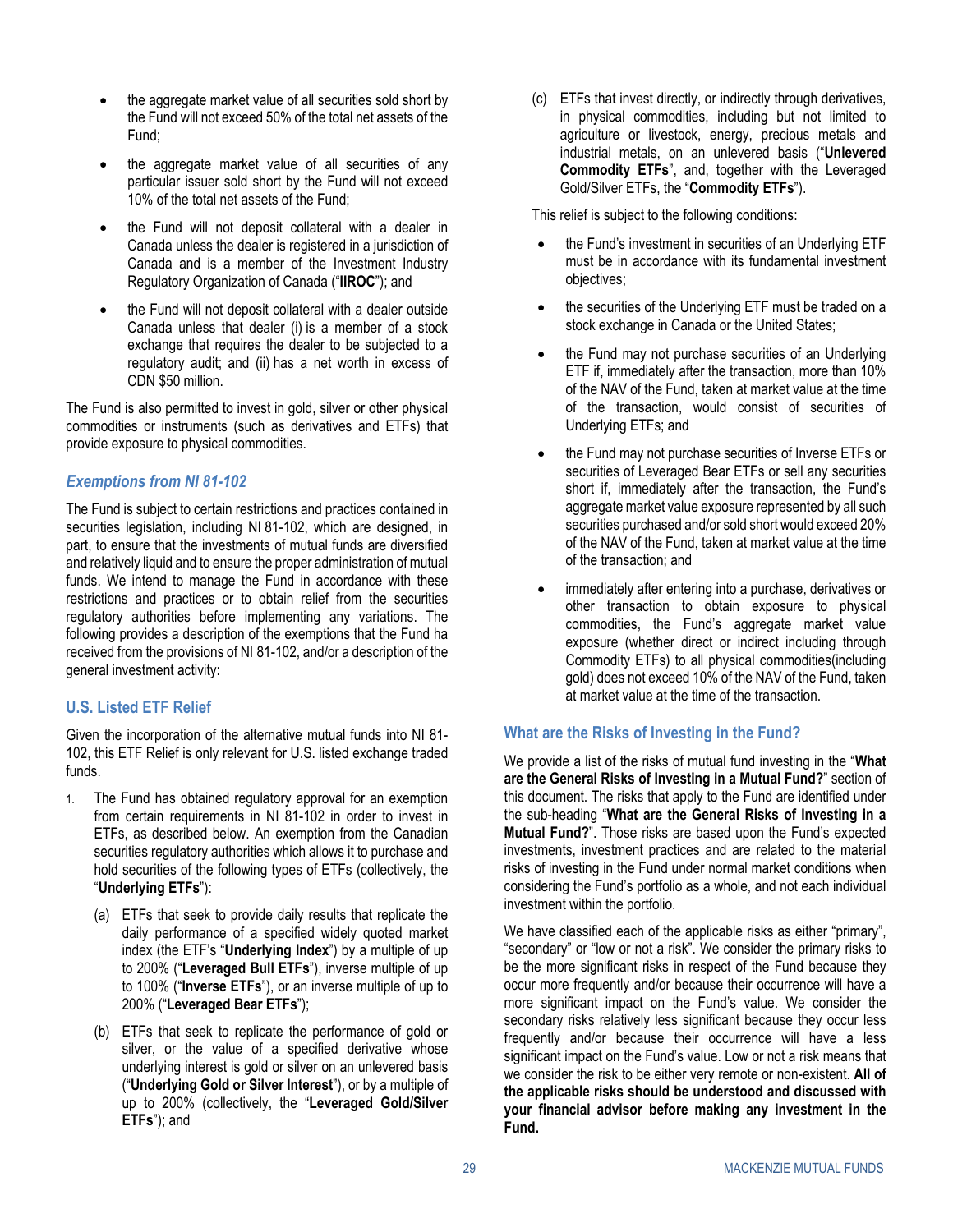#### *Risk classification methodology*

The risk ratings referred to in this section help you decide, along with your advisor, whether the Fund is right for you. This information is only a guide. The investment risk level of the Fund is required to be determined in accordance with the Canadian Securities Administrators' standardized risk classification methodology, which is based on the historical volatility of the Fund, as measured by the most recent 10-year standard deviation of the returns of the Fund. Standard deviation is used to quantify the historical dispersion of returns around the average returns over the 10-year period. In this context, it can provide an indication of the amount of variability of returns that occurred relative to the average return over the 10-year measurement period. The higher the standard deviation of the Fund, the greater the range of returns it experienced in the past. In general, the greater the range of returns, the higher the risk.

You should know that other types of risks, both measurable and nonmeasurable, exist. Also, just as historical performance may not be indicative of future returns, historical volatility may not be indicative of future volatility, especially since the risk rating is based on the standard deviation of the most recent 10-year period.

For any Fund that is new, or for a Fund that has less than 10 years of performance history, we calculate the investment risk level of the Fund using a reference index that reasonably approximates or, for a newly established Fund, that is reasonably expected to approximate, the standard deviation of the Fund. If the Fund has less than 10 years of performance history but there is another mutual fund with 10 years of performance history that is managed by us and that is highly similar to the Fund (a "**Reference Fund**"), we calculate the investment risk level using the return history of the Reference Fund rather than that of the reference index. For a Fund that has 10 years of performance history, the methodology will calculate the standard deviation of the Fund using the return history of the Fund rather than that of the reference index. In each case, the Fund is assigned an investment risk rating in one of the following categories: low, low to medium, medium, medium to high or high risk.

- **Low** for a Fund with a level of risk that is typically associated with investments in money market funds and/or Canadian fixed-income funds;
- **Low to Medium** for a Fund with a level of risk that is typically associated with investments in balanced funds and global and/or corporate fixed-income funds;
- **Medium** for a Fund with a level of risk that is typically associated with investments in equity portfolios that are diversified among a number of large-capitalization Canadian and/or international equity securities;
- **Medium to High** for a Fund with a level of risk that is typically associated with investments in equity funds that may concentrate their investments in specific regions or specific sectors of the economy; and
- **High** for a Fund with a level of risk that is typically associated with investment in equity portfolios that may concentrate their investments in specific regions or specific sectors of the economy where there is a

substantial risk of loss (e.g., emerging markets, precious metals).

We may exercise discretion and assign a Fund a higher risk classification than indicated by the 10-year standard deviation if we believe that the Fund may be subject to other foreseeable risks that the 10-year standard deviation does not reflect. The following chart sets out a description of the reference index used for the Fund since it has less than 10 years of performance history:

#### **Table 9:**

| <b>Mackenzie Fund</b>                                      | <b>Reference Index/Reference</b><br><b>Fund</b> |
|------------------------------------------------------------|-------------------------------------------------|
| <b>Mackenzie Private Equity</b><br><b>Replication Fund</b> | Russell 2500 TR CAD                             |

### *Reference Index Definitions*

The **Russell 2500 Index** measures the performance of the small to midcap segment of the US equity universe, commonly referred to as "smid" cap. The Russell 2500 Index is a subset of the Russell 3000 Index. It includes approximately 2500 of the smallest securities based on a combination of their market cap and current index membership.

**There may be times when we believe this methodology produces a result that does not reflect the Fund's risk based on other qualitative factors. As a result, we may place the Fund in a higher risk rating category, but we will never place a Fund in a lower risk rating category.**

You should know that other types of risks, both measurable and nonmeasurable, exist. Also, just as historical performance may not be indicative of future returns, historical volatility may not be indicative of future volatility. The risk rating of the Fund is identified under the sub-heading "**[Who Should Invest in this Fund?](#page-33-0)**" for the Fund described in thi[s Part B](#page-31-0) and is reviewed annually and at any time that the risk rating is no longer reasonable in the circumstances. A more detailed explanation of the risk classification methodology used to identify the risk ratings of the Fund is available on request, at no cost, by calling toll free at 1-800-387-0614 or by writing to Mackenzie Financial Corporation, 180 Queen Street West, Toronto, Ontario M5V 3K1.

### <span id="page-33-0"></span>**Who Should Invest in this Fund?**

This section will help you decide, with your financial advisor's help, whether the Fund is right for you. **This information is only a guide.** In this section, we state the risk rating of the Fund, as based on the categories discussed above, and what type of investor should consider an investment in the Fund. For example, you may want to grow your capital over the long term or want to protect your investment or receive regular cash flows. You may wish to invest outside of a registered plan or may wish to invest in a specific region or industry.

The Fund may be suitable for you as an individual component within your entire portfolio, even if the Fund's risk rating is higher or lower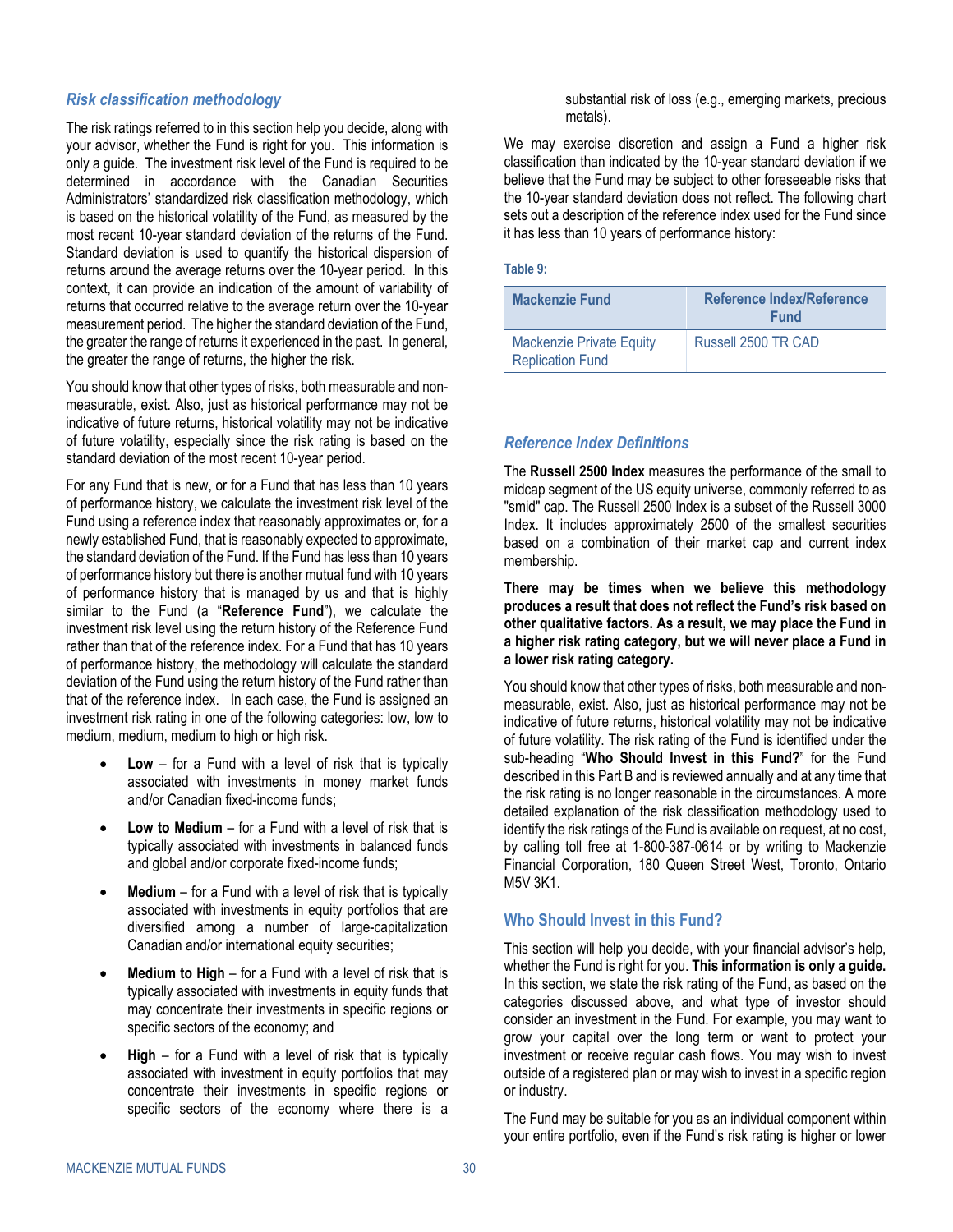than your personal risk tolerance level. When you choose investments with your financial advisor, you should consider your whole portfolio, investment objectives, your investment time horizon, and your personal risk tolerance level.

### <span id="page-34-0"></span>**Distribution Policy**

This section explains the frequency, amount and composition of distributions that you may receive from the Fund. It also explains when you may receive these distributions in cash.

Each December, the Fund may distribute any undistributed net income and any net capital gains for the year to investors who own units on the distribution record date, but only to the extent required to ensure that the Fund themselves will not pay income tax.

The distributions described above will be reinvested, without charge, in additional units of the series on which they were paid, unless you elect in advance to receive them in cash. You may not elect to receive these distributions in cash if your securities are held in a Mackenzie Investments sponsored registered plan (unless that registered plan is a TFSA, in which case, you may elect to have these distributions paid outside of the TFSA).

### **Fund Expenses Indirectly Borne by Investors**

Fund costs are generally paid out of the Fund's assets, reducing the investment return on your units. This section contains an example table of the amount of expenses that would be payable by the Fund (for each series of the Fund's units) on a \$1,000 investment, assuming that the Fund earns a constant 5% per year and the MERs for each series of units remain the same as for the past year, for the complete 10 years shown in the example. In the event we have waived a portion of our management fees or Administration Fees, or absorbed some of the Fund's fund costs during the past financial year, the MER would have been higher had it not done so and, consequently, that would have increased the Fund expenses indirectly borne by you. The fees and expenses which you pay directly, and which are not included in the Fund's MERs, are described in the "**Fees and [Expenses](#page-23-0) Payable Directly by You**" section of this document.

The example table will help you to compare the cumulative costs of investing in the Fund with the similar costs of investing in other mutual funds. Please remember that it is only an example and that the Fund's actual expenses will vary each year.

#### **ADDITIONAL INFORMATION**

#### **Sustainable Investment at Mackenzie**

#### We define **sustainable investing** as:

- (i) investment approaches that integrate financially material ESG factors that aim to mitigate investment risk and enhance financial returns, which we consider to be **Responsible Investing** and/or
- (ii) investment approaches that seek to generate a positive impact on one or more ESG factors, which we consider to

be **Sustainable Solutions** or Funds with ESG as part of their fundamental investment objective.

At Mackenzie, all of our investment teams and sub-advisors aim to follow the **Responsible Investing** approach, regardless of their investment objective and they use both internal and external evaluation metrics to evaluate investment decisions.

With respect to our **Sustainable Solutions**, these Funds fall into three categories:

- a) sustainable core funds which invest in companies or issuers with positive ESG practices that are expected to enhance overall value,
- b) sustainable thematic funds which target specific ESG macro-trends or themes that aim to generate competitive returns and
- c) sustainable impact funds that target specific ESG challenges or opportunities, while also aiming to generate financial return.

As part of our process to incorporate ESG factors into our investment process of all of our funds, we are committed to engaging companies and issuers. As long-term investors and stewards of capital, we believe in company and debt issuer engagement and proxy voting to promote good governance and management of material ESG issues. The use of shareholder rights to influence company or issuer behaviour, including through engagement is key to our process. Rather than applying broad based exclusions across all our portfolios, we believe that our role as owners is best suited for constructive dialogue with companies or issuers that are deemed to present the highest ESG risks. Portfolio managers engage in dialogue with companies held in the portfolio of certain Funds with the aim of alerting companies to identified ESG risks, proposing solutions to ESG challenges and improving the outcomes of ESG performance. From a debt perspective, our portfolio managers will engage with corporate debt issuers and sovereign debt agencies to encourage greater ESG-labeled debt issuances and reinforce the values associated with sustainable investing. We vote proxies in the best interests of the Funds, taking into consideration material ESG risks. When appropriate, we work with industry peers and partners to bring attention to specific ESG risks and opportunities.

Mackenzie Investments is

- (i) a participant of the Climate Action 100+,
- (ii) a signatory to the Principles for Responsible Investment (PRI),
- (iii) a founding signatory of the Responsible Investment Association's Canadian Diversity and Inclusion Investor Statement,
- (iv) a signatory to the BlackNorth Initiative Pledge, and
- (v) a signatory of the Women's Empowerment Principles.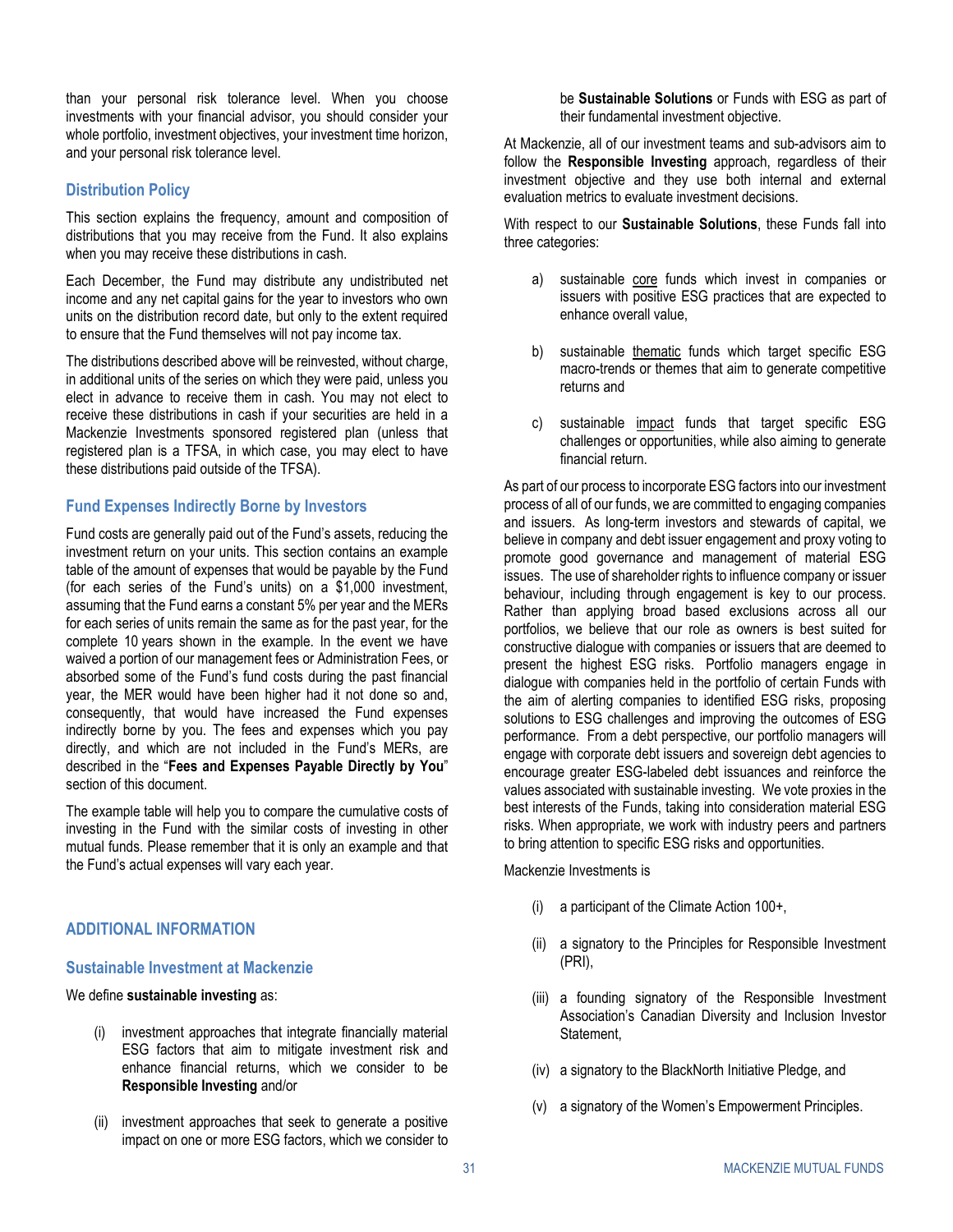We also require that sub-advisors of our funds adhere to the PRI by becoming signatories.

For more information, please see our Sustainable Investing Policy,<br>available on our website at available on our website at [https://www.mackenzieinvestments.com/content/dam/mackenzie/e](https://can01.safelinks.protection.outlook.com/?url=https%3A%2F%2Fwww.mackenzieinvestments.com%2Fcontent%2Fdam%2Fmackenzie%2Fen%2Fmutual-funds%2Fmi-sustainable-investing-policy-en.pdf&data=04%7C01%7Cjbarsky%40mackenzieinvestments.com%7C5c6700ed72fd4490316008d97df470de%7Cdc411c631f524491bb51c4d215a1de23%7C0%7C0%7C637679311079708258%7CUnknown%7CTWFpbGZsb3d8eyJWIjoiMC4wLjAwMDAiLCJQIjoiV2luMzIiLCJBTiI6Ik1haWwiLCJXVCI6Mn0%3D%7C1000&sdata=DOyCQ8%2FfX4qfZZ5xVfI2AU05%2F%2FPbJ7gjf%2BLuEgWebUA%3D&reserved=0)

[n/mutual-funds/mi-sustainable-investing-policy-en.pdf](https://can01.safelinks.protection.outlook.com/?url=https%3A%2F%2Fwww.mackenzieinvestments.com%2Fcontent%2Fdam%2Fmackenzie%2Fen%2Fmutual-funds%2Fmi-sustainable-investing-policy-en.pdf&data=04%7C01%7Cjbarsky%40mackenzieinvestments.com%7C5c6700ed72fd4490316008d97df470de%7Cdc411c631f524491bb51c4d215a1de23%7C0%7C0%7C637679311079708258%7CUnknown%7CTWFpbGZsb3d8eyJWIjoiMC4wLjAwMDAiLCJQIjoiV2luMzIiLCJBTiI6Ik1haWwiLCJXVCI6Mn0%3D%7C1000&sdata=DOyCQ8%2FfX4qfZZ5xVfI2AU05%2F%2FPbJ7gjf%2BLuEgWebUA%3D&reserved=0) which sets out our overall approach to sustainable investing.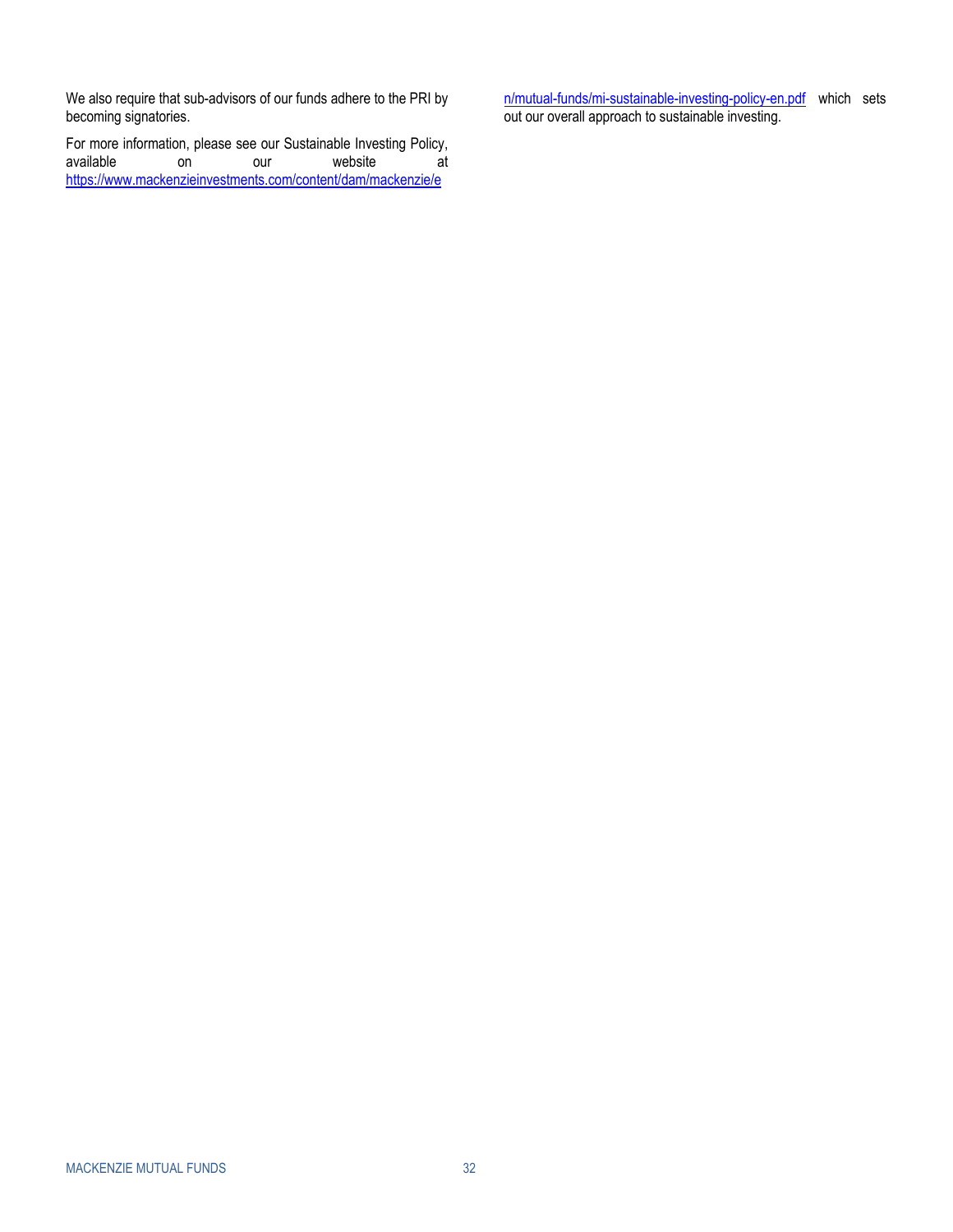### <span id="page-36-0"></span>**MACKENZIE PRIVATE EQUITY REPLICATION FUND**

### **Fund Details**

| <b>Type of Fund</b>                                                                                                                                | <b>Alternative Fund</b>                                                                                                                                |
|----------------------------------------------------------------------------------------------------------------------------------------------------|--------------------------------------------------------------------------------------------------------------------------------------------------------|
| <b>Start Date</b>                                                                                                                                  | December 17, 2020                                                                                                                                      |
| <b>Units Offered</b><br>Series A<br><b>Series F</b><br><b>Series FB</b><br>Series O<br><b>Series PW</b><br><b>Series PWFB</b><br><b>Series PWX</b> | <b>Series Start Date</b><br>December 17, 2020<br>December 17, 2020<br>December 17, 2020<br>December 17, 2020<br>December 17, 2020<br>December 17, 2020 |
| <b>Registered Plan</b><br>Qualified                                                                                                                | Yes                                                                                                                                                    |
| <b>Sub-Advisor</b>                                                                                                                                 | Mackenzie Investments<br>Corporation, Boston<br>Massachusetts, USA<br><b>PEO Partners LLC, Boston</b><br>Massachusetts, USA                            |

### **What Does the Fund Invest In?**

#### *Investment Objectives*

The Fund seeks to provide long-term capital appreciation and to replicate the long-term returns of diversified U.S. private equity investments by investing primarily in listed U.S. equity securities. The Fund may engage in cash borrowing, and/or use derivatives for hedging and investment purposes.

The Fund's aggregate exposure to its sources of leverage shall not exceed the limit described in the "Investment Strategies" section of this Simplified Prospectus or as otherwise permitted under applicable securities legislation.

Any proposed change in the fundamental investment objectives of the Fund must be approved by a majority of the votes cast at a meeting of the Fund's investors called for that purpose.

#### *Investment Strategies*

In order to achieve Fund's investment objectives, the portfolio managers use a quantitative approach to stock selection, portfolio construction and transaction cost measurement. Stock selection is driven by proprietary quantitative models based on private equity buyout company characteristics, such as industry, valuation, quality, and leverage. The Fund invests mainly in mid-cap and small-cap U.S listed equity securities.

Leverage can be used to amplify the effect of certain allocations and may be created through cash borrowings, or derivative contracts.

The Fund may borrow cash up to a maximum of 50% of its net asset value for investment purposes.

The Fund may, directly or indirectly through investments in other mutual funds, use derivative instruments to reduce overall volatility

with a focus on mitigating downside risk. For example, the Fund may employ a collar strategy which involves buying put options and selling call options. Buying put options mitigates negative returns during down markets, while selling call options typically pays for a portion of the put option cost and mitigates negative returns through the collection of premiums, but also limits the upside return potential of the Fund. The Fund will employ a flexible approach to its use of derivative instruments and may opportunistically use options, swaps, futures and forward contracts for hedging or non-hedging purposes under different market conditions. The Fund may use derivative instruments where the underlying interest of the derivative is an exchange-traded fund.

The Fund, when taking a "short" position, may sell an instrument that it does not own before borrowing to meet its settlement obligations. The Fund may also take "short" positions in options, swaps, futures, and forward contracts. A "short" position will benefit from a decrease in price of the underlying instrument and will lose value if the price of the underlying instrument increases. A "long" position will benefit from an increase in price of the security and will lose value if the price of the security decreases.

The Fund's aggregate exposure to its sources of leverage, calculated as the sum of the following sources of leverage, must not exceed 300% of its net asset value: (i) the aggregate market value of securities sold short; (ii) the value of indebtedness under any borrowing arrangements for investment purposes; and (iii) the aggregate notional value of the Fund's specified derivatives positions excluding any specified derivatives used for hedging purposes. However, the Fund's aggregate exposure to those sources of leverage is generally expected to be less than 200% of its net asset value.

The Fund may invest up to 20% of its net asset value in securities of a single issuer including exposure to that single issuer through specified derivative transactions or index participation units.

The Fund may hold cash and/or short-term debt securities in anticipation of, or in response to, unfavourable market conditions; and/or for liquidity purposes.

The Fund considers material environmental, social and/or governance factors in its investment evaluation process, except with respect to derivatives.

The Fund may hold a portion of its net assets in securities of other investment funds, including ETFs, which may be managed by us, in accordance with its investment objectives. For more information, see the "**[Fund of Funds](#page-23-1)**" disclosure under "**Fees and [Expenses](#page-19-0)**."

In accordance with applicable securities regulations or as permitted by the exemptions from these regulations, and as further described in the "**[Introduction to Part](#page-31-1) B – [What Does the Fund Invest In?](#page-31-4)**" section of this simplified prospectus, the Fund may:

- use derivatives for hedging and non-hedging purposes;
- engage in securities lending, repurchase and reverse repurchase transactions;
- engage in short selling; and
- invest in gold, silver, other physical commodities, and other instruments (such as derivatives and ETFs) that provide exposure to these metals.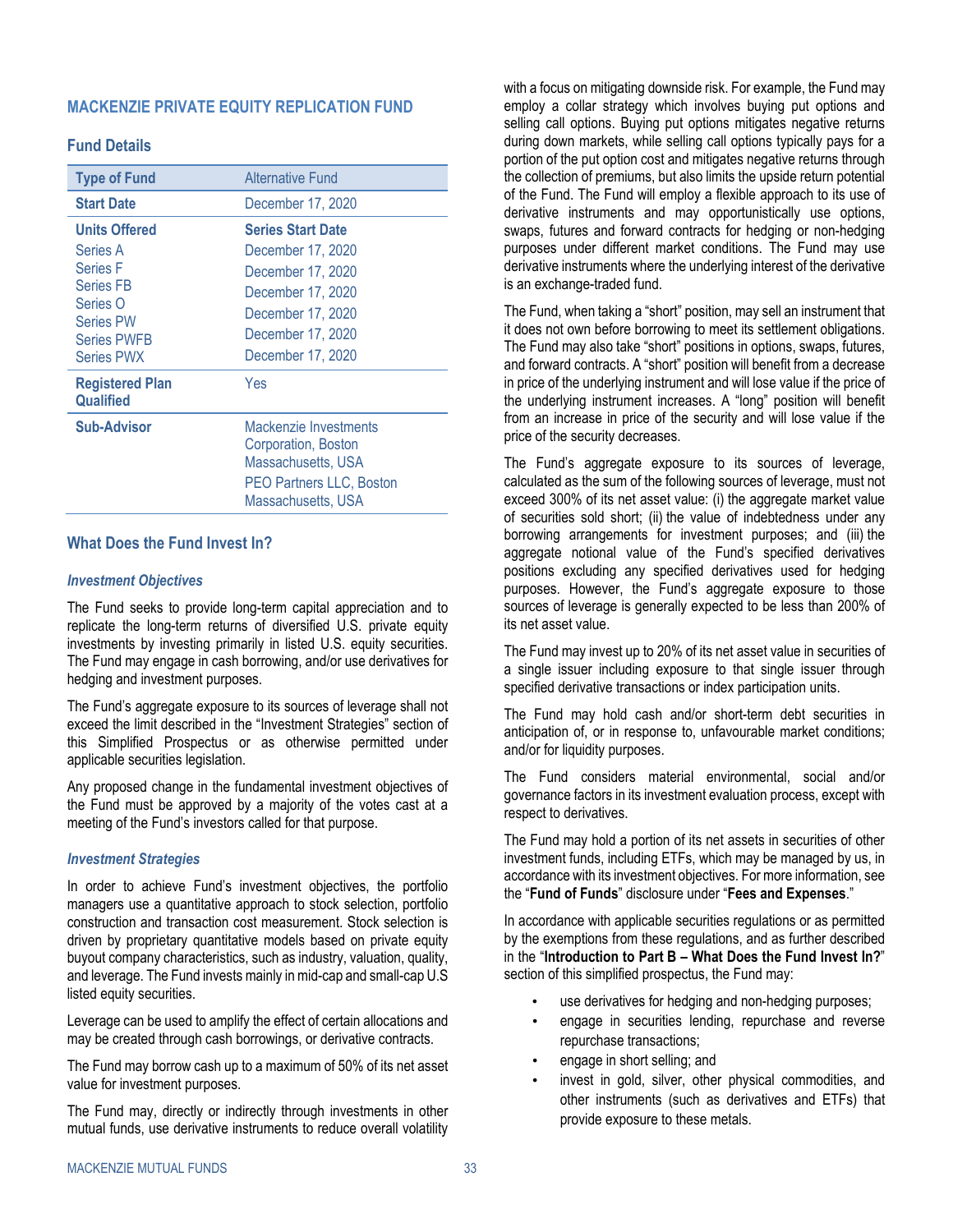<span id="page-37-0"></span>If the Fund employs any of these strategies, it will do so in conjunction with its other investment strategies in a manner considered appropriate to pursuing its investment objectives and enhancing its returns.

### **What are the Risks of Investing in the Fund?**

This Fund invests directly or indirectly in equity securities, which subjects the Fund to market risk and company risk. Since the Fund invests outside of Canada, it is subject to foreign market risk and foreign currency risk. The Fund uses derivatives for hedging and non-hedging purposes, which subjects the Fund to derivatives risk and leverage risk. These and other risks are described starting on page [1.](#page-4-3) The following table shows which risks apply to this Fund:

#### *Risk Checklist*

|                                                                                             | <b>Primary</b><br><b>Risk</b> | <b>Secondary</b><br><b>Risk</b> | Low or<br><b>Not a Risk</b> |
|---------------------------------------------------------------------------------------------|-------------------------------|---------------------------------|-----------------------------|
| Commodity                                                                                   |                               | Ω                               |                             |
| Company                                                                                     |                               |                                 |                             |
| Concentration                                                                               |                               | ●                               |                             |
| Convertible<br><b>Securities</b>                                                            |                               |                                 |                             |
| <b>Credit</b>                                                                               |                               |                                 |                             |
| <b>Cyber Security</b>                                                                       |                               |                                 |                             |
| <b>Derivatives</b>                                                                          |                               |                                 |                             |
| <b>Emerging Markets</b>                                                                     |                               |                                 |                             |
| <b>ESG Investment</b><br><b>Objective or Strategy</b>                                       |                               |                                 |                             |
| ETF                                                                                         |                               |                                 |                             |
| <b>Extreme Market</b><br><b>Disruptions</b>                                                 |                               |                                 |                             |
| <b>Foreign Currency</b>                                                                     |                               |                                 |                             |
| <b>Foreign Markets</b>                                                                      |                               |                                 |                             |
| <b>High Yield Securities</b>                                                                |                               |                                 |                             |
| Illiquidity                                                                                 |                               |                                 |                             |
| <b>Interest Rate</b>                                                                        |                               |                                 |                             |
| <b>Large Transaction</b>                                                                    |                               |                                 |                             |
| Legislation                                                                                 |                               |                                 |                             |
| Leverage                                                                                    |                               |                                 |                             |
| <b>Market</b>                                                                               |                               |                                 |                             |
| Portfolio Manager                                                                           |                               |                                 |                             |
| Prepayment                                                                                  |                               |                                 |                             |
| Securities Lending,<br>Repurchase and<br><b>Reverse</b><br>Repurchase<br><b>Transaction</b> |                               |                                 |                             |

|                       | <b>Primary</b><br><b>Risk</b> | <b>Secondary</b><br><b>Risk</b> | Low or<br><b>Not a Risk</b> |
|-----------------------|-------------------------------|---------------------------------|-----------------------------|
| <b>Senior Loans</b>   |                               |                                 |                             |
| <b>Series</b>         |                               |                                 |                             |
| <b>Short Selling</b>  |                               |                                 |                             |
| <b>Small Company</b>  |                               |                                 |                             |
| <b>Small/New Fund</b> |                               |                                 |                             |
| <b>Taxation</b>       |                               |                                 |                             |

As of October 31, 2021, Symmetry Moderate Growth Portfolio held 31.27%, Symmetry Balanced Portfolio held 26.54%, Symmetry Growth Portfolio held 15.92% and Symmetry Conservative Portfolio held 11.16% of the Fund by market value. This may subject the Fund to **[Large Transaction Risk](#page-9-1)**.

### **Who Should Invest in this Fund?**

You should consider this Fund if you

- are looking for a medium-risk, leveraged long U.S. equity alternative mutual fund to hold as part of your portfolio,
- want a medium- to long-term investment,
- can handle the volatility of stock markets.

### **Distribution Policy**

Refer to the "**[Introduction to Part](#page-31-1) B**" **–** "**[Distribution Policy](#page-34-0)**" section of this simplified prospectus.

### **Fund Expenses Indirectly Borne by Investors**

Estimated cumulative expenses payable by each series of securities of the Fund for each \$1,000 investment (see "**[Introduction to](#page-31-1)  [Part](#page-31-1) B**" for an explanation of the assumptions used in this example) for the time periods shown:

| Series (\$)        | For 1<br>Year | For 3<br>Years | For 5<br><b>Years</b> | For 10<br>Years |
|--------------------|---------------|----------------|-----------------------|-----------------|
| Series A           | 27            | 84             | 148                   | 337             |
| <b>Series F</b>    | 13            | 41             | 72                    | 164             |
| <b>Series FB</b>   | 21            | 67             | 117                   | 267             |
| Series O           | Ŋ             | Λ              | 0                     |                 |
| <b>Series PW</b>   | 24            | 76             | 134                   | 304             |
| <b>Series PWFB</b> | 18            | 56             | 99                    | 224             |
| <b>Series PWX</b>  |               |                | Λ                     |                 |